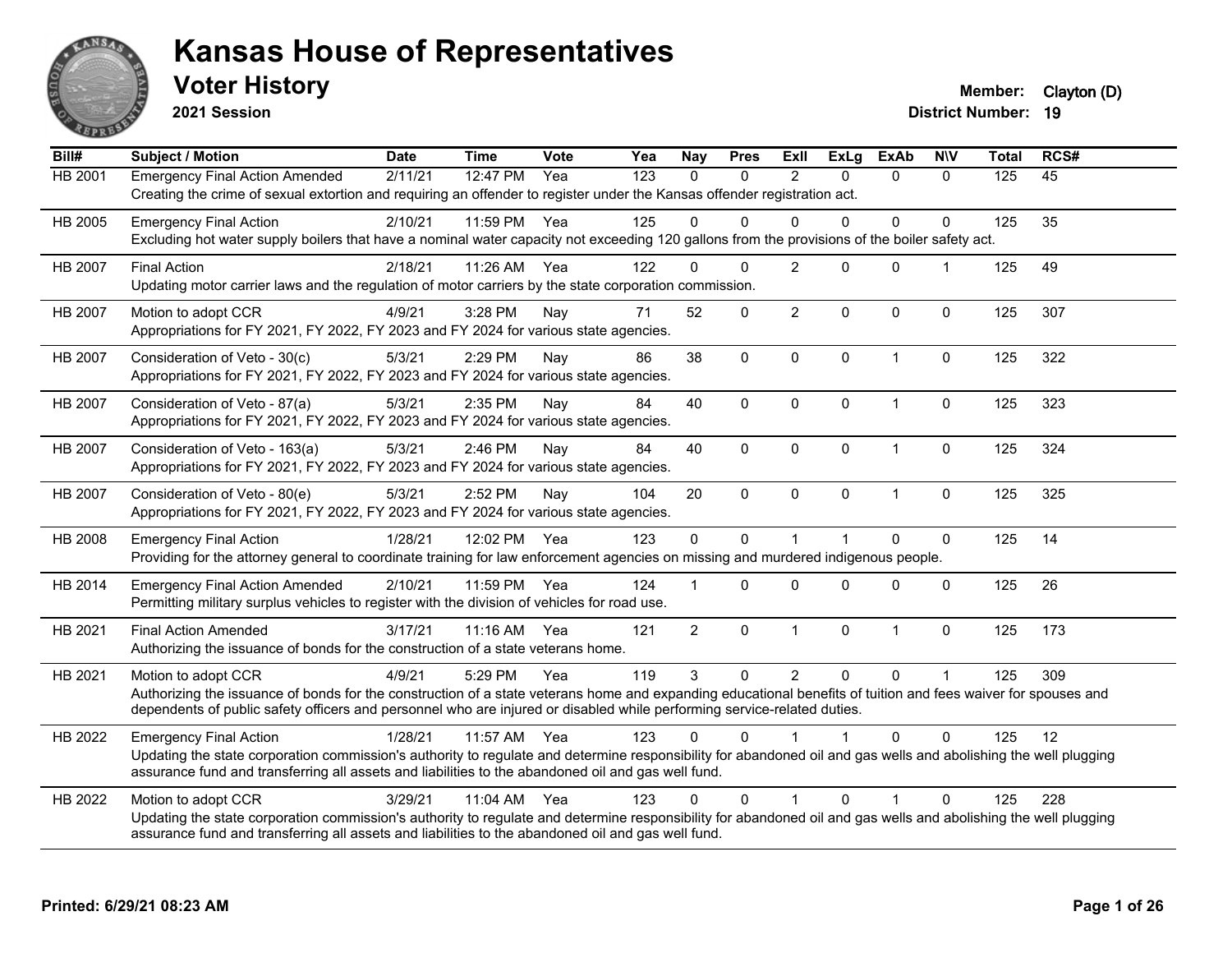

**2021 Session**

| Bill#          | <b>Subject / Motion</b>                                                                                                                                                                                                                                                                                                                                                                                                                                                                                                                                                                                                                                                         | <b>Date</b> | <b>Time</b> | Vote | Yea              | Nay      | <b>Pres</b>  | ExII           | <b>ExLg</b>          | <b>ExAb</b>   | <b>NIV</b>   | Total | RCS#            |
|----------------|---------------------------------------------------------------------------------------------------------------------------------------------------------------------------------------------------------------------------------------------------------------------------------------------------------------------------------------------------------------------------------------------------------------------------------------------------------------------------------------------------------------------------------------------------------------------------------------------------------------------------------------------------------------------------------|-------------|-------------|------|------------------|----------|--------------|----------------|----------------------|---------------|--------------|-------|-----------------|
| <b>HB 2026</b> | <b>Emergency Final Action</b><br>Creating a drug abuse treatment program for people on diversion and allowing county and district attorneys to enter into agreements with chief judges and community<br>corrections for supervision.                                                                                                                                                                                                                                                                                                                                                                                                                                            | 1/28/21     | 12:00 PM    | Yea  | $\overline{123}$ | $\Omega$ | $\Omega$     | $\mathbf 1$    |                      | $\Omega$      | $\Omega$     | 125   | $\overline{13}$ |
| HB 2026        | Motion to adopt CCR<br>Creating a drug abuse treatment program for people on diversion and allowing county and district attorneys to enter into agreements with chief judges and community<br>corrections for supervision, clarifying jurisdiction and supervision of offenders in a certified drug abuse treatment program, authorizing the Kansas sentencing<br>commission to change risk assessment cut-off levels for participation in the certified drug abuse treatment program, modifying the criminal penalties for tampering with<br>electronic monitoring equipment and increasing the criminal penalties for riot and incitement to riot in a correctional facility. | 5/5/21      | 2:18 PM     | Yea  | 121              | 0        | $\Omega$     | $\overline{2}$ | $\Omega$             | 2             | $\mathbf{0}$ | 125   | 330             |
| HB 2029        | <b>Emergency Final Action</b><br>Counting any crime with a domestic violence designation as a prior conviction under domestic battery.                                                                                                                                                                                                                                                                                                                                                                                                                                                                                                                                          | 2/3/21      | 12:37 PM    | Yea  | 118              | 7        | $\Omega$     | $\Omega$       | $\Omega$             | $\Omega$      | $\mathbf 0$  | 125   | 19              |
| HB 2030        | <b>Emergency Final Action</b><br>Extending terminal medical release to inmates in the custody of the department of corrections with a condition likely to cause death within 120 days.                                                                                                                                                                                                                                                                                                                                                                                                                                                                                          | 2/10/21     | 11:59 PM    | Yea  | 96               | 29       | $\Omega$     | $\mathbf{0}$   | $\mathbf{0}$         | $\Omega$      | 0            | 125   | 29              |
| HB 2039        | <b>Final Action Amended</b><br>Requiring students to pass an American civics test in order to graduate with a high school diploma.                                                                                                                                                                                                                                                                                                                                                                                                                                                                                                                                              | 3/4/21      | 1:34 PM     | Nav  | 69               | 54       | $\Omega$     | 1              | $\Omega$             | 1             | $\mathbf{0}$ | 125   | 143             |
| HB 2039        | Motion to adopt CCR<br>Requiring administration of a basic civics test as part of the course in United States history and government that is necessary for high school graduation and requiring<br>students to take and pass a personal financial literacy course for high school graduation beginning in school year 2024-2025.                                                                                                                                                                                                                                                                                                                                                | 4/9/21      | 3:45 PM     | Nay  | 72               | 51       | $\mathbf{0}$ | $\overline{2}$ | $\Omega$             | $\Omega$      | $\mathbf{0}$ | 125   | 308             |
| HB 2045        | <b>Final Action Amended</b><br>Revising two tax credits - first by updating the Kansas angel investor tax credit act with respect to the definition of qualified securities, tax credit limitations and amounts,<br>investor requirements and extending the date that credits may be allowed, and second by increasing the tax credit for expenses incurred to make a residence accessible<br>to persons with a disability.                                                                                                                                                                                                                                                     | 3/3/21      | 11:38 AM    | Yea  | 112              | 11       | 1            | $\mathbf 1$    | $\Omega$             | $\mathbf 0$   | $\mathbf{0}$ | 125   | 117             |
| HB 2049        | <b>Emergency Final Action on Substitute</b><br>Bill<br>Substitute for HB 2049 by Committee on Judiciary - Prohibiting a public agency from charging a fee for records requested for an audit by the legislative division of post<br>audit.                                                                                                                                                                                                                                                                                                                                                                                                                                      | 2/3/21      | 12:39 PM    | Yea  | 124              | 1        | $\Omega$     | $\Omega$       | $\Omega$             | $\Omega$      | $\mathbf{0}$ | 125   | 20              |
| HB 2050        | <b>Final Action</b><br>Removing the requirement that certain entities submit certain documents to the division of post audit.                                                                                                                                                                                                                                                                                                                                                                                                                                                                                                                                                   | 2/11/21     | 11:20 AM    | Yea  | 122              | 0        | $\Omega$     | 3              | $\Omega$             | $\Omega$      | $\Omega$     | 125   | 37              |
| HB 2052        | <b>Final Action Amended</b><br>Authorizing legislative assistants and committee assistants to accept gifts from legislators.                                                                                                                                                                                                                                                                                                                                                                                                                                                                                                                                                    | 2/25/21     | 11:24 AM    | Yea  | 119              | 5        | $\mathbf 0$  | $\mathbf{1}$   | $\mathbf 0$          | 0             | $\mathbf 0$  | 125   | 73              |
| HB 2056        | <b>Emergency Final Action</b><br>Regulating the sale and distribution of kratom products as a part of and supplemental to the Kansas food, drug and cosmetic act.                                                                                                                                                                                                                                                                                                                                                                                                                                                                                                               | 5/6/21      | 3:37 PM     | Yea  | 97               | 24       | $\Omega$     | $\Omega$       | $\blacktriangleleft$ | $\mathcal{P}$ | $\mathbf{1}$ | 125   | 343             |
| HB 2057        | <b>Final Action</b><br>Allowing an alcoholic liquor manufacturer to obtain a drinking establishment license under certain conditions.                                                                                                                                                                                                                                                                                                                                                                                                                                                                                                                                           | 3/3/21      | 11:40 AM    | Yea  | 124              | 0        | 0            |                | 0                    | 0             | 0            | 125   | 118             |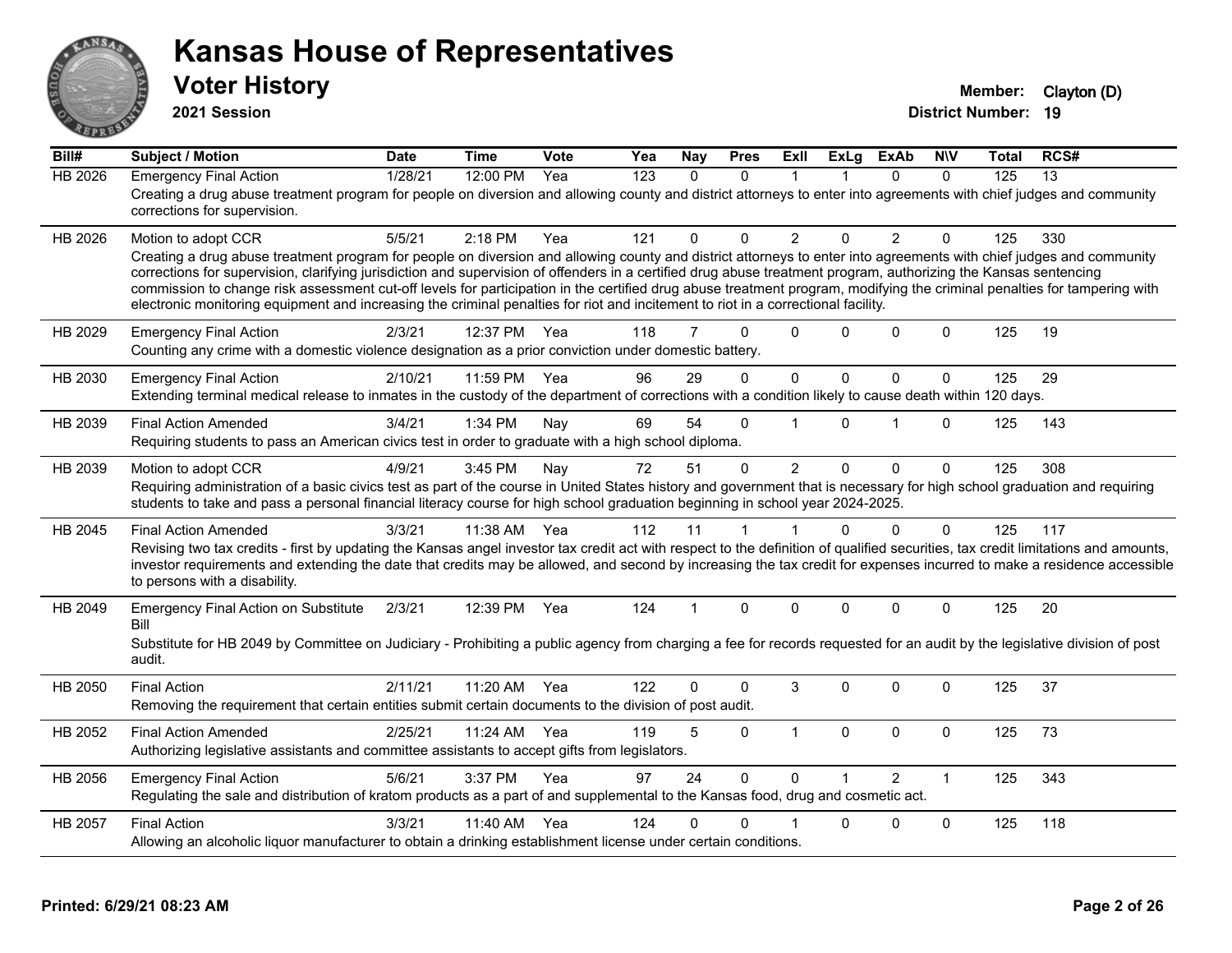

**2021 Session**

| Bill#          | <b>Subject / Motion</b>                                                                                                                                                                                                                                                                                                           | <b>Date</b> | <b>Time</b>  | <b>Vote</b> | Yea | Nay           | <b>Pres</b>  | ExII           | <b>ExLg</b> | <b>ExAb</b>    | <b>NIV</b>   | <b>Total</b> | RCS# |
|----------------|-----------------------------------------------------------------------------------------------------------------------------------------------------------------------------------------------------------------------------------------------------------------------------------------------------------------------------------|-------------|--------------|-------------|-----|---------------|--------------|----------------|-------------|----------------|--------------|--------------|------|
| <b>HB 2058</b> | <b>Final Action Amended</b><br>Allowing reciprocity to recognize out-of-state licenses to carry a concealed handgun.                                                                                                                                                                                                              | 3/4/21      | 1:39 PM      | Nay         | 85  | 38            | $\Omega$     | $\mathbf{1}$   | $\Omega$    | $\mathbf{1}$   | $\Omega$     | 125          | 144  |
| HB 2058        | Motion to Concur<br>Providing reciprocity for licenses to carry concealed handguns and creating a new class of concealed carry license for individuals 18 to 20 years of age, and creating the<br>Kansas protection of firearm rights act to restore the right to possess a firearm upon expungement of certain convictions.      | 4/8/21      | 9:24 PM      | Nay         | 80  | 43            | 0            |                | $\Omega$    | 1              | $\mathbf{0}$ | 125          | 293  |
| HB 2058        | Consideration of Veto<br>Providing reciprocity for licenses to carry concealed handguns and creating a new class of concealed carry license for individuals 18 to 20 years of age, and creating the<br>Kansas protection of firearm rights act to restore the right to possess a firearm upon expungement of certain convictions. | 5/3/21      | 12:15 PM     | Nay         | 84  | 39            | $\Omega$     | 0              | $\Omega$    | $\mathbf{1}$   | $\mathbf{1}$ | 125          | 320  |
| HB 2062        | <b>Emergency Final Action</b><br>Providing certain exceptions to the confidentiality of state child death review board documents.                                                                                                                                                                                                 | 2/10/21     | 11:59 PM     | Yea         | 125 |               | $\Omega$     | $\Omega$       | $\Omega$    | $\mathbf 0$    | $\mathbf{0}$ | 125          | 31   |
| HB 2063        | <b>Emergency Final Action Amended</b><br>Providing certain KP&F tier II spousal and children's benefits for death resulting from a service-connected disability and enacting the Michael Wells memorial act.                                                                                                                      | 2/10/21     | 11:59 PM Yea |             | 125 | $\Omega$      | $\Omega$     | $\Omega$       | $\Omega$    | $\Omega$       | $\Omega$     | 125          | 28   |
| HB 2064        | <b>Emergency Final Action Amended</b><br>Making DROP elections revocable and allowing DROP members who first elected a DROP period of less than five years to extend such DROP period.                                                                                                                                            | 2/10/21     | 11:59 PM     | Yea         | 125 | $\Omega$      | $\Omega$     | $\Omega$       | $\Omega$    | 0              | $\Omega$     | 125          | 33   |
| HB 2064        | Motion to adopt CCR<br>Creating the Kansas promise scholarship act to provide postsecondary educational scholarships for certain two-year associate degree programs, career and technical<br>education certificates and other stand-alone programs.                                                                               | 4/9/21      | 5:35 PM      | Yea         | 118 |               | $\Omega$     | $\overline{2}$ | 0           | $\Omega$       |              | 125          | 310  |
| HB 2066        | Final Action Sub Bill Amended<br>Substitute for HB 2066 by Committee on Commerce, Labor and Economic Development - Expanding the military spouse and service member's expedited licensure law<br>to all applicants who have established or intend to establish residency in Kansas.                                               | 3/3/21      | 11:45 AM     | Nay         | 103 | 21            | $\Omega$     |                | $\Omega$    | $\Omega$       | $\Omega$     | 125          | 119  |
| HB 2066        | Motion to adopt CCR<br>Substitute for HB 2066 by Committee on Commerce, Labor and Economic Development - Expanding the military spouse and service memberGÇÖs expedited licensure<br>law to all applicants who have established or intend to establish residency in Kansas.                                                       | 4/8/21      | 5:08 PM      | Nay         | 105 | 17            | $\Omega$     |                | $\Omega$    | $\overline{2}$ | $\mathbf{0}$ | 125          | 287  |
| HB 2070        | <b>Final Action</b><br>Allowing certain private not-for-profit postsecondary educational institutions to recoup credit card fees by permitting a surcharge for credit card transactions in the same<br>manner as municipal universities, community colleges, technical colleges and vocational educational schools.               | 2/18/21     | 11:27 AM     | Yea         | 119 | $\mathcal{S}$ | $\mathbf{0}$ | 2              | $\Omega$    | $\Omega$       | $\mathbf 1$  | 125          | 50   |
| HB 2071        | <b>Emergency Final Action</b><br>Increasing the criminal penalties for stalking a minor.                                                                                                                                                                                                                                          | 2/3/21      | 12:32 PM     | Yea         | 125 | $\Omega$      | $\Omega$     | $\Omega$       | $\Omega$    | $\mathbf{0}$   | $\Omega$     | 125          | 17   |
| HB 2071        | Motion to Concur<br>Increasing the criminal penalties for stalking a minor.                                                                                                                                                                                                                                                       | 4/6/21      | 2:33 PM      | Yea         | 119 | $\mathbf 0$   | $\mathbf 0$  | $\mathbf{1}$   | $\mathbf 0$ | 5              | $\mathbf 0$  | 125          | 261  |
| HB 2072        | <b>Final Action</b><br>Updating the version of risk-based capital instructions in effect.                                                                                                                                                                                                                                         | 2/10/21     | 11:59 PM     | Yea         | 123 | $\Omega$      | $\Omega$     | $\Omega$       | $\Omega$    | $\overline{2}$ | $\mathbf{0}$ | 125          | 24   |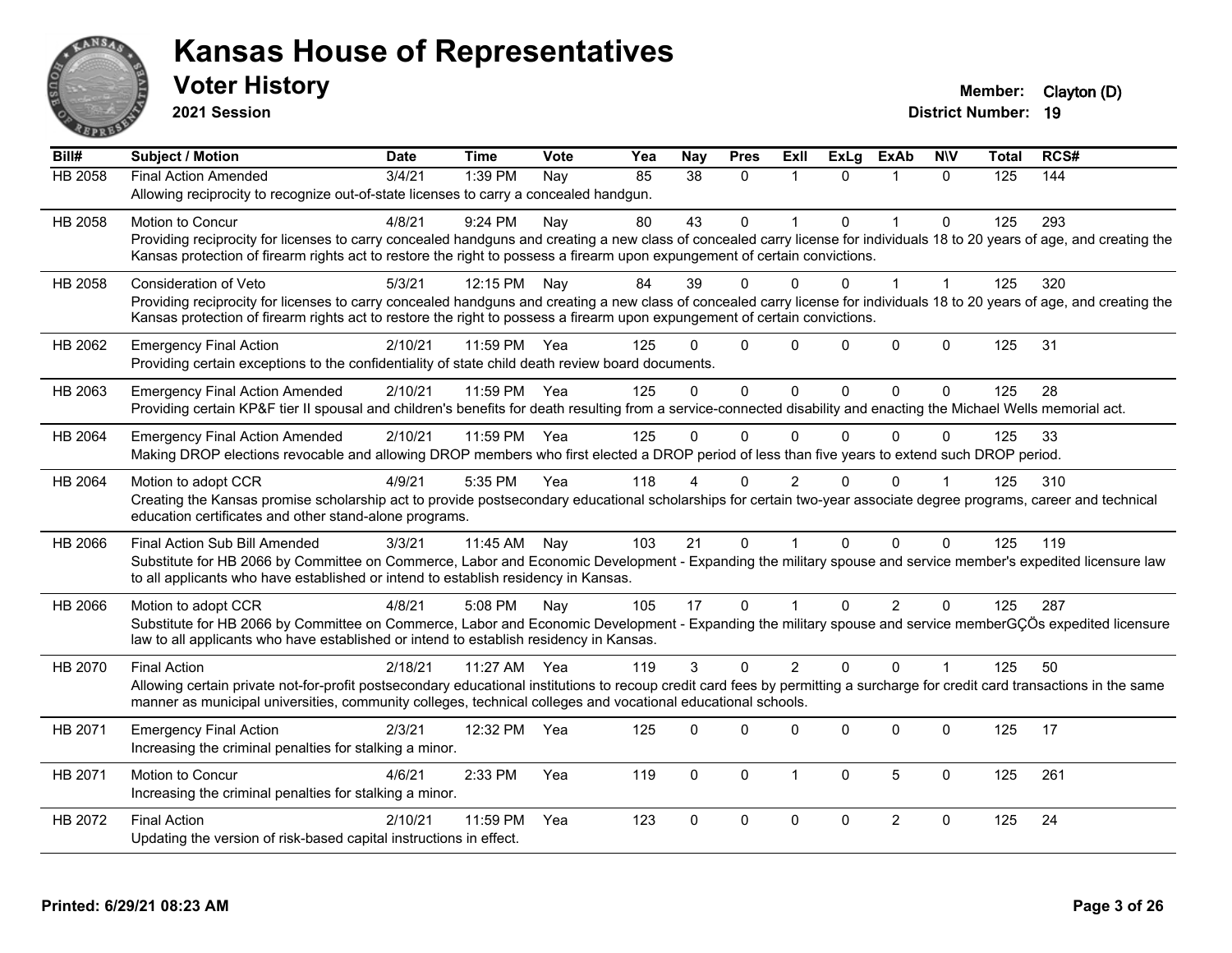

**2021 Session**

| Bill#   | <b>Subject / Motion</b>                                                                                                                                                                                                                                                                                                                                                                | <b>Date</b> | <b>Time</b> | Vote | Yea              | <b>Nay</b> | <b>Pres</b>  | ExII           | <b>ExLg</b> | ExAb           | <b>NIV</b>   | Total | RCS# |
|---------|----------------------------------------------------------------------------------------------------------------------------------------------------------------------------------------------------------------------------------------------------------------------------------------------------------------------------------------------------------------------------------------|-------------|-------------|------|------------------|------------|--------------|----------------|-------------|----------------|--------------|-------|------|
| HB 2072 | Motion to Concur                                                                                                                                                                                                                                                                                                                                                                       | 3/29/21     | 11:01 AM    | Yea  | $\overline{113}$ | 9          | 0            |                | $\Omega$    |                | $\mathbf{1}$ | 125   | 227  |
|         | Senate Substitute for HB 2072 by Committee on Financial Institutions and Insurance - Providing for the Kansas corporation commission to authorize the securitization of<br>certain public utility generating facilities, qualified extraordinary costs and issuance of securitized utility tariff bonds.                                                                               |             |             |      |                  |            |              |                |             |                |              |       |      |
| HB 2074 | <b>Emergency Final Action</b>                                                                                                                                                                                                                                                                                                                                                          | 2/11/21     | 12:46 PM    | Yea  | 123              | 0          | $\Omega$     | $\overline{2}$ | 0           | $\Omega$       | 0            | 125   | 44   |
|         | Updating producer licensing statutes pertaining to appointment, fees, licensing, renewal dates, continuing education, suspension, revocation and denial of licensure and<br>reinstatement.                                                                                                                                                                                             |             |             |      |                  |            |              |                |             |                |              |       |      |
| HB 2074 | Motion to adopt CCR                                                                                                                                                                                                                                                                                                                                                                    | 4/9/21      | 11:39 AM    | Nay  | 103              | 20         | 0            | $\overline{c}$ | $\Omega$    | 0              | 0            | 125   | 301  |
|         | Senate Substitute for HB 2074 by Committee on Financial Institutions and Insurance - Enacting the technology-enabled fiduciary financial institution act, providing                                                                                                                                                                                                                    |             |             |      |                  |            |              |                |             |                |              |       |      |
|         | requirements, fiduciary powers, duties, functions and limitations for such financial institutions and the administration thereof by the state bank commissioner, creating an<br>income and privilege tax credit for certain qualified distributions from technology-enabled fiduciary financial institutions and the joint committee on fiduciary financial<br>institutions oversight. |             |             |      |                  |            |              |                |             |                |              |       |      |
|         |                                                                                                                                                                                                                                                                                                                                                                                        | 2/10/21     | 11:59 PM    | Yea  | 125              | $\Omega$   | $\Omega$     | $\Omega$       | $\Omega$    | $\Omega$       | $\mathbf 0$  | 125   | 30   |
| HB 2075 | <b>Emergency Final Action</b><br>Allowing venue for an adoption when the state is the agency to be where the state agency or its subcontracting agency has an office.                                                                                                                                                                                                                  |             |             |      |                  |            |              |                |             |                |              |       |      |
| HB 2076 | <b>Final Action Amended</b>                                                                                                                                                                                                                                                                                                                                                            | 2/18/21     | 11:29 AM    | Yea  | 122              | 0          | $\Omega$     | $\overline{2}$ | 0           | $\Omega$       | $\mathbf 1$  | 125   | 51   |
|         | Clarifying that bond agents seeking discharge as a surety are required to return the person released on bond to the court in the county where the complaint subject to<br>the bond was filed.                                                                                                                                                                                          |             |             |      |                  |            |              |                |             |                |              |       |      |
| HB 2077 | <b>Emergency Final Action Amended</b>                                                                                                                                                                                                                                                                                                                                                  | 2/3/21      | 12:29 PM    | Yea  | 120              | 5          | $\Omega$     | $\Omega$       | $\Omega$    | $\Omega$       | 0            | 125   | 16   |
|         | Extending the Kansas criminal justice reform commission, limiting the commission's scope of study and adding a public defender.                                                                                                                                                                                                                                                        |             |             |      |                  |            |              |                |             |                |              |       |      |
| HB 2077 | Motion to adopt CCR                                                                                                                                                                                                                                                                                                                                                                    | 5/5/21      | 2:23 PM     | Yea  | 115              | 6          | 0            | 2              | $\Omega$    | $\overline{2}$ | 0            | 125   | 331  |
|         | Extending the Kansas closed case task force, providing for staff assistance and renaming the task force the Alvin Sykes cold case DNA task force, extending the Kansas                                                                                                                                                                                                                 |             |             |      |                  |            |              |                |             |                |              |       |      |
|         | criminal justice reform commission, limiting the commission's scope of study and adding a public defender, and authorizing the crime victims compensation board to<br>waive application time restrictions for certain victims to receive compensation for mental health counseling and adding certain children to the definition of victim.                                            |             |             |      |                  |            |              |                |             |                |              |       |      |
| HB 2078 | <b>Final Action Amended</b>                                                                                                                                                                                                                                                                                                                                                            | 2/25/21     | 11:36 AM    | Yea  | 107              | 17         | $\mathbf{0}$ |                | U           | 0              | 0            | 125   | 74   |
|         | Suspending statutory speedy trial rights until May 1, 2024, in all criminal cases and providing guidelines for prioritizing trials.                                                                                                                                                                                                                                                    |             |             |      |                  |            |              |                |             |                |              |       |      |
| HB 2078 | <b>Motion to Concur</b>                                                                                                                                                                                                                                                                                                                                                                | 3/22/21     | 11:14 AM    | Yea  | 114              | 7          | $\Omega$     | $\Omega$       | 0           | 4              | $\Omega$     | 125   | 187  |
|         | Suspending statutory speedy trial rights until May 1, 2023, in all criminal cases, providing guidelines for prioritizing trials and requiring the office of judicial administration                                                                                                                                                                                                    |             |             |      |                  |            |              |                |             |                |              |       |      |
|         | to prepare and submit a report to the legislature in 2022 and 2023.                                                                                                                                                                                                                                                                                                                    |             |             |      |                  |            |              |                |             |                |              |       |      |
| HB 2079 | <b>Emergency Final Action Amended</b>                                                                                                                                                                                                                                                                                                                                                  | 2/3/21      | 12:46 PM    | Yea  | 70               | 54         |              | $\Omega$       | $\Omega$    | $\Omega$       | 0            | 125   | 22   |
|         | Transferring duties concerning address confidentiality program (safe at home) and the registration for charitable organizations from the secretary of state to the attorney<br>general.                                                                                                                                                                                                |             |             |      |                  |            |              |                |             |                |              |       |      |
| HB 2079 | Motion to adopt CCR                                                                                                                                                                                                                                                                                                                                                                    | 5/5/21      | 2:32 PM     | Nay  | 78               | 42         | 1            | $\overline{2}$ | $\Omega$    | $\overline{2}$ | 0            | 125   | 332  |
|         | Transferring duties concerning address confidentiality program (safe at home) and the registration of charitable organizations from the secretary of state to the attorney                                                                                                                                                                                                             |             |             |      |                  |            |              |                |             |                |              |       |      |
|         | general, enacting the Kansas fights addiction act to establish a grant program for the purpose of preventing, reducing, treating and mitigating the effects of substance<br>abuse and addiction and requiring posting of a human trafficking awareness notice approved by the attorney general in certain businesses and public places.                                                |             |             |      |                  |            |              |                |             |                |              |       |      |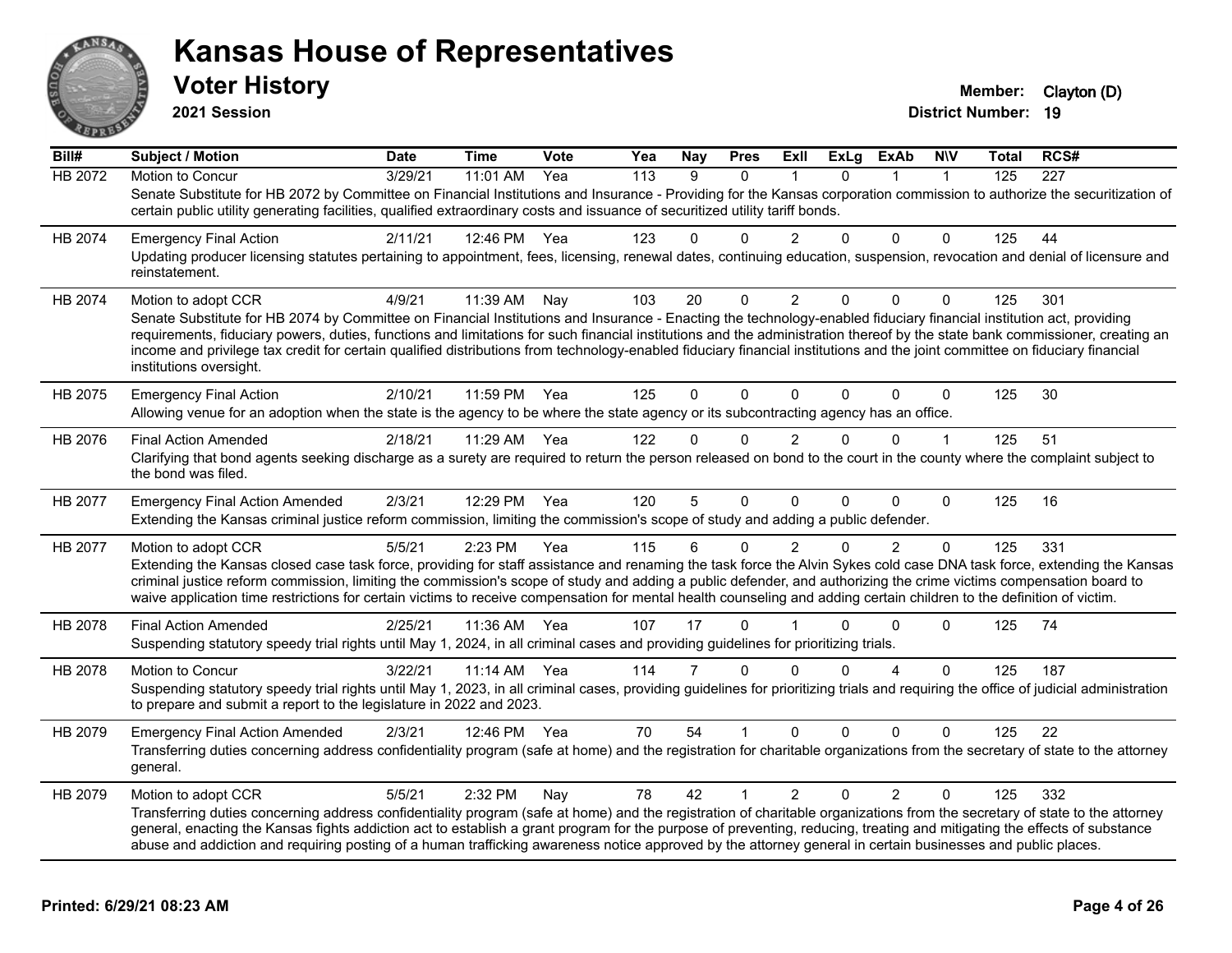

**2021 Session**

| Bill#          | <b>Subject / Motion</b>                                                                                                                                                                                                                                                                                                                                | <b>Date</b> | <b>Time</b> | Vote | Yea | Nay            | <b>Pres</b>  | ExII           | <b>ExLg</b>  | <b>ExAb</b>    | <b>NIV</b>   | <b>Total</b> | RCS# |
|----------------|--------------------------------------------------------------------------------------------------------------------------------------------------------------------------------------------------------------------------------------------------------------------------------------------------------------------------------------------------------|-------------|-------------|------|-----|----------------|--------------|----------------|--------------|----------------|--------------|--------------|------|
| <b>HB 2081</b> | <b>Emergency Final Action Amended</b><br>Modifying how certain prior convictions are counted for the special sentencing rule related to possession of a controlled substance and providing concurrent or<br>consecutive sentencing for persons convicted of new crimes while on release for a felony.                                                  | 2/10/21     | $11:59$ PM  | Yea  | 69  | 56             | $\mathbf{0}$ | $\Omega$       | $\Omega$     | $\mathbf{0}$   | $\mathbf{0}$ | 125          | 32   |
| HB 2082        | <b>Emergency Final Action</b><br>Authorizing the crime victims compensation board to waive application time restrictions for a victim of a sexually violent crime to receive compensation for mental health<br>counseling and adding certain children to the definition of victim.                                                                     | 2/3/21      | 12:41 PM    | Yea  | 125 | $\Omega$       | $\Omega$     | $\Omega$       | $\Omega$     | $\Omega$       | $\Omega$     | 125          | 21   |
| HB 2085        | <b>Final Action</b><br>Creating the students' right to know act to provide information on postsecondary education options.                                                                                                                                                                                                                             | 3/4/21      | 1:41 PM     | Yea  | 123 | $\mathbf 0$    | $\mathbf 0$  | $\mathbf{1}$   | $\mathbf{0}$ | $\overline{1}$ | $\Omega$     | 125          | 145  |
| <b>HB 2087</b> | <b>Final Action Amended</b><br>Limiting the review of certain rules and regulations by the director of the budget.                                                                                                                                                                                                                                     | 2/18/21     | 11:30 AM    | Yea  | 109 | 13             | $\Omega$     | $\overline{2}$ | $\Omega$     | $\mathbf{0}$   | $\mathbf 1$  | 125          | 52   |
| <b>HB 2088</b> | <b>Final Action Amended</b><br>Requiring visual observation of an alleged victim of child abuse or neglect as part of an investigation.                                                                                                                                                                                                                | 3/4/21      | 1:42 PM     | Yea  | 121 | $\overline{2}$ | $\Omega$     | $\mathbf{1}$   | $\mathbf{0}$ | $\overline{1}$ | $\Omega$     | 125          | 146  |
| HB 2089        | <b>Final Action Sub Bill</b><br>Substitute for HB 2089 by Committee on Federal and State Affairs - Standardizing firearm safety education training programs in school districts.                                                                                                                                                                       | 3/18/21     | 11:26 AM    | Nav  | 75  | 47             | $\Omega$     | 1              | $\Omega$     | 2              | $\Omega$     | 125          | 180  |
| HB 2089        | Motion to Concur<br>Substitute for HB 2089 by Committee on Federal and State Affairs - Standardizing firearm safety education training programs in school districts.                                                                                                                                                                                   | 4/8/21      | 9:28 PM     | Nay  | 79  | 44             | 0            |                | $\mathbf{0}$ |                | 0            | 125          | 294  |
| HB 2090        | <b>Emergency Final Action Amended</b><br>Creating a procedure for appointment of acting official when an elected official's military service causes a vacancy.                                                                                                                                                                                         | 2/3/21      | 12:34 PM    | Yea  | 125 | 0              | $\Omega$     | $\Omega$       | $\Omega$     | $\Omega$       | $\Omega$     | 125          | 18   |
| HB 2093        | <b>Final Action Amended</b><br>Increasing criminal penalties for fleeing or attempting to elude a police officer when operating a stolen vehicle, committing certain driving violations or causing a collision<br>involving another driver and making fleeing or attempting to elude a police officer evidence of intent to commit theft of a vehicle. | 2/25/21     | 11:38 AM    | Yea  | 124 | 0              | $\Omega$     |                | $\Omega$     | $\mathbf{0}$   | $\mathbf{0}$ | 125          | 75   |
| HB 2094        | <b>Final Action Sub Bill</b><br>Substitute for HB 2094 by Committee on Appropriations - Expanding educational benefits of tuition and fees waiver for spouses and dependents of public safety officers<br>and personnel who are injured or disabled while performing service-related duties.                                                           | 3/17/21     | $11:17$ AM  | Yea  | 117 | 6              | $\Omega$     | 1              | $\Omega$     |                | $\Omega$     | 125          | 174  |
| HB 2096        | <b>Final Action</b><br>Authorizing department of corrections employees, local correctional or detention officers, judicial branch employees, municipal court employees and administrative<br>hearing officers to have identifying information restricted from public access on public websites that identify home addresses or home ownership.         | 2/18/21     | 11:32 AM    | Yea  | 122 | $\mathbf{0}$   | $\Omega$     | $\overline{2}$ | $\Omega$     | $\Omega$       | 1            | 125          | 53   |
| HB 2097        | <b>Final Action</b><br>Decoupling the KIT and KIR workforce training programs from the high performance incentive fund program.                                                                                                                                                                                                                        | 3/3/21      | 11:47 AM    | Yea  | 124 | 0              | 0            |                | $\Omega$     | $\Omega$       | $\mathbf{0}$ | 125          | 120  |
| HB 2101        | <b>Emergency Final Action Amended</b><br>Extending transfers from the expanded lottery act revenues fund to the university engineering initiative.                                                                                                                                                                                                     | 2/25/21     | 12:56 PM    | Yea  | 112 | 12             | U            | 1              | $\Omega$     | $\mathbf{0}$   | $\mathbf{0}$ | 125          | 83   |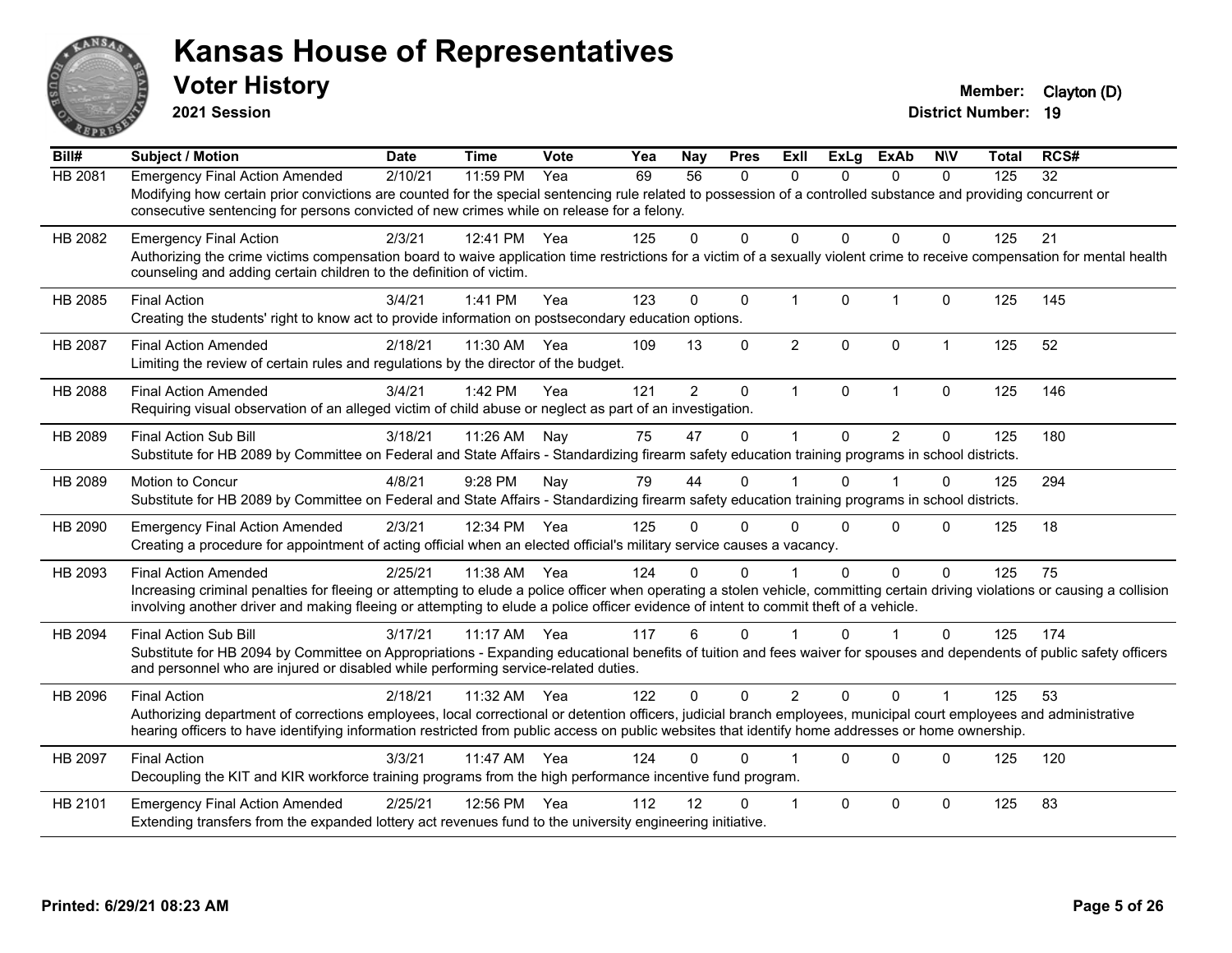

**2021 Session**

| $\overline{Bill#}$ | <b>Subject / Motion</b>                                                                                                                                                                                                                                                                                                                                                                                                                                                                                                                                                                                                                                                                                                                                                                                                                                                                                                                                                                                                                                                                                                                                                                                                                                                                                     | <b>Date</b> | <b>Time</b> | Vote | Yea | Nay            | <b>Pres</b>  | Exll           | <b>ExLg</b> | <b>ExAb</b>  | <b>NIV</b>   | <b>Total</b> | RCS# |
|--------------------|-------------------------------------------------------------------------------------------------------------------------------------------------------------------------------------------------------------------------------------------------------------------------------------------------------------------------------------------------------------------------------------------------------------------------------------------------------------------------------------------------------------------------------------------------------------------------------------------------------------------------------------------------------------------------------------------------------------------------------------------------------------------------------------------------------------------------------------------------------------------------------------------------------------------------------------------------------------------------------------------------------------------------------------------------------------------------------------------------------------------------------------------------------------------------------------------------------------------------------------------------------------------------------------------------------------|-------------|-------------|------|-----|----------------|--------------|----------------|-------------|--------------|--------------|--------------|------|
| <b>HB 2102</b>     | <b>Emergency Final Action</b><br>Updating egg repackaging requirements for retailers.                                                                                                                                                                                                                                                                                                                                                                                                                                                                                                                                                                                                                                                                                                                                                                                                                                                                                                                                                                                                                                                                                                                                                                                                                       | 2/10/21     | 11:59 PM    | Yea  | 123 | $\overline{2}$ | $\mathbf{0}$ | $\Omega$       | $\Omega$    | $\mathbf{0}$ | $\mathbf{0}$ | 125          | 25   |
| HB 2102            | Mot to Concur in Conference<br>Senate Substitute for HB 2102 by Committee on Agriculture and Natural Resources - Updating egg repackaging requirements for retailers.                                                                                                                                                                                                                                                                                                                                                                                                                                                                                                                                                                                                                                                                                                                                                                                                                                                                                                                                                                                                                                                                                                                                       | 4/9/21      | 2:22 PM     | Yea  | 122 |                | $\mathbf 0$  | $\overline{c}$ | $\Omega$    | $\mathbf 0$  | 0            | 125          | 303  |
| HB 2103            | <b>Emergency Final Action</b><br>Establishing the Kansas pesticide waste disposal program and permitting up to \$50,000 to be transferred annually from the Kansas agricultural remediation fund to a<br>new Kansas pesticide waste disposal fund.                                                                                                                                                                                                                                                                                                                                                                                                                                                                                                                                                                                                                                                                                                                                                                                                                                                                                                                                                                                                                                                          | 2/11/21     | 12:38 PM    | Yea  | 123 | $\Omega$       | $\mathbf 0$  | $\overline{2}$ | $\Omega$    | $\Omega$     | $\mathbf 0$  | 125          | 39   |
| HB 2104            | <b>Final Action Amended</b><br>Modifying the sales tax exemption for construction materials by allowing certain educational institutions a sales tax exemption for purchases thereof.                                                                                                                                                                                                                                                                                                                                                                                                                                                                                                                                                                                                                                                                                                                                                                                                                                                                                                                                                                                                                                                                                                                       | 2/18/21     | 11:35 AM    | Yea  | 114 | 8              | 0            | $\overline{2}$ | $\Omega$    | 0            |              | 125          | 54   |
| HB 2104            | Motion to Adopt CCR<br>Senate Substitute for HB 2104 by Committee on Assessment ant Taxation - Extending certain budget due dates for schools and notice and hearing requirements when<br>exceeding the revenue neutral rate for property tax purposes, changing time to request full and complete opinion from the state board tax appeals, requiring the state<br>board of tax appeals to serve orders and notices by electronic means if requested by the party, prohibiting valuation increases of certain property in appeals, requiring<br>appraisal directives to require compliance with uniform standards of professional appraisal practice, providing for notice and opportunity to be heard prior to removal<br>from county appraiser eligibility list, providing notification when person no longer holds office of county appraiser, placing the burden of proof on the county appraiser in<br>certain valuation and classification appeal hearings before the district court, requiring appraisal courses for appraisers to be courses approved by the Kansas real estate<br>appraisal board, extending the time a state board of tax appeals member may continue to serve after such member's term expires and authorizing appointment of a<br>member pro tempore under certain conditions. | 4/6/21      | 2:57 PM     | Nay  | 77  | 42             | $\mathbf 0$  |                | $\Omega$    | 5            | $\Omega$     | 125          | 262  |
| HB 2106            | <b>Emergency Final Action</b><br>Extending the dates when corporate tax returns are required to be filed.                                                                                                                                                                                                                                                                                                                                                                                                                                                                                                                                                                                                                                                                                                                                                                                                                                                                                                                                                                                                                                                                                                                                                                                                   | 3/4/21      | 4:36 PM     | Yea  | 123 | $\mathbf{0}$   | $\mathbf{0}$ | $\mathbf{1}$   | $\Omega$    | $\mathbf{1}$ | $\mathbf{0}$ | 125          | 160  |
| HB 2109            | <b>Emergency Final Action</b><br>Increasing the county population threshold for a county to be required to have a lawyer representative, increasing the number of lawyer members and decreasing the<br>number of non-lawyer members on the board of indigents' defense services.                                                                                                                                                                                                                                                                                                                                                                                                                                                                                                                                                                                                                                                                                                                                                                                                                                                                                                                                                                                                                            | 2/11/21     | 12:41 PM    | Yea  | 87  | 36             | $\Omega$     | $\overline{2}$ | $\Omega$    | $\Omega$     | $\Omega$     | 125          | 41   |
| HB 2112            | <b>Emergency Final Action</b><br>Permitting online advertisement and sales of abandoned property by self-storage rental unit operators; providing for the designation by occupants of an alternate contact<br>and limiting claims for loss or damage of stored property to the property value limit provided in the rental agreement.                                                                                                                                                                                                                                                                                                                                                                                                                                                                                                                                                                                                                                                                                                                                                                                                                                                                                                                                                                       | 2/10/21     | 11:59 PM    | Yea  | 120 | 5              | $\mathbf 0$  | 0              | $\Omega$    | $\mathbf 0$  | $\mathbf{0}$ | 125          | 27   |
| HB 2114            | <b>Emergency Final Action Amended</b><br>Establishing the Kansas senior care task force.                                                                                                                                                                                                                                                                                                                                                                                                                                                                                                                                                                                                                                                                                                                                                                                                                                                                                                                                                                                                                                                                                                                                                                                                                    | 2/18/21     | 12:38 PM    | Yea  | 113 | 8              | $\Omega$     | $\overline{2}$ | $\Omega$    | 1            | $\mathbf 1$  | 125          | 60   |
| HB 2114            | Motion to adopt CCR<br>Establishing the senior care task force, a definition of financial exploitation and Kansas elder and dependent adult abuse multidisciplinary team coordinator and teams,<br>requiring additional mandatory reporters, increasing investigation days for reports of abuse, neglect and financial exploitation of certain adults and directing the<br>department for children and families to inform certain chief administrative officers of substantiated findings of such reports.                                                                                                                                                                                                                                                                                                                                                                                                                                                                                                                                                                                                                                                                                                                                                                                                  | 4/9/21      | 5:41 PM     | Yea  | 115 | $\overline{7}$ | $\Omega$     | $\overline{2}$ | $\Omega$    | $\Omega$     |              | 125          | 311  |
| HB 2115            | <b>Final Action Amended</b><br>Establishing the joint committee on child welfare system oversight.                                                                                                                                                                                                                                                                                                                                                                                                                                                                                                                                                                                                                                                                                                                                                                                                                                                                                                                                                                                                                                                                                                                                                                                                          | 2/18/21     | 11:38 AM    | Yea  | 118 |                | 0            | $\overline{2}$ |             | $\Omega$     | 1            | 125          | 55   |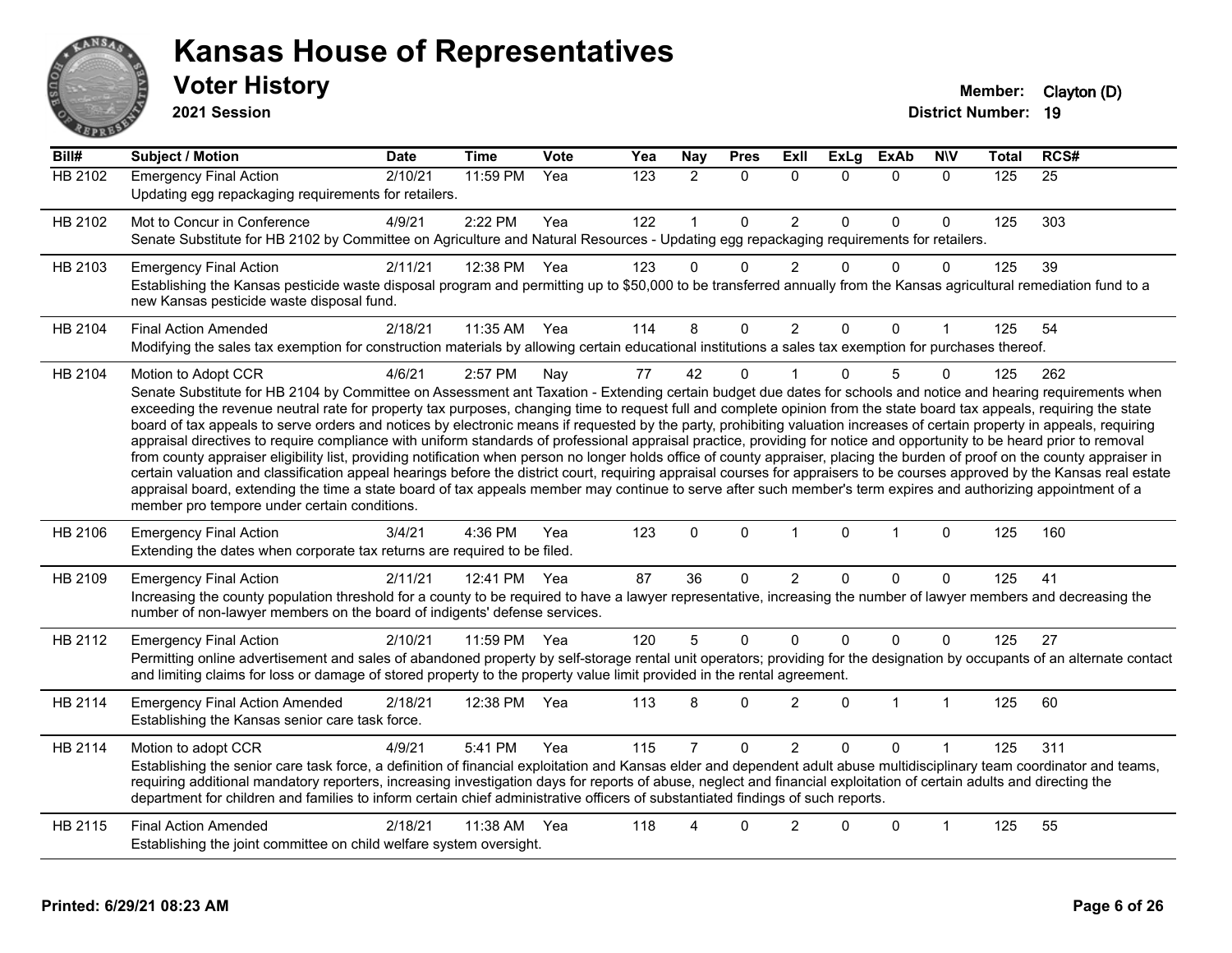

**2021 Session**

| Bill#          | <b>Subject / Motion</b>                                                                                                                                                                                                                                                                                                                                                                                                                                                                                                                                                                                                                                                                                                                                                                                                                                                                | <b>Date</b> | <b>Time</b>  | Vote | Yea              | <b>Nay</b> | <b>Pres</b>  | ExII           | <b>ExLg</b>  | <b>ExAb</b>    | <b>NIV</b>     | <b>Total</b> | RCS# |
|----------------|----------------------------------------------------------------------------------------------------------------------------------------------------------------------------------------------------------------------------------------------------------------------------------------------------------------------------------------------------------------------------------------------------------------------------------------------------------------------------------------------------------------------------------------------------------------------------------------------------------------------------------------------------------------------------------------------------------------------------------------------------------------------------------------------------------------------------------------------------------------------------------------|-------------|--------------|------|------------------|------------|--------------|----------------|--------------|----------------|----------------|--------------|------|
| <b>HB 2116</b> | <b>Emergency Final Action</b><br>Exempting the caregiver of a child in state out-of-home placement from the child care assistance 20-hour-per-week work requirement.                                                                                                                                                                                                                                                                                                                                                                                                                                                                                                                                                                                                                                                                                                                   | 3/4/21      | $4:43$ PM    | Yea  | $\overline{123}$ | $\Omega$   | $\mathbf{0}$ |                | $\Omega$     |                | $\Omega$       | 125          | 165  |
| HB 2119        | <b>EFA Sub Bill Amended</b><br>Substitute for HB 2119 by Committee on K-12 Education Budget - Making and concerning appropriations for the department of education for fiscal years ending June 30,<br>2021, June 30, 2022, and June 30, 2023, creating and expanding school choice programs, restricting remote learning and remote enrollment and extending the<br>statewide property tax levy for schools.                                                                                                                                                                                                                                                                                                                                                                                                                                                                          | 3/30/21     | 7:56 PM      | Nay  | 65               | 58         | 0            |                | U            |                | 0              | 125          | 255  |
| HB 2120        | <b>Emergency Final Action</b><br>Removing the spousal exception from the crime of sexual battery.                                                                                                                                                                                                                                                                                                                                                                                                                                                                                                                                                                                                                                                                                                                                                                                      | 2/11/21     | 12:50 PM     | Yea  | 110              | 13         | $\mathbf 0$  | $\overline{c}$ | $\mathbf 0$  | $\mathbf 0$    | $\mathbf 0$    | 125          | 46   |
| HB 2121        | <b>Emergency Final Action Amended</b><br>Adding definitions related to defendants who abscond from supervision in the criminal procedure code and for parole.                                                                                                                                                                                                                                                                                                                                                                                                                                                                                                                                                                                                                                                                                                                          | 2/11/21     | 12:43 PM Yea |      | 101              | 22         | $\mathbf 0$  | $\overline{2}$ | 0            | $\Omega$       | $\mathbf 0$    | 125          | 42   |
| HB 2121        | Motion to adopt CCR<br>Increasing the criminal penalty for mistreatment of a dependent adult or elder person when the victim is a resident of an adult care home, adding definitions related to<br>defendants who abscond from supervision in the criminal procedure code and for parole and clarifying that bond agents seeking discharge as a surety are required to<br>return the person released on bond to the court in the county where the complaint subject to the bond was filed, requiring the department of corrections to develop<br>guidance to be used by parole officers when responding to violations of parole and postrelease supervision and that incentivize compliant behavior, and authorizing<br>court services officers and community corrections officers to provide a certification of identification to offenders for use to obtain a new driver's license. | 5/5/21      | 2:39 PM      | Yea  | 121              | $\Omega$   | $\Omega$     | $\overline{2}$ | $\Omega$     | $\overline{2}$ | $\Omega$       | 125          | 333  |
| HB 2124        | <b>Emergency Final Action</b><br>Clarifying the authority of healing arts school clinics to provide healing arts services.                                                                                                                                                                                                                                                                                                                                                                                                                                                                                                                                                                                                                                                                                                                                                             | 2/18/21     | 12:39 PM     | Yea  | 121              | $\Omega$   | $\Omega$     | $\overline{2}$ | $\Omega$     |                |                | 125          | 61   |
| HB 2125        | <b>Emergency Final Action Amended</b><br>Allowing a copy of a will to be filed and admitted to probate and allowing a will or a copy of a will filed within six months after the death of the testator to be admitted to<br>probate at any time.                                                                                                                                                                                                                                                                                                                                                                                                                                                                                                                                                                                                                                       | 2/18/21     | 12:46 PM Yea |      | 118              | 3          | $\Omega$     | $\overline{2}$ | 0            |                |                | 125          | 64   |
| HB 2126        | <b>Final Action Amended</b><br>Providing immunity from civil liability for COVID-19 claims for adult care facilities.                                                                                                                                                                                                                                                                                                                                                                                                                                                                                                                                                                                                                                                                                                                                                                  | 3/4/21      | 1:44 PM      | Nay  | 85               | 37         |              | 1              | $\Omega$     | 1              | $\mathbf 0$    | 125          | 147  |
| HB 2128        | <b>Final Action Amended</b><br>Clarifying jurisdiction and supervision of offenders in a certified drug abuse treatment program.                                                                                                                                                                                                                                                                                                                                                                                                                                                                                                                                                                                                                                                                                                                                                       | 3/2/21      | 10:32 AM Yea |      | 124              | 0          | $\mathbf{0}$ | $\mathbf{1}$   | $\mathbf{0}$ | $\Omega$       | $\mathbf 0$    | 125          | 92   |
| HB 2134        | <b>Emergency Final Action</b><br>Updating the national association of insurance commissioners credit for reinsurance model law and codifying the credit for reinsurance model regulation.                                                                                                                                                                                                                                                                                                                                                                                                                                                                                                                                                                                                                                                                                              | 2/11/21     | 12:39 PM     | Yea  | 123              | $\Omega$   | $\mathbf 0$  | $\overline{2}$ | 0            | 0              | $\mathbf 0$    | 125          | 40   |
| HB 2134        | Motion to adopt CCR<br>Making appropriations for the Kansas state department of education for FY 2021, FY 2022 and FY 2023; requiring a Kansas foster care children annual academic report<br>card; authorizing limited remote learning; providing the criteria for identification of students eligible to receive at-risk programs and services; requiring boards of<br>education to allocate sufficient school district moneys to improve student academic performance; authorizing school districts to pay tuition and fees for concurrent and<br>dual enrollment programs; expanding student eligibility under the tax credit for low income students scholarship program; extending the high-density at-risk weighting;<br>providing ACT college entrance exams and workkeys assessments to certain nonpublic school students.                                                    | 5/7/21      | 6:51 PM      | Yea  | 107              | 9          | $\Omega$     |                | $\Omega$     | 6              | $\overline{2}$ | 125          | 352  |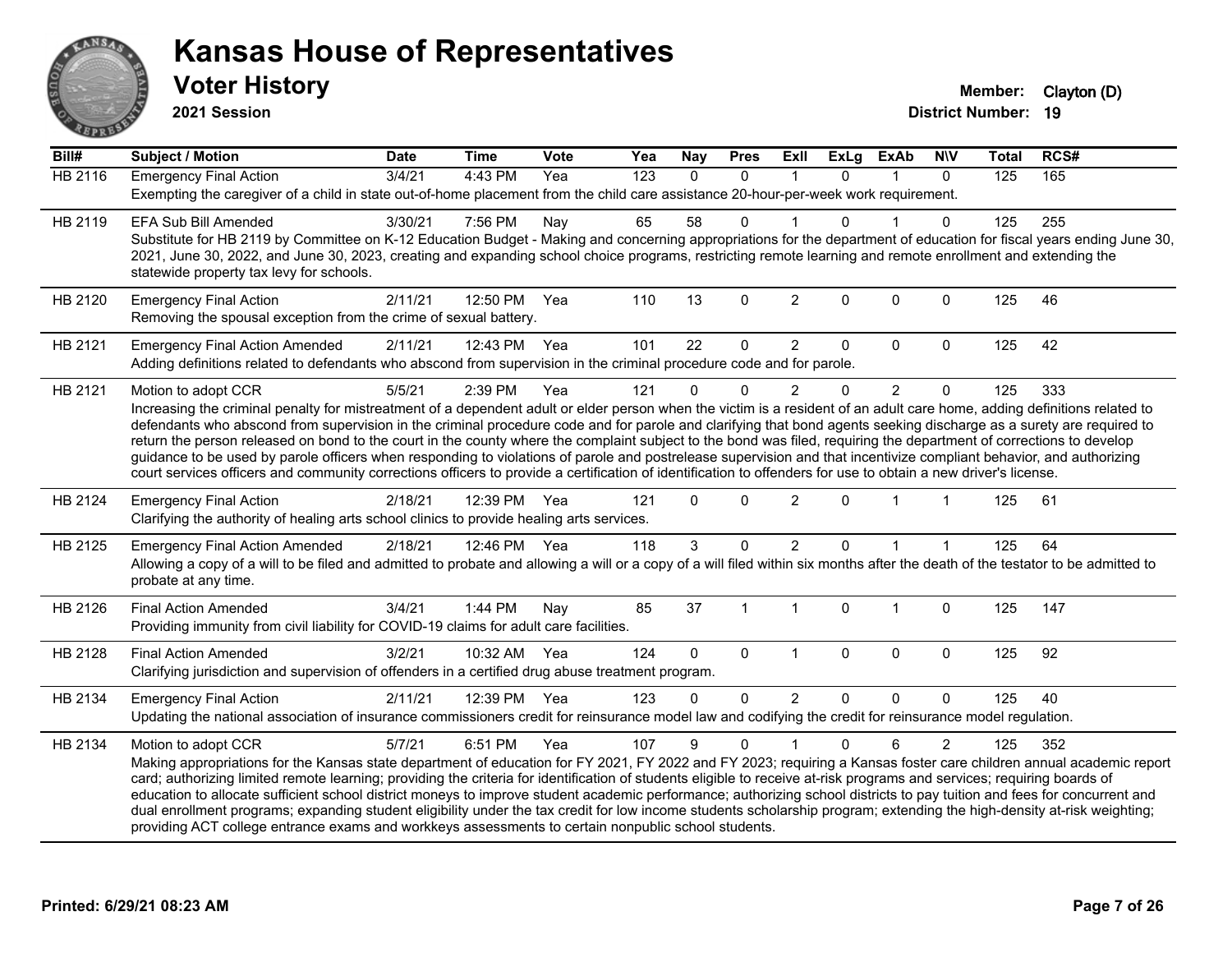

**2021 Session**

| Bill#   | Subject / Motion                                                                                                                                                                                                                  | <b>Date</b> | <b>Time</b> | <b>Vote</b> | Yea | Nay            | <b>Pres</b> | <b>Exll</b>    | <b>ExLg</b> | <b>ExAb</b>    | <b>NIV</b>     | <b>Total</b> | RCS# |
|---------|-----------------------------------------------------------------------------------------------------------------------------------------------------------------------------------------------------------------------------------|-------------|-------------|-------------|-----|----------------|-------------|----------------|-------------|----------------|----------------|--------------|------|
| HB 2136 | <b>Final Action Amended</b>                                                                                                                                                                                                       | 2/25/21     | 11:40 AM    | Yea         | 124 | $\Omega$       | $\Omega$    |                | $\Omega$    | $\Omega$       | $\Omega$       | 125          | 76   |
|         | Updating certain statutes relating to the regulation of the business of insurance; granting the commissioner of insurance certain investigative powers.                                                                           |             |             |             |     |                |             |                |             |                |                |              |      |
| HB 2137 | <b>Final Action Amended</b>                                                                                                                                                                                                       | 3/2/21      | 10:33 AM    | Yea         | 122 | 2              | 0           |                |             | $\Omega$       | O              | 125          | 93   |
|         | Authorizing certain licensees under the Kansas liquor control act and the club and drinking establishment act to sell and serve cereal malt beverages.                                                                            |             |             |             |     |                |             |                |             |                |                |              |      |
| HB 2137 | Motion to adopt CCR                                                                                                                                                                                                               | 5/7/21      | 4:41 PM     | Yea         | 101 | 18             | 0           |                | $\Omega$    | 5              | 0              | 125          | 351  |
|         | Making amendments regarding licensure to sell alcoholic liquor and cereal malt beverages, authorizing transfers of bulk alcoholic liquor by certain licensees and                                                                 |             |             |             |     |                |             |                |             |                |                |              |      |
|         | authorizing the sale of alcoholic liquor and cereal malt beverages on specified days and times and subject to certain conditions by licensees under the Kansas liquor<br>control act and the club and drinking establishment act. |             |             |             |     |                |             |                |             |                |                |              |      |
|         |                                                                                                                                                                                                                                   |             |             |             |     |                |             |                |             |                |                |              |      |
| HB 2138 | <b>Final Action</b>                                                                                                                                                                                                               | 3/3/21      | 11:48 AM    | Yea         | 120 | $\overline{A}$ | $\Omega$    |                | $\Omega$    | $\Omega$       | $\Omega$       | 125          | 121  |
|         | Club and drinking establishment liquor license eligibility; spouse is a law enforcement officer in another county.                                                                                                                |             |             |             |     |                |             |                |             |                |                |              |      |
| HB 2143 | <b>Emergency Final Action</b>                                                                                                                                                                                                     | 3/4/21      | 4:39 PM     | Yea         | 119 |                | 0           |                | $\Omega$    | $\overline{1}$ | $\Omega$       | 125          | 162  |
|         | Making exemption permanent for certain cash rebates on sales or leases of new motor vehicles for sales tax purposes.                                                                                                              |             |             |             |     |                |             |                |             |                |                |              |      |
| HB 2143 | Motion to adopt CCR                                                                                                                                                                                                               | 4/9/21      | 6:16 PM     | Yea         | 118 | 3              | $\Omega$    | 2              | $\Omega$    | $\Omega$       | $\overline{2}$ | 125          | 315  |
|         | Making exemption permanent for certain cash rebates on sales or leases of new motor vehicles for sales tax purposes.                                                                                                              |             |             |             |     |                |             |                |             |                |                |              |      |
| HB 2145 | <b>Final Action</b>                                                                                                                                                                                                               | 3/2/21      | 10:35 AM    | Yea         | 124 | $\Omega$       | $\Omega$    |                | $\Omega$    | $\Omega$       | $\Omega$       | 125          | 94   |
|         | Exempting the retail sale of electricity by public utilities for electric vehicle charging stations from the jurisdiction of the state corporation commission.                                                                    |             |             |             |     |                |             |                |             |                |                |              |      |
| HB 2150 | <b>Final Action Amended</b>                                                                                                                                                                                                       | 3/25/21     | 11:18 AM    | Yea         | 118 | 4              | 0           |                |             | 2              | 0              | 125          | 209  |
|         | Creating a definition of financial exploitation, requiring additional mandatory reporters and increasing investigation days in the abuse, neglect and financial exploitation of                                                   |             |             |             |     |                |             |                |             |                |                |              |      |
|         | certain adults.                                                                                                                                                                                                                   |             |             |             |     |                |             |                |             |                |                |              |      |
| HB 2151 | <b>Emergency Final Action</b>                                                                                                                                                                                                     | 2/18/21     | 12:44 PM    | Yea         | 121 | $\mathbf{0}$   | $\Omega$    | $\overline{2}$ | $\Omega$    | -1             | 1              | 125          | 63   |
|         | Creating Kansas elder and dependent adult abuse multidisciplinary teams and a coordinator.                                                                                                                                        |             |             |             |     |                |             |                |             |                |                |              |      |
| HB 2153 | <b>Final Action</b>                                                                                                                                                                                                               | 3/3/21      | 11:50 AM    | Yea         | 124 | $\Omega$       | $\Omega$    |                | $\Omega$    | $\Omega$       | $\mathbf{0}$   | 125          | 122  |
|         | Increasing the criminal penalty for mistreatment of a dependent adult or elder person when the victim is a resident of an adult care home.                                                                                        |             |             |             |     |                |             |                |             |                |                |              |      |
| HB 2155 | <b>Emergency Final Action</b>                                                                                                                                                                                                     | 2/18/21     | 12:43 PM    | Nay         | 85  | 36             | $\Omega$    | $\overline{2}$ | 0           |                | 1              | 125          | 62   |
|         | Providing for department of health and environment response operations for water and soil pollutant release, discharge or escape.                                                                                                 |             |             |             |     |                |             |                |             |                |                |              |      |
| HB 2158 | <b>Final Action</b>                                                                                                                                                                                                               | 2/18/21     | 11:40 AM    | Yea         | 121 |                | 0           | 2              | n           | 0              |                | 125          | 56   |
|         | Making permanent provisions for the advisory committee on trauma and the statewide trauma system regional council to conduct closed meetings and keep privileged                                                                  |             |             |             |     |                |             |                |             |                |                |              |      |
|         | records regarding trauma cases.                                                                                                                                                                                                   |             |             |             |     |                |             |                |             |                |                |              |      |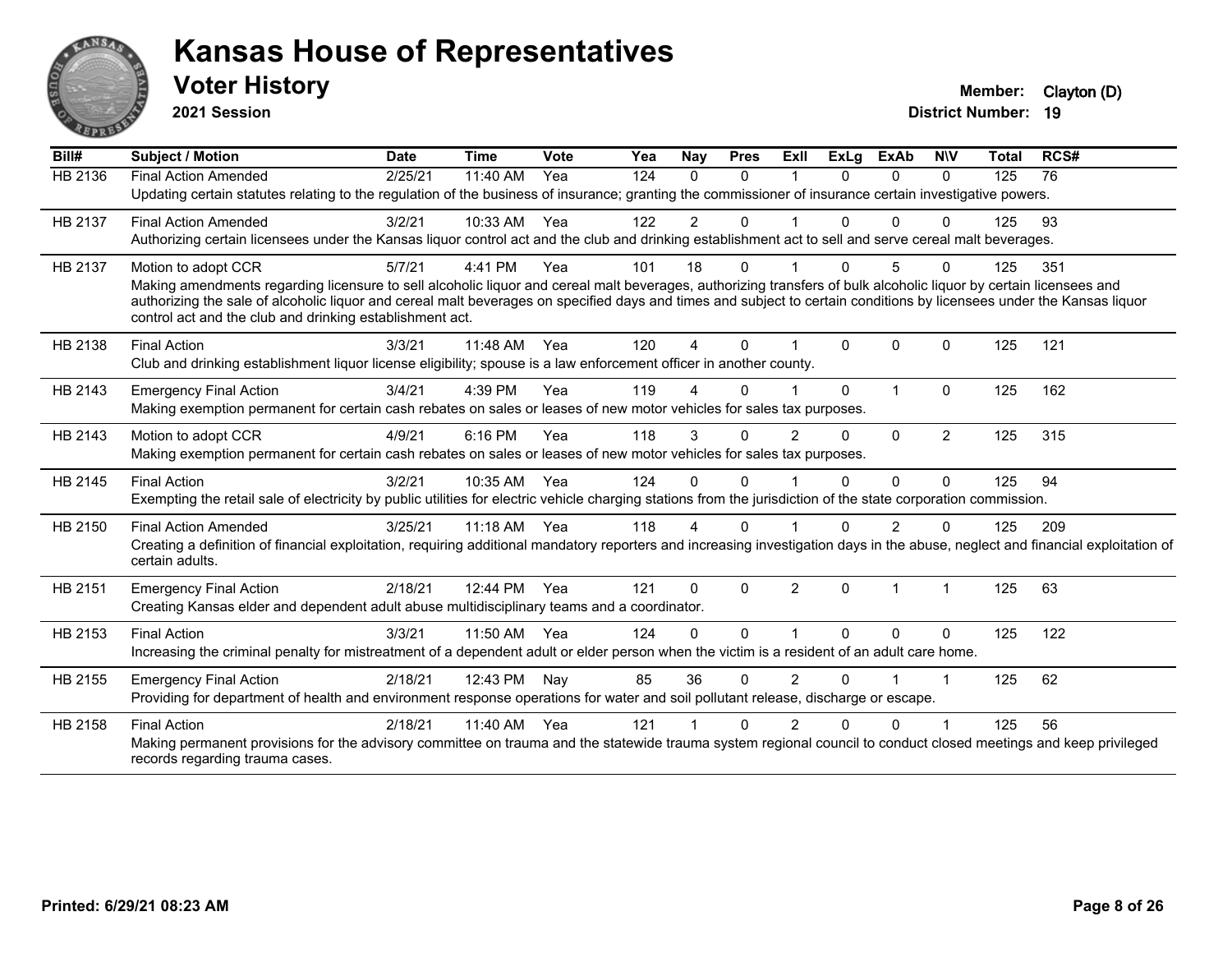

**2021 Session**

| Bill#          | <b>Subject / Motion</b>                                                                                                                                                                                                                                                                                                                                                                                                                                                                                                                                                                                                                                                                                                                                                                               | <b>Date</b> | <b>Time</b>  | <b>Vote</b> | Yea | <b>Nay</b> | <b>Pres</b>  | Exll           | <b>ExLg</b>  | <b>ExAb</b>    | <b>NIV</b>   | Total | RCS# |
|----------------|-------------------------------------------------------------------------------------------------------------------------------------------------------------------------------------------------------------------------------------------------------------------------------------------------------------------------------------------------------------------------------------------------------------------------------------------------------------------------------------------------------------------------------------------------------------------------------------------------------------------------------------------------------------------------------------------------------------------------------------------------------------------------------------------------------|-------------|--------------|-------------|-----|------------|--------------|----------------|--------------|----------------|--------------|-------|------|
| <b>HB 2158</b> | Motion to adopt CCR                                                                                                                                                                                                                                                                                                                                                                                                                                                                                                                                                                                                                                                                                                                                                                                   | 5/5/21      | 2:45 PM      | Yea         | 121 | $\Omega$   | $\Omega$     | $\mathfrak{p}$ | $\Omega$     | $\mathcal{P}$  | $\Omega$     | 125   | 334  |
|                | Establishing the joint committee on child welfare system oversight, providing certain exceptions to the confidentiality of state child death review board documents,<br>requiring visual observation of an alleged victim of child abuse or neglect as part of an investigation, exempting the caregiver of a child in state out-of-home placement<br>from the child care assistance 20-hour-per-week work requirement, permitting the secretary for children and families to license certain family foster homes where a<br>former foster care youth with certain juvenile adjudications resides making permanent provisions for the advisory committee on trauma and the statewide trauma system<br>regional council to conduct closed meetings and keep privileged records regarding trauma cases. |             |              |             |     |            |              |                |              |                |              |       |      |
| HB 2162        | <b>Final Action</b>                                                                                                                                                                                                                                                                                                                                                                                                                                                                                                                                                                                                                                                                                                                                                                                   | 3/2/21      | 10:25 AM     | Yea         | 123 | $\Omega$   | $\mathbf{1}$ | $\overline{1}$ | $\Omega$     | 0              | $\mathbf{0}$ | 125   | 88   |
|                | Amending and repealing reapportionment census data laws to conform with 2019 amendments to the Kansas constitution and to remove certain obsolete provisions.                                                                                                                                                                                                                                                                                                                                                                                                                                                                                                                                                                                                                                         |             |              |             |     |            |              |                |              |                |              |       |      |
| HB 2165        | <b>Emergency Final Action Amended</b><br>Providing for all vehicles more than 35 years old to qualify as an antique vehicle.                                                                                                                                                                                                                                                                                                                                                                                                                                                                                                                                                                                                                                                                          | 2/11/21     | 12:44 PM Yea |             | 114 | 9          | $\Omega$     | $\overline{2}$ | $\Omega$     | $\mathbf 0$    | $\mathbf 0$  | 125   | 43   |
| HB 2165        | Motion to Concur<br>Providing for all vehicles more than 35 years old to qualify as an antique vehicle.                                                                                                                                                                                                                                                                                                                                                                                                                                                                                                                                                                                                                                                                                               | 4/7/21      | 10:26 AM     | Yea         | 117 | 5          | $\mathbf 0$  | $\mathbf{1}$   | $\mathbf 0$  | $\overline{2}$ | $\mathbf 0$  | 125   | 265  |
| HB 2166        | Final Action Sub Bill Amended                                                                                                                                                                                                                                                                                                                                                                                                                                                                                                                                                                                                                                                                                                                                                                         | 3/2/21      | 10:38 AM     | Yea         | 124 | $\Omega$   | 0            |                | 0            | 0              | $\Omega$     | 125   | 95   |
|                | Substitute for HB 2166 by Committee on Transportation - Providing for the Braden's hope for childhood cancer, proud educator and alpha kappa alpha distinctive license<br>plates and providing distinctive license plates for current and veteran members of the United States army, navy, marine corps, air force, coast guard and space force and<br>modifying the requirements to begin production on distinctive license plates.                                                                                                                                                                                                                                                                                                                                                                  |             |              |             |     |            |              |                |              |                |              |       |      |
| HB 2166        | Motion to Adopt CCR                                                                                                                                                                                                                                                                                                                                                                                                                                                                                                                                                                                                                                                                                                                                                                                   | 4/8/21      | 5:31 PM      | Nav         | 81  | 41         | $\mathbf{0}$ | -1             | $\Omega$     | $\overline{2}$ | $\Omega$     | 125   | 289  |
|                | Substitute for HB 2166 by Committee on Transportation - Providing for the Braden's hope for childhood cancer, proud educator, delta sigma theta, Gadsden flag, love,<br>Chloe foundation and alpha kappa alpha distinctive license plates and providing distinctive license plates for current and veteran members of the United States army,<br>navy, marine corps, air force, coast guard and space force, modifying the requirements to begin production on distinctive license plates, requiring reporting by<br>sponsoring organizations of distinctive license plates, allowing certain license plates issued by the division of vehicles to be personalized license plates and establishing<br>a fee on firefighter distinctive license plates.                                                |             |              |             |     |            |              |                |              |                |              |       |      |
| HB 2166        | Consideration of Veto                                                                                                                                                                                                                                                                                                                                                                                                                                                                                                                                                                                                                                                                                                                                                                                 | 5/3/21      | 11:39 AM     | Nay         | 86  | 37         | $\mathbf{0}$ | $\mathbf{0}$   | $\Omega$     | $\overline{1}$ | $\mathbf{1}$ | 125   | 317  |
|                | Substitute for HB 2166 by Committee on Transportation - Providing for the Braden's hope for childhood cancer, proud educator, delta sigma theta, Gadsden flag, love,<br>Chloe foundation and alpha kappa alpha distinctive license plates and providing distinctive license plates for current and veteran members of the United States army,<br>navy, marine corps, air force, coast guard and space force, modifying the requirements to begin production on distinctive license plates, requiring reporting by<br>sponsoring organizations of distinctive license plates, allowing certain license plates issued by the division of vehicles to be personalized license plates and establishing<br>a fee on firefighter distinctive license plates.                                                |             |              |             |     |            |              |                |              |                |              |       |      |
| HB 2167        | <b>Emergency Final Action</b><br>Permitting concrete mixer trucks and requiring dump trucks to display license plates on the front of vehicles.                                                                                                                                                                                                                                                                                                                                                                                                                                                                                                                                                                                                                                                       | 2/10/21     | 11:59 PM     | Yea         | 125 | $\Omega$   | 0            | $\Omega$       | $\Omega$     | $\Omega$       | 0            | 125   | 34   |
| HB 2167        | Motion to Concur<br>Permitting concrete mixer trucks and requiring dump trucks to display license plates on the front of vehicles.                                                                                                                                                                                                                                                                                                                                                                                                                                                                                                                                                                                                                                                                    | 4/7/21      | 10:28 AM     | Yea         | 122 | $\Omega$   | 0            | 1              | $\mathbf{0}$ | $\overline{2}$ | $\mathbf 0$  | 125   | 266  |
| HB 2172        | <b>Final Action Amended</b>                                                                                                                                                                                                                                                                                                                                                                                                                                                                                                                                                                                                                                                                                                                                                                           | 2/18/21     | 11:41 AM     | Yea         | 122 |            | 0            | $\overline{2}$ | $\Omega$     | $\Omega$       |              | 125   | 57   |
|                | Modifying water usage calculations and fees for multi-year flex accounts and permitting alternative base average water use calculations and prorated terms.                                                                                                                                                                                                                                                                                                                                                                                                                                                                                                                                                                                                                                           |             |              |             |     |            |              |                |              |                |              |       |      |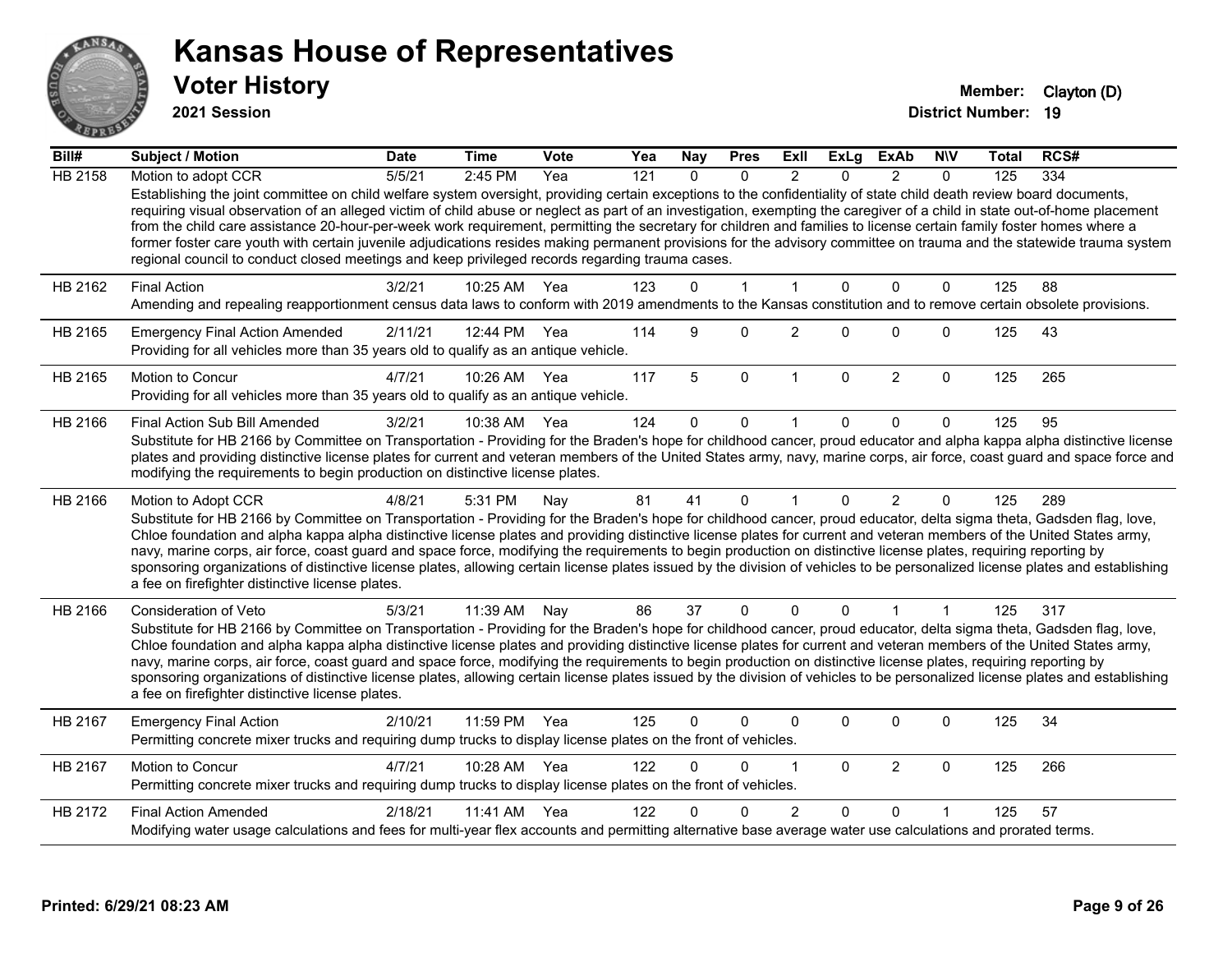

**2021 Session**

| Bill#          | <b>Subject / Motion</b>                                                                                                                                                                                                                                                                                                                                                                                                                                                                                                                                                                                                                                                                                                                                                                                                                                                                                           | <b>Date</b> | <b>Time</b> | Vote | Yea | <b>Nay</b>     | <b>Pres</b> | Exll           | <b>ExLg</b>  | <b>ExAb</b>    | <b>NIV</b>  | <b>Total</b> | RCS#            |
|----------------|-------------------------------------------------------------------------------------------------------------------------------------------------------------------------------------------------------------------------------------------------------------------------------------------------------------------------------------------------------------------------------------------------------------------------------------------------------------------------------------------------------------------------------------------------------------------------------------------------------------------------------------------------------------------------------------------------------------------------------------------------------------------------------------------------------------------------------------------------------------------------------------------------------------------|-------------|-------------|------|-----|----------------|-------------|----------------|--------------|----------------|-------------|--------------|-----------------|
| <b>HB 2175</b> | <b>Emergency Final Action</b><br>Creating the Dwayne Peaslee technical training center district.                                                                                                                                                                                                                                                                                                                                                                                                                                                                                                                                                                                                                                                                                                                                                                                                                  | 2/25/21     | 12:52 PM    | Yea  | 122 | $\overline{2}$ | $\mathbf 0$ | $\mathbf 1$    | $\Omega$     | $\mathbf 0$    | $\Omega$    | 125          | $\overline{81}$ |
| HB 2176        | <b>Emergency Final Action Amended</b><br>Clarify the vacation or exclusion of territory from city boundaries or release of easements.                                                                                                                                                                                                                                                                                                                                                                                                                                                                                                                                                                                                                                                                                                                                                                             | 3/25/21     | 12:22 PM    | Yea  | 120 | $\overline{2}$ | $\Omega$    | $\mathbf{1}$   | $\mathbf{0}$ | $\overline{2}$ | $\mathbf 0$ | 125          | 224             |
| HB 2178        | <b>Final Action</b><br>Vacating certain blocks in the original town plat set aside for a college and a park in the city of Americus and vesting fee simple title in the city.                                                                                                                                                                                                                                                                                                                                                                                                                                                                                                                                                                                                                                                                                                                                     | 2/18/21     | 11:42 AM    | Yea  | 121 |                | $\Omega$    | 2              | $\Omega$     | $\Omega$       | 1           | 125          | 58              |
| HB 2178        | <b>Motion to Concur</b><br>Providing for the vacation or exclusion of territory or easements by cities, including certain blocks in the original town plat set aside for a college and a park in the<br>city of Americus.                                                                                                                                                                                                                                                                                                                                                                                                                                                                                                                                                                                                                                                                                         | 3/30/21     | 3:05 PM     | Yea  | 121 | $\overline{2}$ | 0           |                | $\Omega$     | $\Omega$       | 1           | 125          | 250             |
| HB 2183        | <b>Final Action Amended</b><br>Prohibiting the governor, the executive branch and the judicial branch from altering election laws or procedures and limiting the authority of the secretary of state to enter<br>into consent decrees with any court absent the approval of the legislative coordinating council.                                                                                                                                                                                                                                                                                                                                                                                                                                                                                                                                                                                                 | 3/3/21      | 11:53 AM    | Nay  | 84  | 39             |             |                | $\Omega$     | $\Omega$       | 0           | 125          | 123             |
| HB 2183        | Motion to adopt CCR<br>Creating the transparency in revenues underwriting elections act; prohibiting the receipt and expenditure of private moneys by election officials; directing the secretary of<br>state to publish certain registered voter totals; relating to advance voting ballots by requiring signed statements for delivery of such ballots on behalf of a voter; limiting<br>the number of such ballots that can be delivered; prohibiting the altering or backdating of the mailing date on such ballots; requiring a matching signature on such<br>ballots; removing the secretary of state's authority to provide additional time for receipt of such ballots; prohibiting candidates for office from engaging in certain conduct<br>related to advance voting ballots; creating the crime of false representation of an election official; and, expanding the crime of electioneering.          | 4/8/21      | 10:11 PM    | Nay  | 80  | 42             | $\Omega$    |                | $\Omega$     | $\overline{2}$ | 0           | 125          | 296             |
| HB 2183        | <b>Consideration of Veto</b><br>Creating the transparency in revenues underwriting elections act; prohibiting the receipt and expenditure of private moneys by election officials; directing the secretary of<br>state to publish certain registered voter totals; relating to advance voting ballots by requiring signed statements for delivery of such ballots on behalf of a voter; limiting<br>the number of such ballots that can be delivered; prohibiting the altering or backdating of the mailing date on such ballots; requiring a matching signature on such<br>ballots; removing the secretary of state's authority to provide additional time for receipt of such ballots; prohibiting candidates for office from engaging in certain conduct<br>related to advance voting ballots; creating the crime of false representation of an election official; and, expanding the crime of electioneering. | 5/3/21      | 12:01 PM    | Nay  | 85  | 38             | 0           |                |              |                |             | 125          | 319             |
| HB 2187        | <b>Final Action</b><br>Enacting the first-time home buyer savings account act.                                                                                                                                                                                                                                                                                                                                                                                                                                                                                                                                                                                                                                                                                                                                                                                                                                    | 2/18/21     | 11:44 AM    | Yea  | 119 | 3              | $\Omega$    | $\overline{2}$ | ∩            | $\Omega$       | 1           | 125          | 59              |
| HB 2187        | Motion to Concur<br>Enacting the first-time home buyer savings account act.                                                                                                                                                                                                                                                                                                                                                                                                                                                                                                                                                                                                                                                                                                                                                                                                                                       | 5/5/21      | 2:47 PM     | Yea  | 119 | $\overline{2}$ | $\Omega$    | $\overline{2}$ | $\Omega$     | $\overline{2}$ | 0           | 125          | 335             |
| HB 2191        | <b>Final Action</b><br>Increasing criminal penalties for the crimes of riot and incitement to riot when the crime occurs in a correctional facility.                                                                                                                                                                                                                                                                                                                                                                                                                                                                                                                                                                                                                                                                                                                                                              | 2/24/21     | 11:20 AM    | Yea  | 123 | $\mathbf{0}$   | $\Omega$    |                | $\Omega$     | $\mathbf{1}$   | $\Omega$    | 125          | 67              |
| HB 2192        | <b>Final Action</b><br>Authorizing court services officers and community corrections officers to provide a certification of identification to offenders for use to obtain a new driver's license.                                                                                                                                                                                                                                                                                                                                                                                                                                                                                                                                                                                                                                                                                                                 | 2/25/21     | 11:41 AM    | Yea  | 124 | 0              | 0           |                | U            | $\Omega$       | 0           | 125          | 77              |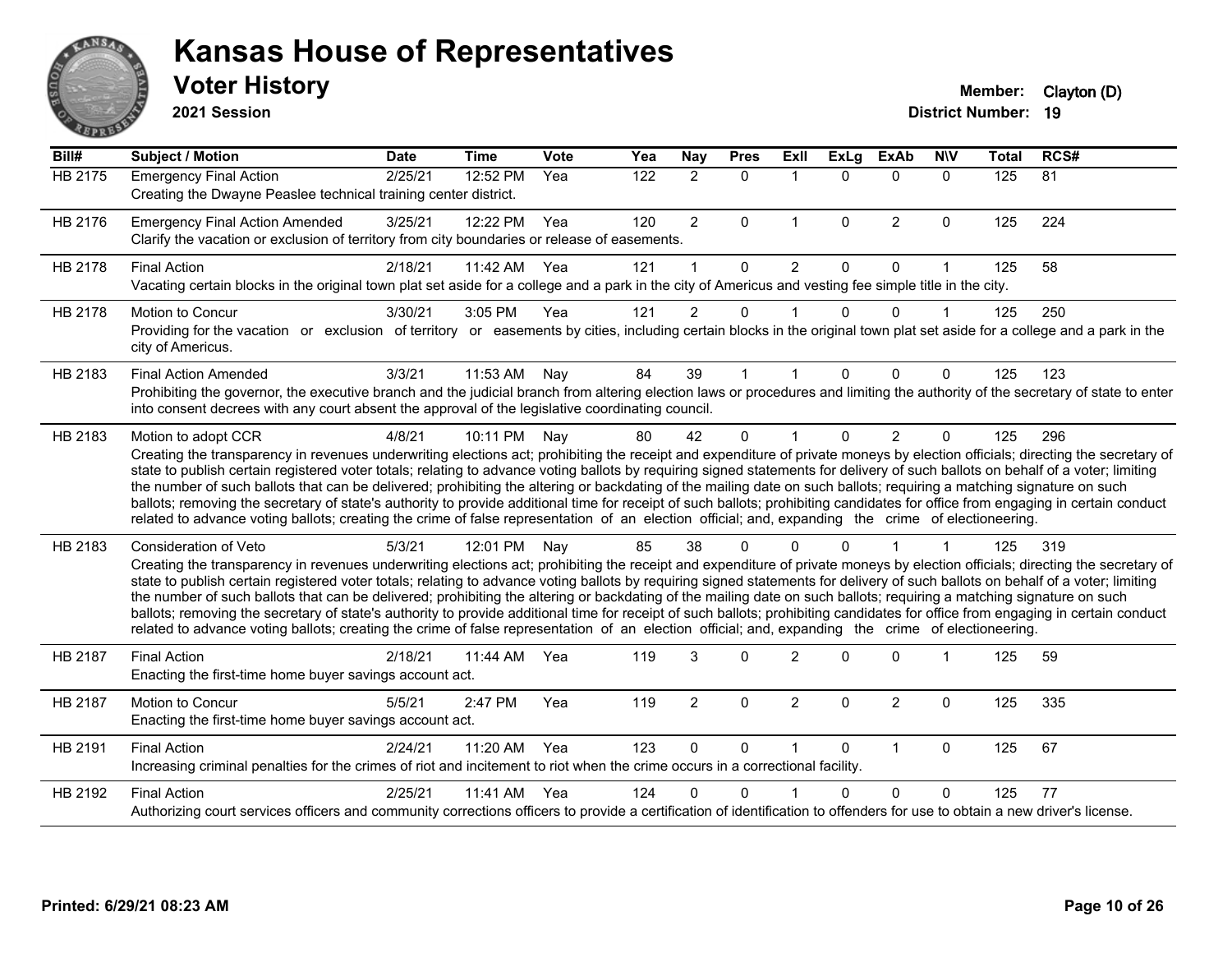

**2021 Session**

| Bill#          | Subject / Motion                                                                                                                                                                                                                                                                                                                                                                                                                                                                                                                                                                                                                                                                                                                                                                                                                                                                                                                                                                                                                                                                                                                                  | <b>Date</b> | Time         | Vote | Yea | <b>Nay</b>      | <b>Pres</b>  | Exll           | <b>ExLg</b> | <b>ExAb</b>    | <b>NIV</b>   | <b>Total</b> | RCS# |
|----------------|---------------------------------------------------------------------------------------------------------------------------------------------------------------------------------------------------------------------------------------------------------------------------------------------------------------------------------------------------------------------------------------------------------------------------------------------------------------------------------------------------------------------------------------------------------------------------------------------------------------------------------------------------------------------------------------------------------------------------------------------------------------------------------------------------------------------------------------------------------------------------------------------------------------------------------------------------------------------------------------------------------------------------------------------------------------------------------------------------------------------------------------------------|-------------|--------------|------|-----|-----------------|--------------|----------------|-------------|----------------|--------------|--------------|------|
| <b>HB 2196</b> | Final Action Sub Bill Amended                                                                                                                                                                                                                                                                                                                                                                                                                                                                                                                                                                                                                                                                                                                                                                                                                                                                                                                                                                                                                                                                                                                     | 3/4/21      | 1:47 PM      | Nay  | 87  | $\overline{36}$ | $\mathbf{0}$ |                | 0           |                | $\mathbf{0}$ | 125          | 148  |
|                | Substitute for HB 2196 by Commerce, Labor and Economic Development - Changing provisions of the employment security law including creation of the unemployment<br>compensation modernization and improvement council, development of a new unemployment insurance information technology system, provision of tax information to<br>claimants, publication of trust fund data, the maximum benefit period, the charging of employer accounts for benefits paid, employer contribution rate determination and<br>schedules, abolishment of the employment security interest assessment fund, crediting of employer accounts for fraudulent or erroneous payments, appropriation of<br>federal COVID-19 moneys to the unemployment insurance trust fund, transfers from the state general fund to the unemployment insurance trust fund for improper<br>benefit payments, emergency expansion of the employment security board of review, providing for the my reemployment plan program and workforce training program<br>availability to claimants, changes to the shared work compensation program and other unemployment trust fund provisions. |             |              |      |     |                 |              |                |             |                |              |              |      |
| HB 2196        | Motion to adopt CCR                                                                                                                                                                                                                                                                                                                                                                                                                                                                                                                                                                                                                                                                                                                                                                                                                                                                                                                                                                                                                                                                                                                               | 4/9/21      | 5:58 PM      | Yea  | 122 |                 | 0            | $\overline{2}$ |             | 0              |              | 125          | 314  |
|                | Senate Substitute for HB 2196 by Committee on Commerce - Changing provisions of the employment security law including creation of the unemployment<br>compensation modernization and improvement council, development of a new unemployment insurance information technology system, provision of tax information to<br>claimants, publication of trust fund data, the maximum benefit period, the charging of employer accounts for benefits paid, employer contribution rate determination and<br>schedules, crediting of employer accounts for fraudulent or erroneous payments, transfer of federal COVID-19 moneys to the unemployment insurance trust fund,<br>emergency expansion of the employment security board of review, providing for the my reemployment plan program and workforce training program availability to<br>claimants, changes to the shared work compensation program and other unemployment trust fund provisions.                                                                                                                                                                                                    |             |              |      |     |                 |              |                |             |                |              |              |      |
| HB 2201        | <b>Final Action Amended</b><br>Decreasing the Eisenhower legacy transportation program alternate delivery project threshold, authorizing usage of federal stimulus funds and KDOT bonding authority.                                                                                                                                                                                                                                                                                                                                                                                                                                                                                                                                                                                                                                                                                                                                                                                                                                                                                                                                              | 3/2/21      | 10:40 AM     | Yea  | 118 |                 | $\Omega$     |                | $\Omega$    | $\Omega$       | $\Omega$     | 125          | 96   |
| HB 2201        | Mot to Concur in Conference<br>Senate Substitute for HB 2201 by Committee on Transportation - Decreasing the Eisenhower legacy transportation program alternate delivery project threshold,<br>authorizing the usage of federal stimulus funds and KDOT bonding authority.                                                                                                                                                                                                                                                                                                                                                                                                                                                                                                                                                                                                                                                                                                                                                                                                                                                                        | 4/8/21      | 5:00 PM      | Yea  | 95  | 27              | $\mathbf 0$  |                | $\Omega$    | $\overline{2}$ | 0            | 125          | 285  |
| HB 2203        | <b>Final Action</b><br>Establishing the asbestos remediation fund for fees collected as part of the Kansas asbestos control program.                                                                                                                                                                                                                                                                                                                                                                                                                                                                                                                                                                                                                                                                                                                                                                                                                                                                                                                                                                                                              | 3/2/21      | 10:42 AM Yea |      | 122 | $\overline{2}$  | $\mathbf 0$  |                | $\Omega$    | $\Omega$       | $\Omega$     | 125          | 97   |
| HB 2203        | Motion to Concur<br>Establishing the asbestos remediation fund for fees collected as part of the Kansas asbestos control program.                                                                                                                                                                                                                                                                                                                                                                                                                                                                                                                                                                                                                                                                                                                                                                                                                                                                                                                                                                                                                 | 4/8/21      | 7:45 PM      | Yea  | 121 |                 |              | $\mathbf{1}$   | $\mathbf 0$ | $\mathbf{1}$   | 0            | 125          | 290  |
| HB 2208        | <b>Final Action Amended</b>                                                                                                                                                                                                                                                                                                                                                                                                                                                                                                                                                                                                                                                                                                                                                                                                                                                                                                                                                                                                                                                                                                                       | 3/3/21      | 11:55 AM     | Yea  | 124 | $\Omega$        | $\Omega$     | $\mathbf{1}$   | $\Omega$    | $\Omega$       | $\mathbf{0}$ | 125          | 124  |
|                | Authorizing telemedicine waivers for out-of-state healthcare providers, reducing certain requirements for licensure by the behavioral sciences regulatory board and<br>expanding out-of-state temporary permits to practice behavioral sciences professions.                                                                                                                                                                                                                                                                                                                                                                                                                                                                                                                                                                                                                                                                                                                                                                                                                                                                                      |             |              |      |     |                 |              |                |             |                |              |              |      |
| HB 2208        | Motion to adopt CCR<br>Senate Substitute for HB 2208 by Committee on Public Health and Welfare - Establishing certification and funding for certified community behavioral health clinics,<br>enacting the rural emergency hospital act to provide for the licensure of rural emergency hospitals, authorizing telemedicine waivers for out-of-state healthcare<br>providers, reducing certain requirements for licensure by the behavioral sciences regulatory board and expanding out-of-state temporary permits to practice behavioral<br>sciences professions.                                                                                                                                                                                                                                                                                                                                                                                                                                                                                                                                                                                | 4/9/21      | 5:44 PM      | Yea  | 120 | $\overline{2}$  | $\mathbf 0$  | $\overline{2}$ | 0           | 0              |              | 125          | 312  |
| HB 2209        | <b>Final Action Amended</b><br>Enacting the psychology interjurisdictional compact to provide for interjurisdictional authorization to practice telepsychology and temporary in-person, face-to-face<br>psychology.                                                                                                                                                                                                                                                                                                                                                                                                                                                                                                                                                                                                                                                                                                                                                                                                                                                                                                                               | 3/3/21      | 11:57 AM     | Yea  | 121 | 3               | 0            |                | 0           | $\Omega$       | 0            | 125          | 125  |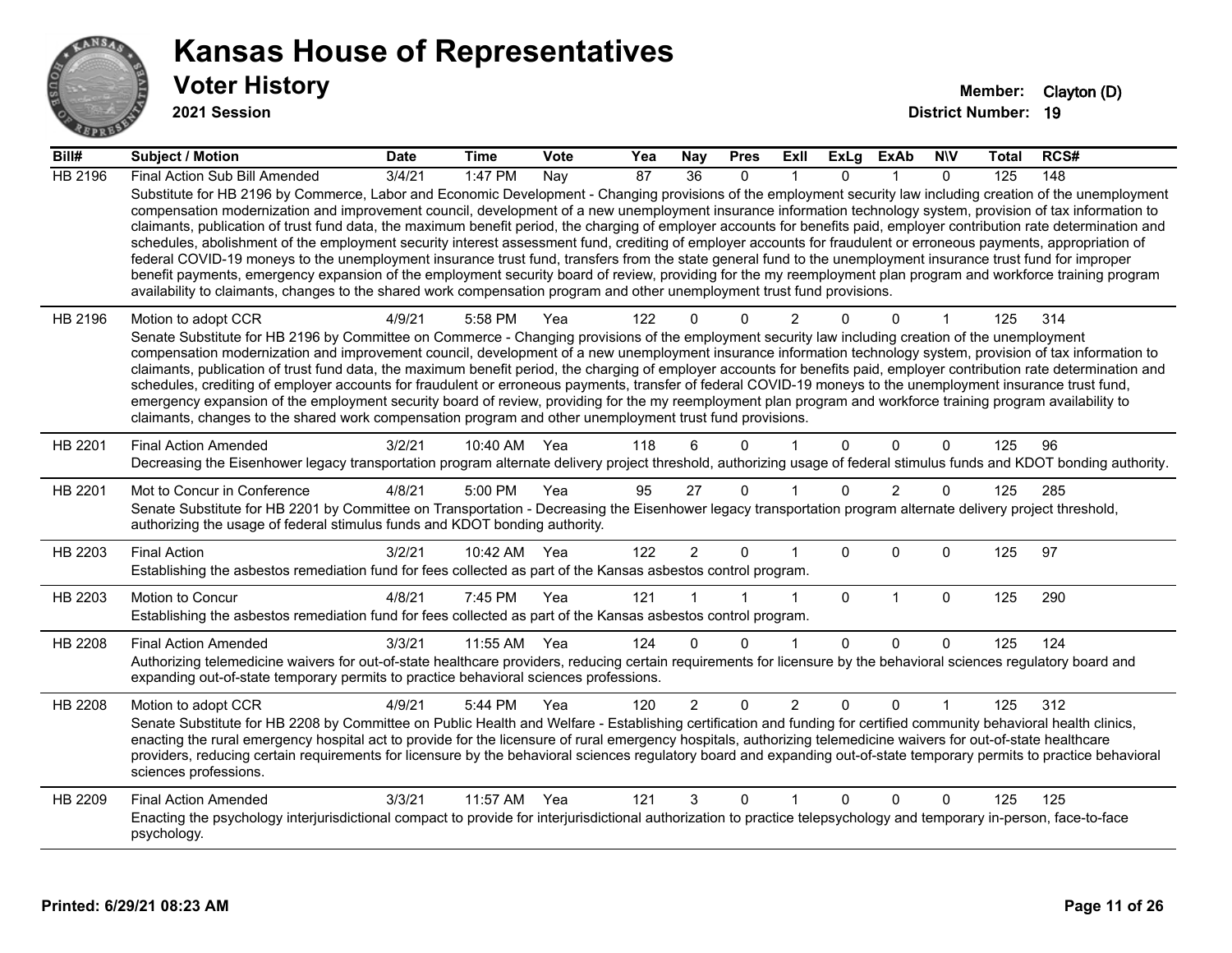

**2021 Session**

| Bill#   | <b>Subject / Motion</b>                                                                                                                                                      | <b>Date</b> | <b>Time</b> | <b>Vote</b> | Yea | Nay            | <b>Pres</b>  | Exll           | <b>ExLg</b> | <b>ExAb</b>    | <b>NIV</b>  | Total | RCS# |
|---------|------------------------------------------------------------------------------------------------------------------------------------------------------------------------------|-------------|-------------|-------------|-----|----------------|--------------|----------------|-------------|----------------|-------------|-------|------|
| HB 2212 | <b>Final Action</b>                                                                                                                                                          | 3/2/21      | 10:43 AM    | Yea         | 122 | $\overline{2}$ | $\mathbf{0}$ | 1              | $\Omega$    | $\mathbf{0}$   | $\Omega$    | 125   | 98   |
|         | Eliminating Kansas residency requirements for various liquor licenses.                                                                                                       |             |             |             |     |                |              |                |             |                |             |       |      |
| HB 2214 | <b>Final Action</b>                                                                                                                                                          | 3/2/21      | 10:45 AM    | Yea         | 124 | $\Omega$       | $\Omega$     | 1              | $\Omega$    | $\Omega$       | $\Omega$    | 125   | 99   |
|         | Authorizing the secretary of administration on behalf of the department of corrections to convey land in Mitchell county to the city of Beloit.                              |             |             |             |     |                |              |                |             |                |             |       |      |
| HB 2218 | <b>Final Action</b>                                                                                                                                                          | 3/4/21      | 1:49 PM     | Yea         | 123 | $\Omega$       | $\mathbf{0}$ |                | $\Omega$    |                | $\Omega$    | 125   | 149  |
|         | Updating membership and requirements of the Kansas state employees health care commission to include a current and retired state employee enrolled in the state              |             |             |             |     |                |              |                |             |                |             |       |      |
|         | healthcare benefits program group health insurance medical plan.                                                                                                             |             |             |             |     |                |              |                |             |                |             |       |      |
| HB 2218 | Motion to adopt CCR                                                                                                                                                          | 4/9/21      | 2:33 PM     | Yea         | 123 | $\pmb{0}$      | $\mathbf{0}$ | $\overline{2}$ | $\Omega$    | $\mathbf 0$    | $\mathbf 0$ | 125   | 306  |
|         | Updating the membership and responsibilities of the Kansas state employees health care commission and requiring the commission to make certain reports and                   |             |             |             |     |                |              |                |             |                |             |       |      |
|         | recommendations to the legislature.                                                                                                                                          |             |             |             |     |                |              |                |             |                |             |       |      |
| HB 2219 | <b>Final Action</b>                                                                                                                                                          | 3/16/21     | 11:13 AM    | Yea         | 123 |                | $\mathbf 0$  |                | $\Omega$    | $\Omega$       | $\Omega$    | 125   | 168  |
|         | Enacting the Kansas targeted employment act to provide tax credits for the employment of persons with developmental disabilities.                                            |             |             |             |     |                |              |                |             |                |             |       |      |
| HB 2224 | <b>Final Action Amended</b>                                                                                                                                                  | 3/4/21      | 1:50 PM     | Yea         | 117 | 6              | $\mathbf 0$  |                | $\Omega$    |                | 0           | 125   | 150  |
|         | Expanding the definition of "infectious disease" in certain statutes related to crimes in which bodily fluids may have been transmitted from one person to another.          |             |             |             |     |                |              |                |             |                |             |       |      |
| HB 2224 | Mot to Concur in Conference                                                                                                                                                  | 5/7/21      | 4:21 PM     | Yea         | 112 | 7              | $\Omega$     |                | $\Omega$    | 5              | $\Omega$    | 125   | 350  |
|         | Expanding the definition of "infectious disease" in certain statutes related to crimes in which bodily fluids may have been transmitted from one person to another.          |             |             |             |     |                |              |                |             |                |             |       |      |
| HB 2227 | <b>Final Action Amended</b>                                                                                                                                                  | 3/4/21      | 1:53 PM     | Yea         | 113 | 10             | $\Omega$     |                | $\Omega$    |                | $\mathbf 0$ | 125   | 151  |
|         | Providing immunity from civil liability for COVID-19 claims for certain covered facilities, including adult care homes, community mental health centers, crisis intervention |             |             |             |     |                |              |                |             |                |             |       |      |
|         | centers, community service providers and community developmental disability organizations.                                                                                   |             |             |             |     |                |              |                |             |                |             |       |      |
| HB 2228 | <b>Final Action Amended</b>                                                                                                                                                  | 3/3/21      | 11:58 AM    | Yea         | 124 | $\Omega$       | $\mathbf{0}$ | 1              | $\Omega$    | $\mathbf{0}$   | $\Omega$    | 125   | 126  |
|         | Requiring law enforcement agencies to adopt a policy regarding submission of sexual assault evidence kits and allowing evidence collection at child advocacy centers or      |             |             |             |     |                |              |                |             |                |             |       |      |
|         | other facilities.                                                                                                                                                            |             |             |             |     |                |              |                |             |                |             |       |      |
| HB 2231 | <b>Emergency Final Action</b>                                                                                                                                                | 3/4/21      | 4:35 PM     | Nay         | 78  | 45             | $\mathbf 0$  | 1              | $\Omega$    |                | $\Omega$    | 125   | 159  |
|         | Amending the definition of the crime of conducting a pyramid promotional scheme, providing for an exemption and defining key terms.                                          |             |             |             |     |                |              |                |             |                |             |       |      |
| HB 2234 | <b>Final Action</b>                                                                                                                                                          | 3/3/21      | 12:00 PM    | Yea         | 123 |                | $\Omega$     |                | $\Omega$    | $\Omega$       | $\Omega$    | 125   | 127  |
|         | Requiring medical directors of emergency medical services to provide medical oversight of such services and emergency medical service providers.                             |             |             |             |     |                |              |                |             |                |             |       |      |
| HB 2236 | <b>Final Action Amended</b>                                                                                                                                                  | 3/18/21     | 11:27 AM    | Yea         | 122 | $\Omega$       | $\Omega$     |                | $\Omega$    | $\overline{2}$ | $\Omega$    | 125   | 181  |
|         | Authorizing exclusion of the sales comparison approach in mortgage financing appraisals of certain unique residential real property in rural counties.                       |             |             |             |     |                |              |                |             |                |             |       |      |
|         |                                                                                                                                                                              |             |             |             |     |                |              |                |             |                |             |       |      |
| HB 2237 | <b>Final Action</b><br>Extending the eligible time period for the rural opportunity zone loan repayment program and income tax credit.                                       | 2/24/21     | 11:22 AM    | Nay         | 107 | 16             | $\Omega$     |                | $\Omega$    | -1             | $\Omega$    | 125   | 68   |
|         |                                                                                                                                                                              |             |             |             |     |                |              |                |             |                |             |       |      |
| HB 2238 | <b>Final Action</b>                                                                                                                                                          | 3/2/21      | 10:47 AM    | Yea         | 124 | 0              | $\Omega$     |                | $\Omega$    | $\mathbf 0$    | $\Omega$    | 125   | 100  |
|         | Eliminating the dollar limitation for acceptance of gifts by donors to school districts or cities, or both, for library purposes.                                            |             |             |             |     |                |              |                |             |                |             |       |      |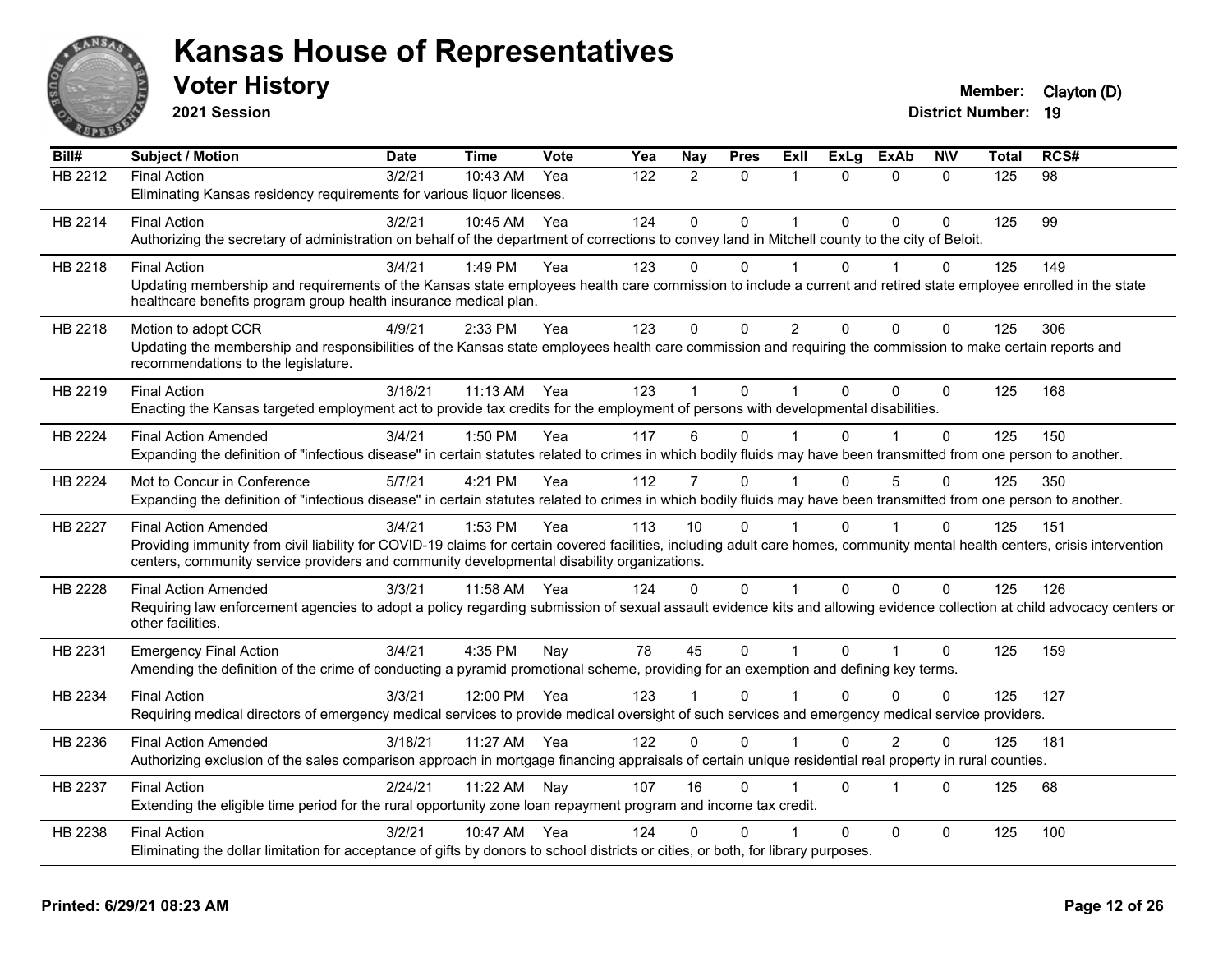

**2021 Session**

#### **Voter History Member:** Clayton (D)

| Bill#          | <b>Subject / Motion</b>                                                                                                                                                                                                                                                                                                                                                                                  | <b>Date</b> | <b>Time</b>  | Vote | Yea              | <b>Nay</b>     | <b>Pres</b>  | Exll         | <b>ExLg</b>  | <b>ExAb</b>    | <b>NIV</b>   | <b>Total</b> | RCS# |
|----------------|----------------------------------------------------------------------------------------------------------------------------------------------------------------------------------------------------------------------------------------------------------------------------------------------------------------------------------------------------------------------------------------------------------|-------------|--------------|------|------------------|----------------|--------------|--------------|--------------|----------------|--------------|--------------|------|
| <b>HB 2239</b> | <b>Emergency Final Action Amended</b><br>Extending the Kansas corporate income tax net operating loss carryforward.                                                                                                                                                                                                                                                                                      | 3/4/21      | 4:33 PM      | Yea  | $\overline{123}$ | $\mathbf{0}$   | $\mathbf{0}$ | 1            | $\Omega$     | 1              | $\mathbf{0}$ | 125          | 158  |
| HB 2243        | <b>Final Action</b><br>Adjusting the frequency of the KPERS actuarial experience study.                                                                                                                                                                                                                                                                                                                  | 2/25/21     | 11:43 AM     | Yea  | 123              | $\mathbf{1}$   | $\mathbf{0}$ | $\mathbf 1$  | $\Omega$     | $\mathbf{0}$   | $\Omega$     | 125          | 78   |
| HB 2243        | Motion to adopt CCR<br>Adjusting the frequency of the KPERS actuarial experience study, providing a moratorium on KPERS death and long-term disability employer contributions, allowing the<br>extension of certain DROP periods and conforming certain KPERS provisions with the federal CARES act.                                                                                                     | 4/8/21      | 5:11 PM      | Yea  | 122              | $\mathbf{0}$   | $\mathbf 0$  | 1            | $\mathbf{0}$ | $\overline{2}$ | $\mathbf 0$  | 125          | 288  |
| HB 2244        | <b>Emergency Final Action Amended</b><br>Establishing requirements for the effective disposal of industrial hemp and requiring industrial hemp processors to register with the state fire marshal.                                                                                                                                                                                                       | 2/25/21     | 12:49 PM     | Yea  | 97               | 27             | $\mathbf{0}$ | 1            | $\mathbf{0}$ | $\mathbf{0}$   | $\mathbf{0}$ | 125          | 79   |
| HB 2244        | Motion to adopt CCR<br>Establishing requirements for the effective disposal of industrial hemp and requiring industrial hemp processors to register with the state fire marshal.                                                                                                                                                                                                                         | 4/8/21      | 9:32 PM      | Yea  | 101              | 22             | $\Omega$     |              | 0            |                | $\Omega$     | 125          | 295  |
| HB 2245        | <b>Final Action</b><br>Permitting the division of vehicles to collect emergency contact information for registration purposes and permitting law enforcement agencies to use such information in<br>the case of an emergency.                                                                                                                                                                            | 3/4/21      | 1:54 PM      | Yea  | 123              | $\Omega$       | 0            |              | <sup>n</sup> |                | $\mathbf{0}$ | 125          | 152  |
| HB 2245        | Motion to Concur<br>Permitting the division of vehicles to collect emergency contact information for registration purposes and permitting law enforcement agencies to use such information in<br>the case of an emergency.                                                                                                                                                                               | 4/7/21      | 10:30 AM     | Yea  | 122              | $\mathbf{0}$   | $\mathbf{0}$ | $\mathbf{1}$ | $\Omega$     | $\overline{2}$ | $\mathbf{0}$ | 125          | 267  |
| HB 2247        | <b>Final Action Amended</b><br>Designating a portion of K-67 highway as the COII Trenton J Brinkman memorial highway, designating bridges on U.S. highway 54 as the Max Zimmerman memorial<br>bridge and the Jack Taylor memorial bridge, designating a bridge on U.S. highway 77 as the PFC Loren H Larson bridge and designating a bridge on U.S. highway 166<br>as the Tyler A Juden memorial bridge. | 3/2/21      | 10:48 AM Yea |      | 124              | $\Omega$       | $\mathbf{0}$ |              | 0            | $\mathbf{0}$   | $\Omega$     | 125          | 101  |
| HB 2247        | Motion to Concur<br>Designating a portion of K-67 highway as the COII Trenton J Brinkman memorial highway, designating bridges on U.S. highway 54 as the Max Zimmerman memorial<br>bridge and the Jack Taylor memorial bridge, designating a bridge on U.S. highway 77 as the PFC Loren H Larson bridge and designating a bridge on U.S. highway 166<br>as the Tyler A Juden memorial bridge.            | 4/7/21      | 10:23 AM Yea |      | 122              | $\Omega$       | $\Omega$     |              | 0            | 2              | $\mathbf{0}$ | 125          | 264  |
| HB 2248        | <b>Final Action</b><br>Increasing state financial assistance to local health departments under specified circumstances.                                                                                                                                                                                                                                                                                  | 3/17/21     | 11:19 AM Yea |      | 111              | 12             | $\Omega$     | 1            | <sup>0</sup> | 1              | $\mathbf{0}$ | 125          | 175  |
| HB 2252        | <b>Final Action Amended</b><br>Creating fulfillment house licenses to authorize storage and shipping services provided to winery special order shipping licensees.                                                                                                                                                                                                                                       | 3/2/21      | 10:50 AM     | Yea  | 122              | $\overline{2}$ | $\Omega$     | 1            | $\Omega$     | $\mathbf{0}$   | $\Omega$     | 125          | 102  |
| HB 2254        | <b>Final Action Amended</b><br>Increasing the monetary cap on irrevocable prearranged funeral agreements to \$10,000.                                                                                                                                                                                                                                                                                    | 2/24/21     | 11:23 AM     | Yea  | 123              | $\Omega$       | $\mathbf{0}$ | 1            | $\Omega$     | 1              | $\Omega$     | 125          | 69   |
| HB 2254        | Mot to Concur in Conference<br>Increasing the monetary cap on irrevocable prearranged funeral agreements to \$10,000.                                                                                                                                                                                                                                                                                    | 4/8/21      | 7:48 PM      | Yea  | 122              |                | $\Omega$     | 1            | 0            | $\overline{1}$ | $\mathbf 0$  | 125          | 291  |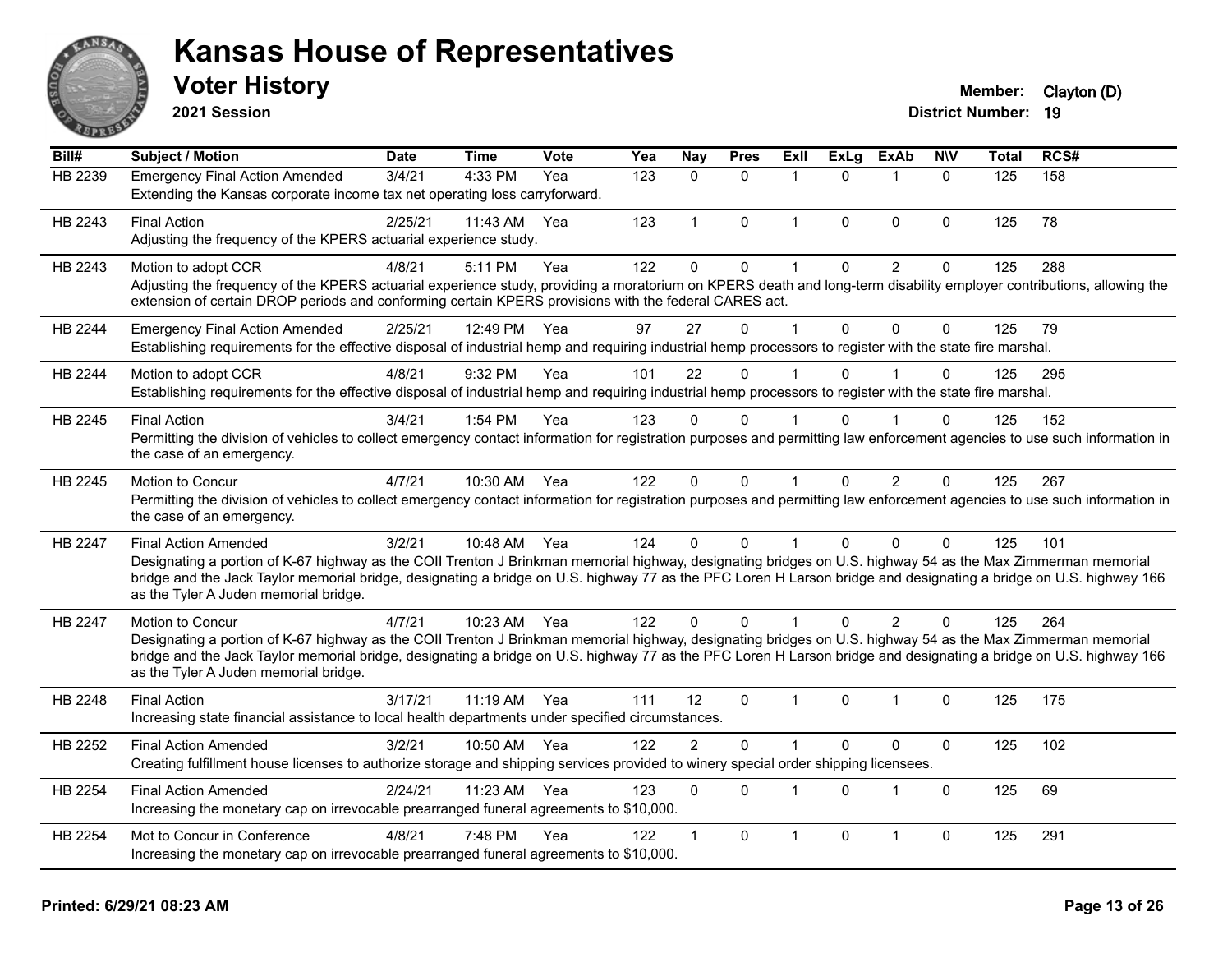

**2021 Session**

| Bill#          | <b>Subject / Motion</b>                                                                                                                                                                                                                                                          | <b>Date</b> | <b>Time</b> | <b>Vote</b> | Yea             | <b>Nay</b>     | <b>Pres</b>  | Exll           | <b>ExLg</b>  | <b>ExAb</b>    | <b>NIV</b>   | Total | RCS# |
|----------------|----------------------------------------------------------------------------------------------------------------------------------------------------------------------------------------------------------------------------------------------------------------------------------|-------------|-------------|-------------|-----------------|----------------|--------------|----------------|--------------|----------------|--------------|-------|------|
| <b>HB 2259</b> | <b>Final Action Amended</b>                                                                                                                                                                                                                                                      | 3/2/21      | 10:53 AM    | Yea         | $\overline{75}$ | 49             | $\mathbf{0}$ | 1              | $\Omega$     | $\mathbf{0}$   | $\mathbf{0}$ | 125   | 103  |
|                | Permitting the use of expedited partner therapy to treat a sexually transmitted disease.                                                                                                                                                                                         |             |             |             |                 |                |              |                |              |                |              |       |      |
| HB 2262        | <b>Final Action Amended</b>                                                                                                                                                                                                                                                      | 2/24/21     | 11:25 AM    | Yea         | 122             |                | $\Omega$     | $\overline{1}$ | $\Omega$     | $\overline{1}$ | $\Omega$     | 125   | 70   |
|                | Eliminating the requirement to provide a permit to cremate in certain circumstances and authorizing electronic permits to cremate.                                                                                                                                               |             |             |             |                 |                |              |                |              |                |              |       |      |
| HB 2264        | <b>Final Action</b>                                                                                                                                                                                                                                                              | 3/2/21      | 10:56 AM    | Yea         | 95              | 29             | 0            |                | $\Omega$     | $\mathbf{0}$   | $\mathbf 0$  | 125   | 104  |
|                | Permitting student athletes at postsecondary educational institutions to receive compensation for the use of their name, image, likeness rights or athletic reputation.                                                                                                          |             |             |             |                 |                |              |                |              |                |              |       |      |
| HB 2270        | <b>Final Action</b>                                                                                                                                                                                                                                                              | 3/2/21      | 10:58 AM    | Yea         | 123             |                | 0            |                | 0            | 0              | $\Omega$     | 125   | 105  |
|                | Modifying the distribution of the levy on fire insurance business premiums to the state fire marshal fee fund, the emergency medical services operating fund and the fire                                                                                                        |             |             |             |                 |                |              |                |              |                |              |       |      |
|                | service training program fund.                                                                                                                                                                                                                                                   |             |             |             |                 |                |              |                |              |                |              |       |      |
| HB 2275        | <b>Final Action</b>                                                                                                                                                                                                                                                              | 3/2/21      | 10:27 AM    | Yea         | 124             | $\Omega$       | $\Omega$     | $\overline{1}$ | $\Omega$     | $\Omega$       | $\Omega$     | 125   | 89   |
|                | Requiring the department of corrections to develop guidance to be used by parole officers when responding to violations of parole and postrelease supervision and that                                                                                                           |             |             |             |                 |                |              |                |              |                |              |       |      |
|                | incentivize compliant behavior.                                                                                                                                                                                                                                                  |             |             |             |                 |                |              |                |              |                |              |       |      |
| HB 2277        | <b>Emergency Final Action Amended</b>                                                                                                                                                                                                                                            | 2/25/21     | 12:51 PM    | Yea         | 116             | 8              | 0            | -1             | 0            | $\Omega$       | $\mathbf 0$  | 125   | 80   |
|                | Clarifying the definition of possession in the Kansas criminal code.                                                                                                                                                                                                             |             |             |             |                 |                |              |                |              |                |              |       |      |
| HB 2279        | <b>Final Action Amended</b>                                                                                                                                                                                                                                                      | 3/3/21      | 12:02 PM    | Yea         | 122             | $\overline{2}$ | $\mathbf{0}$ | $\mathbf{1}$   | $\Omega$     | $\mathbf{0}$   | $\Omega$     | 125   | 128  |
|                | Enacting the physical therapy licensure compact and authorizing criminal history record checks.                                                                                                                                                                                  |             |             |             |                 |                |              |                |              |                |              |       |      |
| HB 2280        | <b>Final Action Amended</b>                                                                                                                                                                                                                                                      | 3/3/21      | 12:03 PM    | Yea         | 116             | 8              | 0            | $\overline{1}$ | $\mathbf 0$  | $\mathbf 0$    | $\mathbf 0$  | 125   | 129  |
|                | Updating statutes relating to the powers, duties and functions of the state board of pharmacy.                                                                                                                                                                                   |             |             |             |                 |                |              |                |              |                |              |       |      |
| HB 2287        | <b>Final Action</b>                                                                                                                                                                                                                                                              | 3/16/21     | 11:15 AM    | Yea         | 115             | 9              | 0            | $\mathbf{1}$   | $\mathbf 0$  | $\mathbf 0$    | $\mathbf 0$  | 125   | 169  |
|                | Establishing the Kansas promise scholarship act to provide scholarships to students who attend postsecondary educational programs that correspond to high-need                                                                                                                   |             |             |             |                 |                |              |                |              |                |              |       |      |
|                | career fields.                                                                                                                                                                                                                                                                   |             |             |             |                 |                |              |                |              |                |              |       |      |
| HB 2292        | <b>Final Action</b>                                                                                                                                                                                                                                                              | 3/2/21      | 10:28 AM    | Yea         | 124             | $\Omega$       | 0            | $\overline{1}$ | $\Omega$     | $\mathbf 0$    | $\mathbf{0}$ | 125   | 90   |
|                | Creating exemptions in the open records act for cyber security assessments, plans and vulnerabilities.                                                                                                                                                                           |             |             |             |                 |                |              |                |              |                |              |       |      |
| HB 2295        | <b>Final Action</b>                                                                                                                                                                                                                                                              | 3/4/21      | 1:56 PM     | Yea         | 122             |                | $\Omega$     | $\overline{1}$ | $\mathbf{0}$ | $\overline{1}$ | $\mathbf 0$  | 125   | 153  |
|                | Exempting municipal motor grader vehicle operators from Kansas uniform commercial drivers' license act requirements.                                                                                                                                                             |             |             |             |                 |                |              |                |              |                |              |       |      |
|                |                                                                                                                                                                                                                                                                                  |             |             |             |                 |                |              |                |              |                |              |       |      |
| HB 2297        | <b>Final Action</b>                                                                                                                                                                                                                                                              | 3/2/21      | 10:59 AM    | Yea         | 124             | $\Omega$       | $\Omega$     | 1              | $\Omega$     | $\Omega$       | $\Omega$     | 125   | 106  |
|                | Concerning requirements of publication of certain documents by the secretary of state; relating to session laws, the Kansas register, proposed amendments to the<br>constitution of the state of Kansas, and Kansas administrative rules and regulations and guidance documents. |             |             |             |                 |                |              |                |              |                |              |       |      |
|                |                                                                                                                                                                                                                                                                                  |             |             |             |                 |                |              |                |              |                |              |       |      |
| HB 2298        | <b>Final Action</b>                                                                                                                                                                                                                                                              | 3/2/21      | $11:01$ AM  | Yea         | 120             |                | $\Omega$     |                | $\Omega$     | $\Omega$       | $\Omega$     | 125   | 107  |
|                | Changing requirements for service of process on nonresident drivers and clarifying service of process on certain business entities.                                                                                                                                              |             |             |             |                 |                |              |                |              |                |              |       |      |
| HB 2313        | <b>Final Action</b>                                                                                                                                                                                                                                                              | 3/4/21      | 1:32 PM     | Yea         | 123             | 0              | $\mathbf{0}$ |                | 0            |                | $\mathbf{0}$ | 125   | 142  |
|                | Allowing Kansas national guard and reservist members who are in good standing to receive a property tax exemption for up to two motor vehicles.                                                                                                                                  |             |             |             |                 |                |              |                |              |                |              |       |      |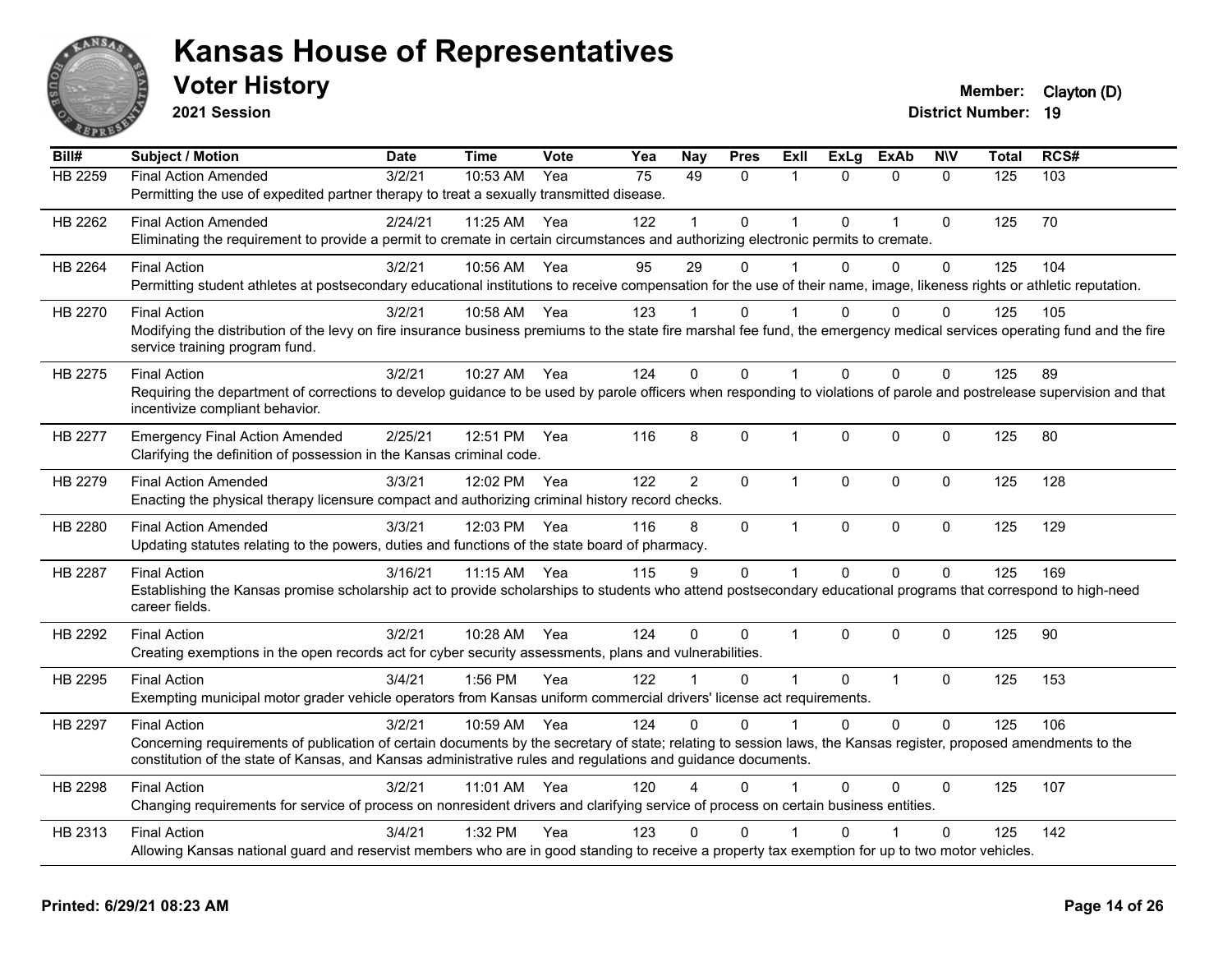

**2021 Session**

| Bill#   | <b>Subject / Motion</b>                                                                                                                                                                                                                                                                                                                                                                                                                                                                                                                                                                                                                                                                                                   | <b>Date</b> | <b>Time</b>  | <b>Vote</b> | Yea | Nay            | <b>Pres</b>    | Exll                 | <b>ExLg</b>  | <b>ExAb</b>    | <b>NIV</b>  | Total | RCS# |
|---------|---------------------------------------------------------------------------------------------------------------------------------------------------------------------------------------------------------------------------------------------------------------------------------------------------------------------------------------------------------------------------------------------------------------------------------------------------------------------------------------------------------------------------------------------------------------------------------------------------------------------------------------------------------------------------------------------------------------------------|-------------|--------------|-------------|-----|----------------|----------------|----------------------|--------------|----------------|-------------|-------|------|
| HB 2313 | Motion to adopt CCR                                                                                                                                                                                                                                                                                                                                                                                                                                                                                                                                                                                                                                                                                                       | 5/7/21      | 11:59 PM     | Yea         | 108 | 3              | $\Omega$       |                      | $\Omega$     | 13             | $\Omega$    | 125   | 355  |
|         | Senate Substitute for HB 2313 by Committee on Assessment and Taxation - Providing for reimbursement of property taxes for certain business shutdowns or<br>restrictions, allowing Kansas national guard and reservist members who are in good standing to receive a property tax exemption for up to two motor vehicles,<br>authorizing continuation of the statewide levy for schools and the exemption of a portion of residential property from such levy, authorizing appointment by the governor<br>of a member pro tempore when a vacancy on the state board of tax appeals exists and directing post audit study of the impact of non-profit and governmental entities<br>competing against for-profit businesses. |             |              |             |     |                |                |                      |              |                |             |       |      |
| HB 2315 | <b>Emergency Final Action</b><br>Providing a tax credit for contributions to technical colleges.                                                                                                                                                                                                                                                                                                                                                                                                                                                                                                                                                                                                                          | 3/4/21      | 4:41 PM      | Yea         | 119 | $\overline{4}$ | $\mathbf 0$    | $\mathbf{1}$         | $\mathbf 0$  | $\overline{1}$ | $\mathbf 0$ | 125   | 164  |
| HB 2316 | <b>Final Action</b><br>Eliminating the prohibition of a surcharge when purchases are made with a credit or debit card.                                                                                                                                                                                                                                                                                                                                                                                                                                                                                                                                                                                                    | 3/30/21     | 10:34 AM     | Nay         | 90  | 34             | $\Omega$       | 1                    | $\mathbf{0}$ | 0              | 0           | 125   | 234  |
| HB 2321 | <b>Final Action Amended</b><br>Requiring electric public utilities to notify cities prior to construction of urban electric transmission lines.                                                                                                                                                                                                                                                                                                                                                                                                                                                                                                                                                                           | 3/2/21      | 11:03 AM     | Yea         | 122 | $\overline{2}$ | 0              | $\mathbf{1}$         | 0            | $\mathbf 0$    | $\mathbf 0$ | 125   | 108  |
| HB 2329 | <b>Final Action Amended</b><br>Updating the entities who are subject to the pipeline safety program of the state corporation commission.                                                                                                                                                                                                                                                                                                                                                                                                                                                                                                                                                                                  | 3/24/21     | 11:14 AM     | Yea         | 121 |                | $\Omega$       | $\mathbf{1}$         | $\Omega$     | $\overline{2}$ | $\mathbf 0$ | 125   | 200  |
| HB 2332 | <b>Final Action Amended</b><br>Requiring identification of the sender on third party solicitations to registered voters to file an application for an advance voting ballot.                                                                                                                                                                                                                                                                                                                                                                                                                                                                                                                                              | 3/3/21      | 12:05 PM     | Nay         | 86  | 38             | $\mathbf{0}$   | 1                    | $\Omega$     | $\mathbf 0$    | $\mathbf 0$ | 125   | 130  |
| HB 2332 | Motion to adopt CCR<br>Prohibiting the modification of election laws other than by legislative process, requiring county election officials to maintain residential and mailing addresses for<br>registered voters, requiring identification of the sender on third party solicitations to registered voters to file an application for an advance voting ballot and prohibiting<br>such solicitations by nonresidents of this state, expanding the crime of election tampering and providing for the appointment of elected officials when vacancy is due to<br>military service.                                                                                                                                        | 4/8/21      | 10:21 PM     | Nay         | 83  | 38             | 0              | 1                    | $\Omega$     | 3              | 0           | 125   | 297  |
| HB 2332 | Consideration of Veto<br>Prohibiting the modification of election laws other than by legislative process, requiring county election officials to maintain residential and mailing addresses for<br>registered voters, requiring identification of the sender on third party solicitations to registered voters to file an application for an advance voting ballot and prohibiting<br>such solicitations by nonresidents of this state, expanding the crime of election tampering and providing for the appointment of elected officials when vacancy is due to<br>military service.                                                                                                                                      | 5/3/21      | 11:45 AM     | Nay         | 86  | 37             | 0              | 0                    | $\Omega$     |                | 1           | 125   | 318  |
| HB 2339 | <b>Final Action Amended</b><br>Expanding the crime of election tampering to include changing or altering votes cast, manipulating computer hardware or software or vote tabulation methods or<br>producing false vote totals.                                                                                                                                                                                                                                                                                                                                                                                                                                                                                             | 3/17/21     | 11:21 AM     | Yea         | 122 |                | $\Omega$       | $\blacktriangleleft$ | $\Omega$     |                | $\Omega$    | 125   | 176  |
| HB 2361 | <b>Final Action</b><br>Authorizing the supreme court to adopt rules establishing specialty courts, creating the specialty court funding advisory committee and the specialty court resources<br>fund.                                                                                                                                                                                                                                                                                                                                                                                                                                                                                                                     | 3/3/21      | 12:07 PM Yea |             | 122 |                | $\overline{1}$ | $\blacktriangleleft$ | $\Omega$     | $\Omega$       | $\Omega$    | 125   | 131  |
| HB 2362 | <b>Final Action</b><br>Modifying the elements of and making changes to the criminal penalties of abuse of a child.                                                                                                                                                                                                                                                                                                                                                                                                                                                                                                                                                                                                        | 3/3/21      | 12:08 PM     | Yea         | 124 | 0              | 0              |                      | $\Omega$     | 0              | 0           | 125   | 132  |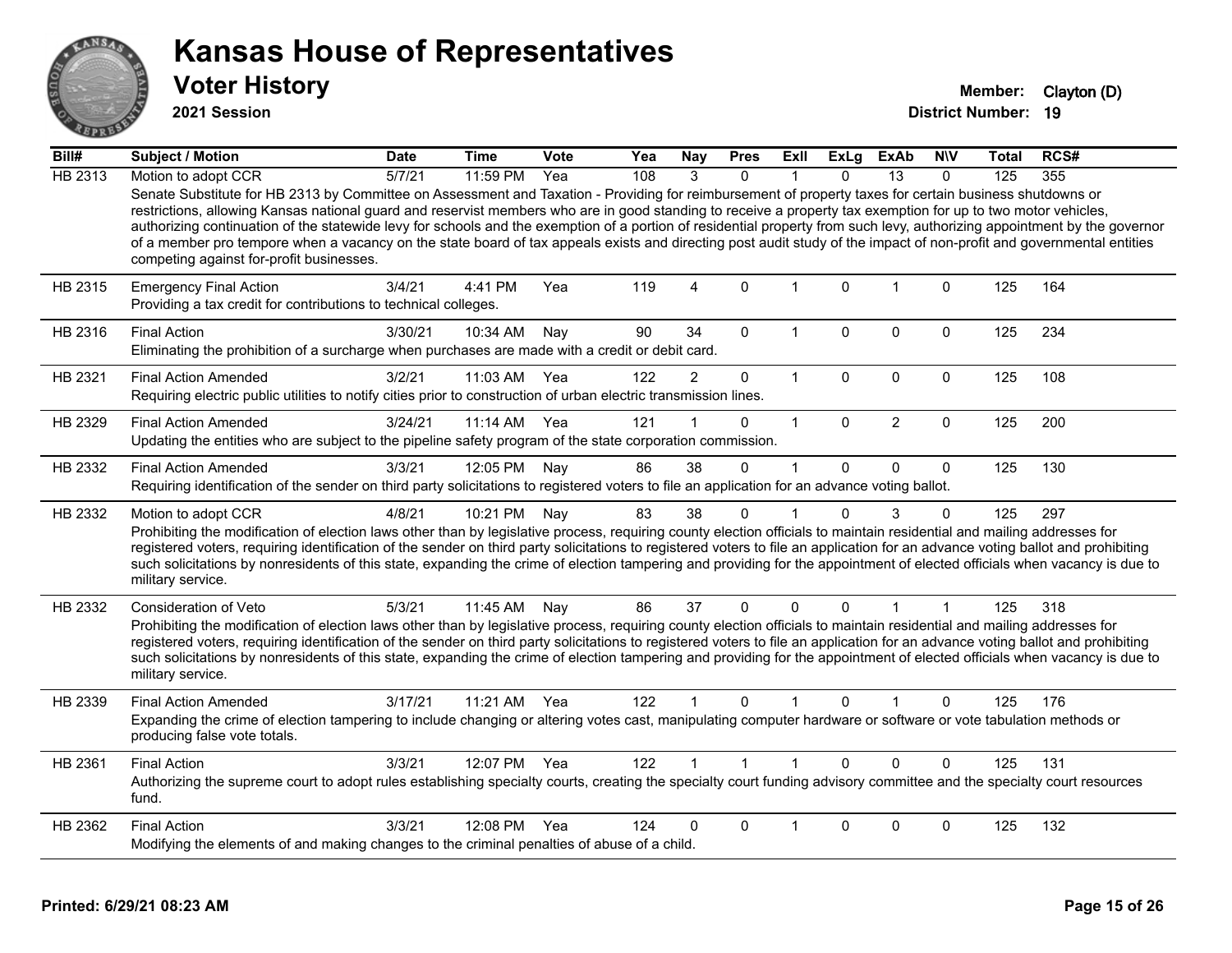

**2021 Session**

| $\overline{Bill#}$ | <b>Subject / Motion</b>                                                                                                                                                                                                                                                                                                                                                                                                                                                                                                                                                                                             | <b>Date</b> | <b>Time</b> | Vote | Yea | <b>Nay</b>     | <b>Pres</b>  | ExII           | <b>ExLg</b>  | <b>ExAb</b>  | <b>NIV</b>   | <b>Total</b> | RCS#             |
|--------------------|---------------------------------------------------------------------------------------------------------------------------------------------------------------------------------------------------------------------------------------------------------------------------------------------------------------------------------------------------------------------------------------------------------------------------------------------------------------------------------------------------------------------------------------------------------------------------------------------------------------------|-------------|-------------|------|-----|----------------|--------------|----------------|--------------|--------------|--------------|--------------|------------------|
| <b>HB 2363</b>     | <b>Final Action Amended</b><br>Increasing the maximum rate paid to appointed counsel.                                                                                                                                                                                                                                                                                                                                                                                                                                                                                                                               | 3/30/21     | 10:36 AM    | Yea  | 116 | 8              | $\mathbf{0}$ | -1             | $\Omega$     | $\Omega$     | $\Omega$     | 125          | $\overline{235}$ |
| HB 2366            | <b>Emergency Final Action</b><br>Requiring prosecutors to disclose their intent to introduce testimony from a jailhouse witness and to forward information to the Kansas bureau of investigation.                                                                                                                                                                                                                                                                                                                                                                                                                   | 4/8/21      | 11:33 AM    | Yea  | 123 | $\mathbf 0$    | $\pmb{0}$    | 1              | $\mathbf{0}$ | $\mathbf{1}$ | $\mathbf{0}$ | 125          | 279              |
| HB 2367            | <b>Final Action</b><br>Authorizing the state corporation commission to regulate certain transmission line wire stringing activities.                                                                                                                                                                                                                                                                                                                                                                                                                                                                                | 3/2/21      | 11:04 AM    | Yea  | 124 | $\Omega$       | $\Omega$     |                | $\Omega$     | $\Omega$     | $\Omega$     | 125          | 109              |
| HB 2374            | <b>Final Action</b><br>Authorizing the Kansas sentencing commission to change risk assessment cut-off levels for participation in the certified drug abuse treatment program.                                                                                                                                                                                                                                                                                                                                                                                                                                       | 3/2/21      | 11:06 AM    | Yea  | 124 | $\Omega$       | $\mathbf{0}$ | 1              | $\mathbf{0}$ | $\Omega$     | $\mathbf{0}$ | 125          | 110              |
| HB 2377            | <b>Final Action Amended</b><br>Revising the laws concerning driving under the influence, including authorizing reinstatement of a driver's license for certain persons with an ignition interlock device<br>restriction, requiring persons with an ignition interlock device restriction to complete the ignition interlock device program before driving privileges are fully reinstated,<br>providing for reduced ignition interlock device program costs for certain persons and modifying the criminal penalties for driving a commercial motor vehicle under the<br>influence and driving under the influence. | 3/3/21      | 12:10 PM    | Yea  | 101 | 23             | $\mathbf{0}$ |                | $\Omega$     | $\Omega$     | $\Omega$     | 125          | 133              |
| HB 2379            | <b>Final Action Amended</b><br>Enacting the peer-to-peer vehicle sharing act to provide insurance, liability, recordkeeping and consumer protection requirements for peer-to-peer vehicle sharing.                                                                                                                                                                                                                                                                                                                                                                                                                  | 3/4/21      | 1:58 PM     | Yea  | 123 | $\Omega$       | $\mathbf{0}$ | $\overline{1}$ | $\mathbf{0}$ | $\mathbf{1}$ | $\mathbf{0}$ | 125          | 154              |
| HB 2380            | <b>Final Action Amended</b><br>Amending healthcare stabilization fund minimum professional liability insurance coverage requirements and the membership of the board of governors of such fund.                                                                                                                                                                                                                                                                                                                                                                                                                     | 3/30/21     | 10:37 AM    | Yea  | 104 | 20             | $\Omega$     |                | $\Omega$     | $\Omega$     | $\Omega$     | 125          | 236              |
| HB 2387            | <b>Final Action Amended</b><br>Revising laws relating to operating an aircraft under the influence, including prescribing criminal and administrative penalties and providing for testing of blood, breath,<br>urine or other bodily substances, and preliminary screening tests of breath or oral fluid.                                                                                                                                                                                                                                                                                                           | 3/2/21      | 11:08 AM    | Yea  | 101 | 23             | $\Omega$     |                | $\Omega$     | $\Omega$     | $\Omega$     | 125          | 111              |
| HB 2390            | <b>Final Action</b><br>Making permanent certain exceptions to the disclosure of public records under the open records act.                                                                                                                                                                                                                                                                                                                                                                                                                                                                                          | 3/2/21      | 10:30 AM    | Yea  | 124 | $\Omega$       | $\Omega$     | $\mathbf{1}$   | $\Omega$     | $\Omega$     | $\mathbf{0}$ | 125          | 91               |
| HB 2390            | Motion to adopt CCR<br>Making permanent certain exceptions to the disclosure of public records under the open records act, creating exemptions in the open records act for cyber security<br>assessments, plans and vulnerabilities, prohibiting the filing of certain liens or claims against real or personal property and providing for criminal penalties and<br>authorizing local correctional or detention officers and administrative hearing officers to have identifying information restricted from public access on public websites that<br>identify home addresses or home ownership.                   | 4/9/21      | 10:20 AM    | Yea  | 121 | $\overline{2}$ | $\Omega$     | 2              | $\Omega$     | $\Omega$     | $\Omega$     | 125          | 300              |
| HB 2391            | <b>Final Action Amended</b><br>Changing the secretary of state's business filings provisions including instituting biennial business report filings and making other changes to business filing provisions,<br>information requirements and fees, removing exemptions from the open records act for tax records no longer kept by the secretary of state, permitting the public<br>recording of UCC filings with improperly included social security numbers and repealing certain obsolete statutes including blanket music license filing provisions.                                                             | 3/2/21      | 11:10 AM    | Yea  | 121 | 3              | $\Omega$     |                | 0            | $\Omega$     | $\Omega$     | 125          | 112              |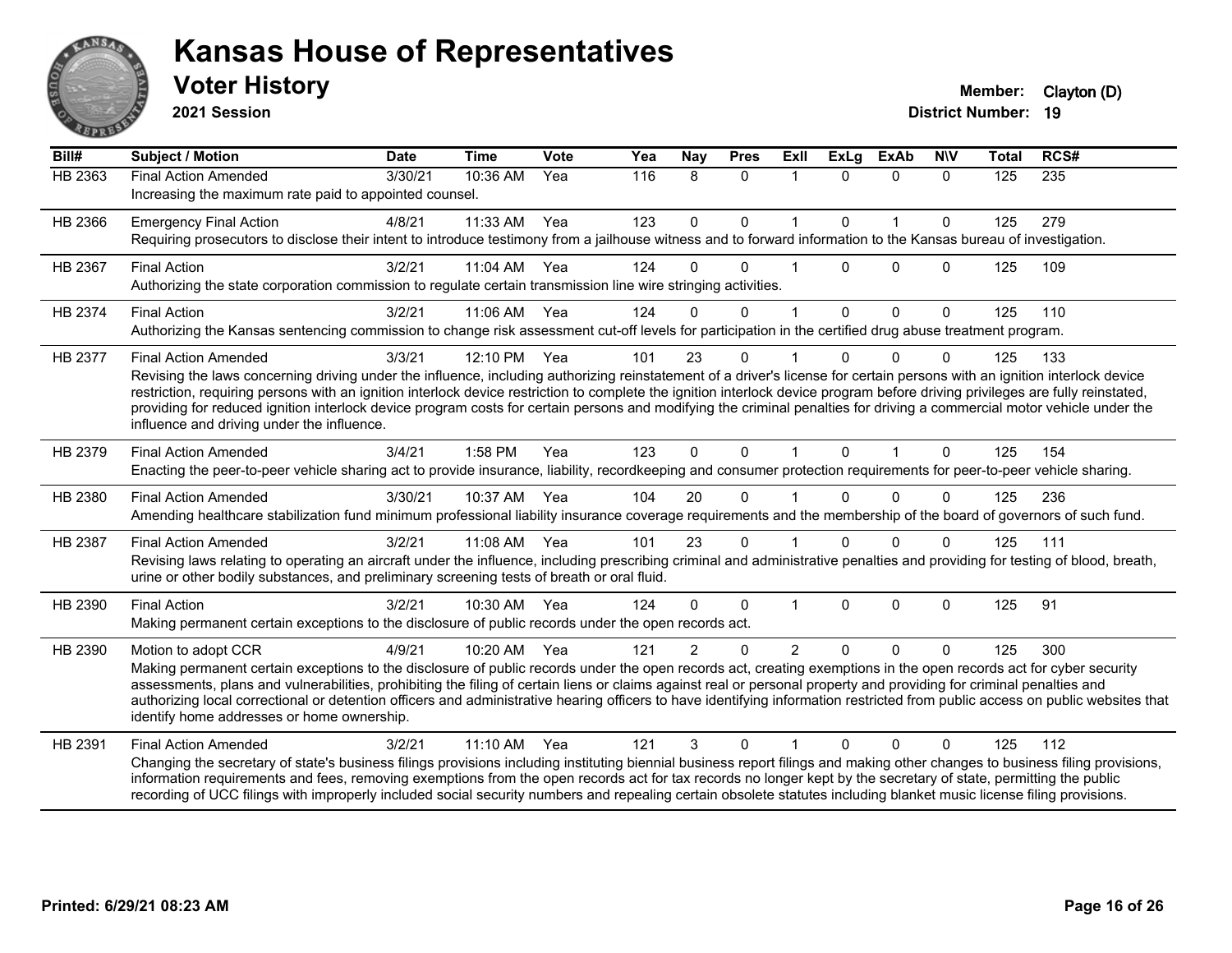|                                                                | <b>Voter History</b><br>2021 Session                                                                                                                                                                                                                                                                                                                                                                                                                                                        |             |              |      |     |              |                |                      |              |                |                | Member:<br><b>District Number: 19</b> | Clayton (D) |
|----------------------------------------------------------------|---------------------------------------------------------------------------------------------------------------------------------------------------------------------------------------------------------------------------------------------------------------------------------------------------------------------------------------------------------------------------------------------------------------------------------------------------------------------------------------------|-------------|--------------|------|-----|--------------|----------------|----------------------|--------------|----------------|----------------|---------------------------------------|-------------|
| Bill#                                                          | Subject / Motion                                                                                                                                                                                                                                                                                                                                                                                                                                                                            | <b>Date</b> | <b>Time</b>  | Vote | Yea | <b>Nay</b>   | <b>Pres</b>    | Exll                 | <b>ExLg</b>  | <b>ExAb</b>    | <b>NIV</b>     | Total                                 | RCS#        |
| HB 2391                                                        | Mot to Concur in Conference<br>Changing the secretary of state's business filings provisions, including instituting biennial business report filings, authorizing the secretary of state to contract with private<br>entities for printing and binding services, changing publication and price requirements for publications of the secretary of state and repealing certain obsolete statutes<br>including blanket music license filing provisions.                                       | 4/8/21      | 7:51 PM      | Yea  | 123 | $\mathbf{0}$ | $\mathbf{0}$   | $\mathbf{1}$         | $\mathbf{0}$ | $\mathbf{1}$   | $\Omega$       | 125                                   | 292         |
| HB 2397                                                        | <b>EFA Sub Bill Amended</b><br>Appropriations for FY 2021, FY 2022, FY 2023 and FY 2024 for various state agencies.                                                                                                                                                                                                                                                                                                                                                                         | 3/30/21     | 8:00 PM      | Nay  | 71  | 52           | $\Omega$       | $\mathbf 1$          | $\mathbf 0$  | 1              | $\mathbf 0$    | 125                                   | 257         |
| HB 2397                                                        | <b>Motion to Concur</b><br>Senate Substitute for Substitute for HB 2397 by Committee on Ways and Means - Reconciling conflicting amendments to certain statutes.                                                                                                                                                                                                                                                                                                                            | 5/7/21      | 11:57 AM     | Yea  | 116 | $\mathbf{3}$ | $\mathbf{1}$   | $\mathbf{1}$         | $\pmb{0}$    | 3              | $\mathbf 1$    | 125                                   | 348         |
| HB 2401                                                        | <b>Final Action Amended</b><br>Authorizing the secretary of corrections to enter agreements for public-private partnerships for projects for new or renovated buildings at correctional institutions for<br>education, skills-building and spiritual needs programs; establishing a nonprofit corporation to receive gifts, donations, grants and other moneys and engage in<br>fundraising projects for funding such projects for education, skills-building and spiritual needs programs. | 3/23/21     | 11:13 AM     | Yea  | 123 | 0            | 0              | $\overline{2}$       | $\Omega$     | $\Omega$       | $\Omega$       | 125                                   | 189         |
| HB 2401                                                        | <b>Motion to Concur</b><br>Authorizing the secretary of corrections to enter agreements for public-private partnerships for projects for new or renovated buildings at correctional institutions for<br>education, skills-building and spiritual needs programs; establishing a nonprofit corporation to receive gifts, donations, grants and other moneys and engage in<br>fundraising projects for funding such projects for education, skills-building and spiritual needs programs.     | 4/8/21      | 5:04 PM      | Yea  | 120 |              | $\Omega$       | 1                    | 0            | $\overline{2}$ | $\overline{0}$ | 125                                   | 286         |
|                                                                |                                                                                                                                                                                                                                                                                                                                                                                                                                                                                             |             |              |      |     |              |                |                      |              |                |                |                                       |             |
|                                                                | <b>Emergency Final Action Amended</b><br>Authorizing the issuance of \$1,000,000,000 of pension obligation bonds to finance a portion of the unfunded actuarial liability of KPERS.                                                                                                                                                                                                                                                                                                         | 3/4/21      | 4:38 PM      | Yea  | 117 | 6            | $\Omega$       | 1                    | $\Omega$     |                | $\Omega$       | 125                                   | 161         |
|                                                                | Motion to adopt CCR<br>Authorizing the issuance of \$500,000,000 of pension obligation bonds to finance a portion of the unfunded actuarial liability of KPERS.                                                                                                                                                                                                                                                                                                                             | 4/9/21      | 5:48 PM      | Yea  | 112 | 10           | $\Omega$       | $\mathfrak{p}$       | $\Omega$     | 0              | $\mathbf{1}$   | 125                                   | 313         |
|                                                                | <b>Final Action Amended</b><br>Sunday start time for the sale of alcoholic liquor and cereal malt beverage in retail stores changed from 12 noon to 10 a.m.                                                                                                                                                                                                                                                                                                                                 | 3/24/21     | 11:17 AM Yea |      | 80  | 42           | 0              |                      | 0            | $\overline{2}$ | 0              | 125                                   | 201         |
|                                                                | <b>Final Action Amended</b><br>Authorizing the state historical society to convey certain real property to the Iowa Tribe of Kansas and Nebraska.                                                                                                                                                                                                                                                                                                                                           | 3/30/21     | 10:38 AM Yea |      | 124 | $\Omega$     | $\Omega$       | 1                    | $\Omega$     | $\Omega$       | $\Omega$       | 125                                   | 237         |
|                                                                | <b>Final Action Amended</b><br>Enacting the Kansas fights addiction act to establish a grant program for the purpose of preventing, reducing, treating and mitigating the effects of substance abuse and<br>addiction.                                                                                                                                                                                                                                                                      | 3/30/21     | 10:40 AM     | Nav  | 81  | 43           | $\Omega$       | 1                    | 0            | 0              | $\mathbf 0$    | 125                                   | 238         |
| HB 2405<br>HB 2405<br>HB 2406<br>HB 2408<br>HB 2412<br>HB 2416 | <b>Final Action Amended</b><br>Modifying the procedure for declaring and extending a state of disaster emergency, limiting powers granted to the governor during a state of disaster emergency,<br>authorizing the legislative coordinating council and the legislature to take certain action related to a state of disaster emergency and prohibiting the governor or the state<br>board of education from closing private schools during a state of disaster emergency.                  | 3/4/21      | $2:05$ PM    | Nav  | 81  | 40           | $\overline{2}$ | $\blacktriangleleft$ | $\Omega$     |                | 0              | 125                                   | 155         |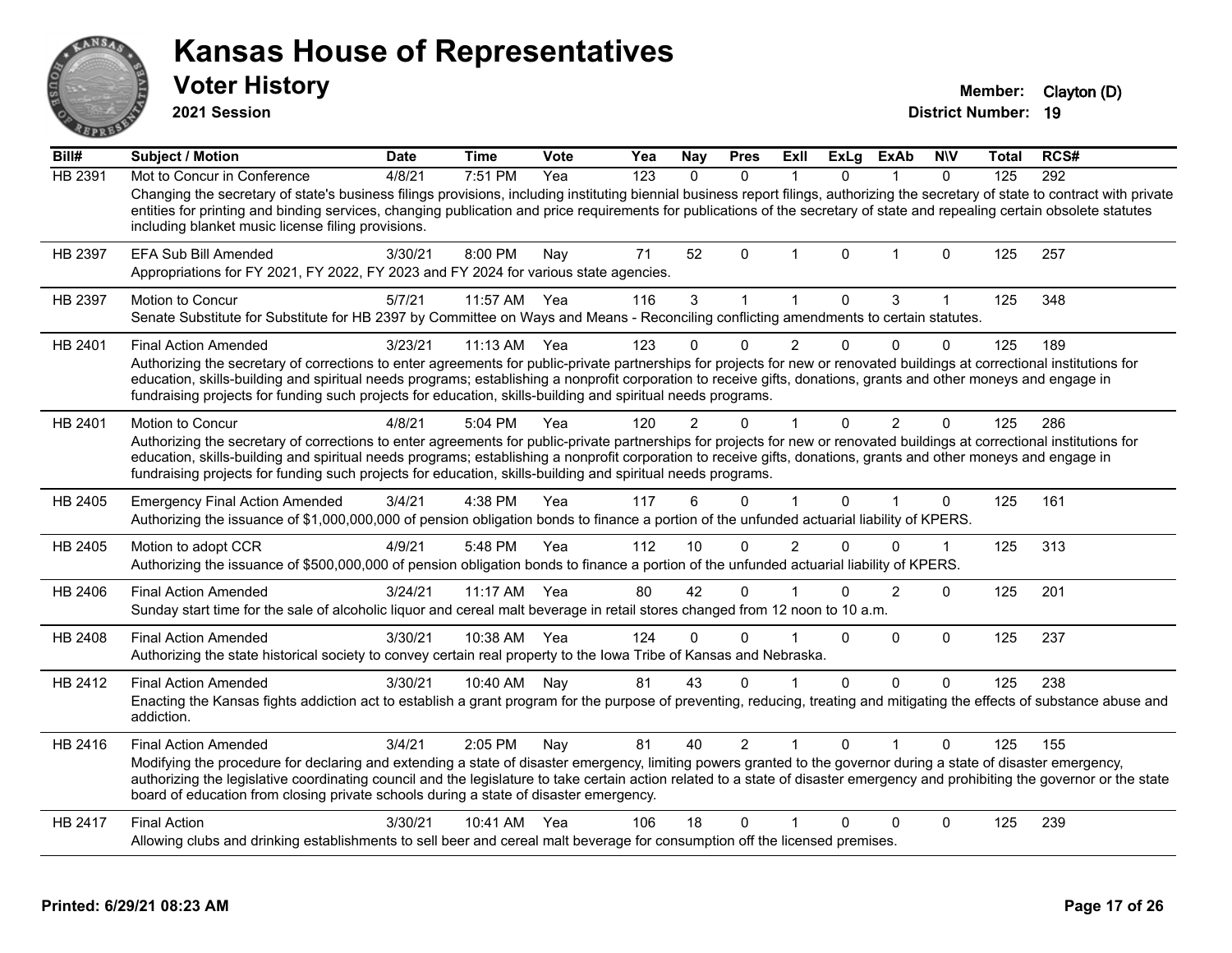

**2021 Session**

| Bill#           | <b>Subject / Motion</b>                                                                                                                                                                                                                                                                                                                           | <b>Date</b> | <b>Time</b> | Vote | Yea | Nay            | <b>Pres</b>  | Exll           | <b>ExLg</b> | <b>ExAb</b>    | <b>NIV</b>   | Total | RCS#           |
|-----------------|---------------------------------------------------------------------------------------------------------------------------------------------------------------------------------------------------------------------------------------------------------------------------------------------------------------------------------------------------|-------------|-------------|------|-----|----------------|--------------|----------------|-------------|----------------|--------------|-------|----------------|
| <b>HB 2448</b>  | <b>Emergency Final Action</b>                                                                                                                                                                                                                                                                                                                     | 3/30/21     | 7:57 PM     | Yea  | 119 | $\overline{A}$ | $\Omega$     |                | $\Omega$    |                | $\Omega$     | 125   | 256            |
|                 | Permitting the secretary for children and families to license certain family foster homes where a former foster care youth with juvenile adjudications resides.                                                                                                                                                                                   |             |             |      |     |                |              |                |             |                |              |       |                |
| <b>HCR 5001</b> | <b>Emergency Final Action Amended</b>                                                                                                                                                                                                                                                                                                             | 1/21/21     | 12:56 PM    | Yea  | 117 | 5              | $\Omega$     | $\Omega$       | $\Omega$    | 3              | $\Omega$     | 125   | 5              |
|                 | Adopting joint rules for the House of Representatives and Senate for the 2021-2022 biennium.                                                                                                                                                                                                                                                      |             |             |      |     |                |              |                |             |                |              |       |                |
| <b>HCR 5003</b> | <b>EFA Amend and Debate</b>                                                                                                                                                                                                                                                                                                                       | 1/22/21     | 11:30 AM    | Nay  | 86  | 38             | $\mathbf 0$  | $\mathbf 0$    | $\Omega$    | $\mathbf{1}$   | $\Omega$     | 125   | 10             |
|                 | Amending the bill of rights of the constitution of the state of Kansas to reserve to the people the right to regulate abortion through their elected state representatives and<br>senators.                                                                                                                                                       |             |             |      |     |                |              |                |             |                |              |       |                |
| <b>HCR 5013</b> | <b>Final Action</b>                                                                                                                                                                                                                                                                                                                               | 3/18/21     | 11:29 AM    | Nay  | 84  | 38             | $\mathbf 0$  | $\mathbf{1}$   | $\Omega$    | $\overline{2}$ | $\mathbf 0$  | 125   | 182            |
|                 | Urging congress to propose the "keep nine" amendment to the United States constitution to prohibit expanding the number of justices on the United States supreme<br>court.                                                                                                                                                                        |             |             |      |     |                |              |                |             |                |              |       |                |
| <b>HCR 5015</b> | <b>Final Action Amended</b>                                                                                                                                                                                                                                                                                                                       | 3/24/21     | 11:25 AM    | Nay  | 84  | 38             | $\mathbf 0$  | 1              | $\Omega$    | $\overline{2}$ | 0            | 125   | 202            |
|                 | Urging the United States Congress to reject the For the People Act of 2021.                                                                                                                                                                                                                                                                       |             |             |      |     |                |              |                |             |                |              |       |                |
| HR 6004         | <b>Emergency Final Action Amended</b>                                                                                                                                                                                                                                                                                                             | 1/21/21     | 12:54 PM    | Yea  | 110 | 12             | $\mathbf{0}$ | $\Omega$       | $\Omega$    | 3              | $\mathbf{0}$ | 125   | $\overline{4}$ |
|                 | Adopting permanent rules of the House of Representatives for the 2021-2022 biennium.                                                                                                                                                                                                                                                              |             |             |      |     |                |              |                |             |                |              |       |                |
| HR 6009         | <b>Final Action</b>                                                                                                                                                                                                                                                                                                                               | 3/25/21     | 11:16 AM    | Nay  | 84  | 38             | $\mathsf{O}$ | $\mathbf{1}$   | $\Omega$    | $\overline{2}$ | $\mathbf 0$  | 125   | 208            |
|                 | Disapproving executive reorganization order no. 47 that relates to the newly named Kansas department of human services.                                                                                                                                                                                                                           |             |             |      |     |                |              |                |             |                |              |       |                |
| HR 6015         | <b>Emergency Final Action</b>                                                                                                                                                                                                                                                                                                                     | 3/30/21     | 7:48 PM     | Nay  | 84  | 39             | $\Omega$     |                | 0           |                | $\Omega$     | 125   | 254            |
|                 | Urging the legislative coordinating council to revoke an executive order issued by the governor related to mandating face coverings if such an executive order is issued<br>while the legislature is adjourned.                                                                                                                                   |             |             |      |     |                |              |                |             |                |              |       |                |
| HR 6018         | Motion to Adopt                                                                                                                                                                                                                                                                                                                                   | 5/26/21     | 12:42 PM    | Yea  | 83  | 27             | $\mathbf{1}$ | $\mathbf{1}$   | $\Omega$    | $\overline{7}$ | 6            | 125   | 359            |
|                 | Condemning the recent attacks on the State of Israel.                                                                                                                                                                                                                                                                                             |             |             |      |     |                |              |                |             |                |              |       |                |
| <b>SB 13</b>    | <b>Emergency Final Action Amended</b>                                                                                                                                                                                                                                                                                                             | 3/4/21      | 4:32 PM     | Yea  | 120 | 3              | $\mathbf{0}$ | 1              | $\Omega$    |                | $\mathbf{0}$ | 125   | 157            |
|                 | Establishing notice and public hearing requirements prior to approval by a governing body to exceed its revenue neutral rate for property tax purposes and discontinuing<br>the city and county tax lid, prohibiting valuation increase of real property solely as the result of normal repair, replacement or maintenance of existing structure, |             |             |      |     |                |              |                |             |                |              |       |                |
|                 | establishing a payment plan for the payment of delinquent or nondelinquent property taxes and establishing the taxpayer notification costs fund.                                                                                                                                                                                                  |             |             |      |     |                |              |                |             |                |              |       |                |
| <b>SB 14</b>    | <b>Final Action</b>                                                                                                                                                                                                                                                                                                                               | 1/21/21     | 1:00 PM     | Yea  | 119 | 3              | $\Omega$     | $\Omega$       | $\Omega$    | 3              | 0            | 125   | 6              |
|                 | Extending certain provisions of the governmental response to the COVID-19 pandemic in Kansas and providing certain relief related to health, welfare, property and<br>economic security during this public health emergency.                                                                                                                      |             |             |      |     |                |              |                |             |                |              |       |                |
| <b>SB 15</b>    | <b>Emergency Final Action</b>                                                                                                                                                                                                                                                                                                                     | 2/11/21     | 12:36 PM    | Yea  | 122 | $\mathbf{1}$   | $\Omega$     | $\overline{2}$ | $\Omega$    | $\Omega$       | $\Omega$     | 125   | 38             |
|                 | Enacting the Kansas economic recovery loan deposit program, updating field of membership requirements of credit unions and allowing privilege tax deductions on<br>agricultural real estate loans and single family residence loans.                                                                                                              |             |             |      |     |                |              |                |             |                |              |       |                |
| <b>SB 16</b>    | <b>Final Action</b>                                                                                                                                                                                                                                                                                                                               | 4/6/21      | 9:19 AM     | Yea  | 117 | $\Omega$       | $\mathbf 0$  |                | $\Omega$    | $\overline{7}$ | 0            | 125   | 260            |
|                 | Removing the requirement that certain entities submit certain reports to the division of post audit.                                                                                                                                                                                                                                              |             |             |      |     |                |              |                |             |                |              |       |                |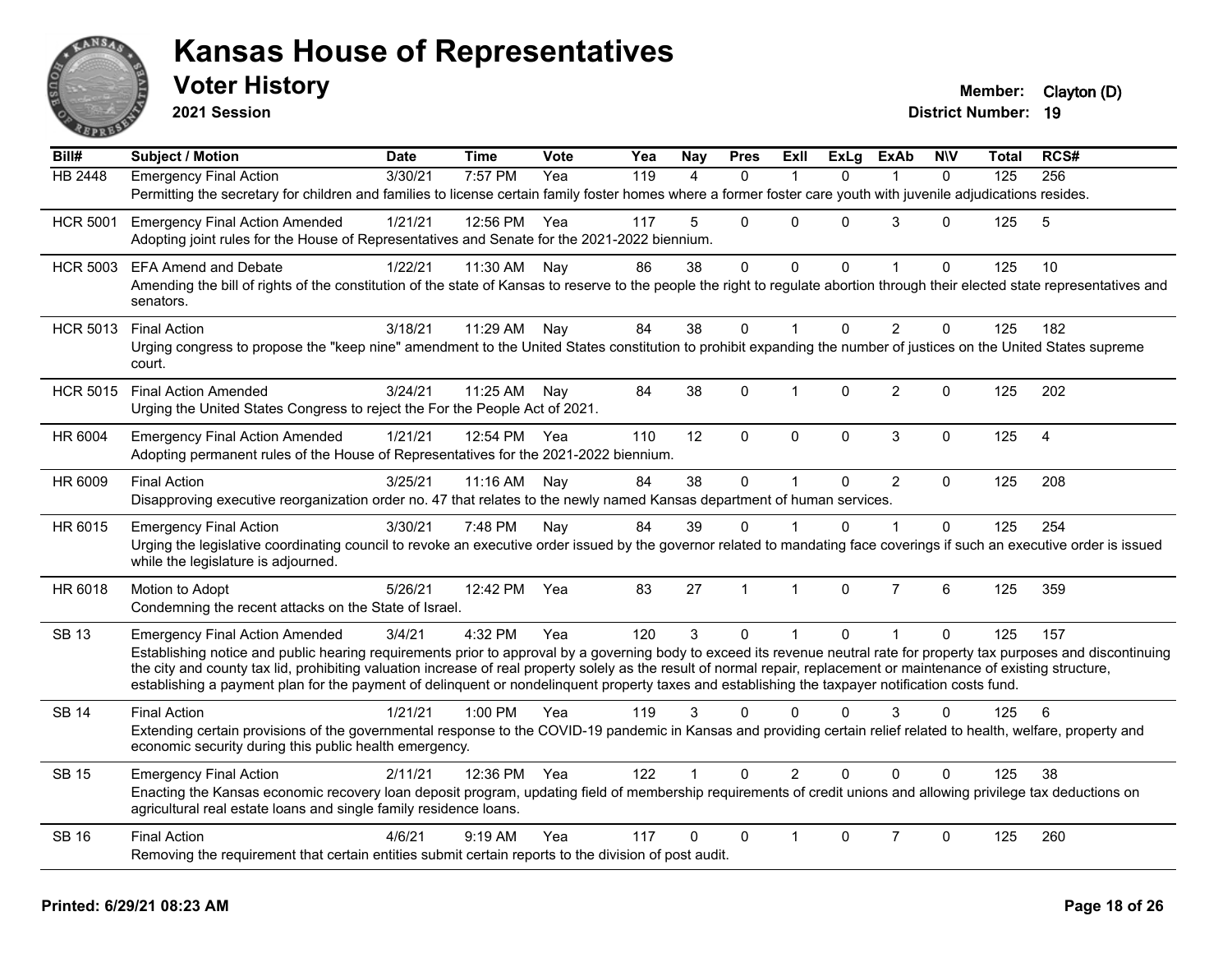

**2021 Session**

| Bill#        | <b>Subject / Motion</b>                                                                                                                                                                                                                                                                                                                                                                                                                                                                                                                                                                                                  | <b>Date</b> | <b>Time</b> | Vote | Yea | <b>Nay</b>   | <b>Pres</b>  | Exll           | <b>ExLg</b>  | <b>ExAb</b>    | <b>NIV</b>     | <b>Total</b> | RCS# |
|--------------|--------------------------------------------------------------------------------------------------------------------------------------------------------------------------------------------------------------------------------------------------------------------------------------------------------------------------------------------------------------------------------------------------------------------------------------------------------------------------------------------------------------------------------------------------------------------------------------------------------------------------|-------------|-------------|------|-----|--------------|--------------|----------------|--------------|----------------|----------------|--------------|------|
| SB21         | <b>Emergency Final Action Amended</b><br>Approving election for sales tax authority for Cherokee county.                                                                                                                                                                                                                                                                                                                                                                                                                                                                                                                 | 3/4/21      | 4:40 PM     | Yea  | 119 | 4            | $\mathbf{0}$ | 1              | $\Omega$     | 1              | $\mathbf{0}$   | 125          | 163  |
| <b>SB 24</b> | <b>Final Action Amended</b><br>Prohibiting municipalities from imposing restrictions on customer's use of energy based upon source of energy.                                                                                                                                                                                                                                                                                                                                                                                                                                                                            | 3/24/21     | 11:27 AM    | Nay  | 93  | 29           | $\mathbf{0}$ | $\mathbf{1}$   | $\Omega$     | $\overline{2}$ | $\Omega$       | 125          | 203  |
| <b>SB 26</b> | <b>Final Action Sub Bill</b><br>House Substitute for SB 26 by Committee on Transportation - Designating a portion of K-7 as the Senator Bud Burke memorial highway and designating a portion of<br>United States highway 77 as the CPL Allen E Oatney and SP4 Gene A Myers memorial highway.                                                                                                                                                                                                                                                                                                                             | 3/23/21     | 11:14 AM    | Yea  | 123 | 0            | 0            | $\overline{2}$ | $\mathbf 0$  | $\pmb{0}$      | $\mathbf 0$    | 125          | 190  |
| <b>SB 26</b> | Motion to adopt CCR<br>House Substitute for SB 26 by Committee on Transportation - Updating motor carrier laws and the regulation of motor carriers by the state corporation commission.                                                                                                                                                                                                                                                                                                                                                                                                                                 | 4/8/21      | 2:17 PM     | Yea  | 123 | $\Omega$     | $\mathbf 0$  | 1              | $\Omega$     | $\overline{1}$ | $\mathbf{0}$   | 125          | 280  |
| <b>SB 27</b> | <b>Final Action</b><br>Amending the Kansas storage tank act to extend the sunsets of certain funds and to increase certain liability and reimbursement amounts.                                                                                                                                                                                                                                                                                                                                                                                                                                                          | 2/24/21     | 11:27 AM    | Yea  | 123 | $\Omega$     | $\Omega$     |                | $\Omega$     |                | $\Omega$       | 125          | 71   |
| <b>SB 29</b> | <b>Emergency Final Action Amended</b><br>Updating the version of risk-based capital instructions in effect.                                                                                                                                                                                                                                                                                                                                                                                                                                                                                                              | 2/25/21     | 12:57 PM    | Yea  | 124 | $\mathbf{0}$ | $\Omega$     | 1              | $\Omega$     | $\mathbf 0$    | 0              | 125          | 84   |
| <b>SB 29</b> | Motion to Adopt CCR<br>Providing for short-term, limited-duration health plans.                                                                                                                                                                                                                                                                                                                                                                                                                                                                                                                                          | 5/7/21      | 11:53 AM    | Nay  | 68  | 51           | $\mathbf 0$  | $\mathbf{1}$   | $\mathbf{0}$ | $\mathbf{3}$   | $\overline{c}$ | 125          | 347  |
| SB 29        | Consideration of Veto<br>Providing for short-term, limited-duration health plans.                                                                                                                                                                                                                                                                                                                                                                                                                                                                                                                                        | 5/26/21     | 11:53 AM    | Nay  | 67  | 48           | $\mathbf 0$  | $\mathbf{1}$   | 0            | $\overline{7}$ | $\sqrt{2}$     | 125          | 357  |
| <b>SB 33</b> | <b>Final Action</b><br>Providing for display show licenses under the vehicle dealers and manufacturers licensing act.                                                                                                                                                                                                                                                                                                                                                                                                                                                                                                    | 3/2/21      | 11:12 AM    | Yea  | 124 | $\mathbf{0}$ | $\mathbf 0$  | $\mathbf{1}$   | $\mathbf{0}$ | $\mathbf 0$    | $\mathbf 0$    | 125          | 113  |
| SB 36        | <b>Final Action Amended</b><br>Requiring the Kansas highway patrol to make multiple vehicle checks within a set time period for certain salvage vehicle pools and allowing salvage vehicle pools and<br>dealers to apply for ownership documents for vehicles that are disclaimed by insurance companies.                                                                                                                                                                                                                                                                                                                | 3/24/21     | 11:28 AM    | Yea  | 116 | 6            | $\mathbf 0$  |                | $\Omega$     | 2              | $\Omega$       | 125          | 204  |
| <b>SB 36</b> | Motion to adopt CCR<br>Requiring the Kansas highway patrol to make multiple vehicle checks within a set time period for certain salvage vehicle pools and allowing salvage vehicle pools and<br>dealers to apply for ownership documents for vehicles that are disclaimed by insurance companies, prohibiting the towing vehicles outside the state of Kansas without<br>prior consent, requiring an interstate search of registered owners and lienholders prior to sale of vehicles less than 15 years old and requiring publication in the<br>newspaper seven days prior to sale of vehicles and property at auction. | 4/8/21      | 10:35 AM    | Yea  | 118 |              | 0            |                | $\mathbf{0}$ |                | $\overline{1}$ | 125          | 273  |
| SB 37        | <b>Final Action</b><br>Updating producer licensing statutes pertaining to appointment, examinations, fees, licensing, renewal dates, continuing education, suspension, revocation and denial of<br>licensure and reinstatement.                                                                                                                                                                                                                                                                                                                                                                                          | 3/25/21     | $11:19$ AM  | Yea  | 109 | 13           | 0            |                | 0            | 2              | $\Omega$       | 125          | 210  |
| <b>SB 38</b> | <b>Emergency Final Action Amended</b><br>Establishing the Kansas pesticide waste disposal program and permitting up to \$50,000 to be transferred annually from the Kansas agricultural remediation fund to a<br>new Kansas pesticide waste disposal fund.                                                                                                                                                                                                                                                                                                                                                               | 3/25/21     | 12:13 PM    | Yea  | 121 | $\mathbf{1}$ | 0            | 1              | $\Omega$     | $\overline{2}$ | $\Omega$       | 125          | 216  |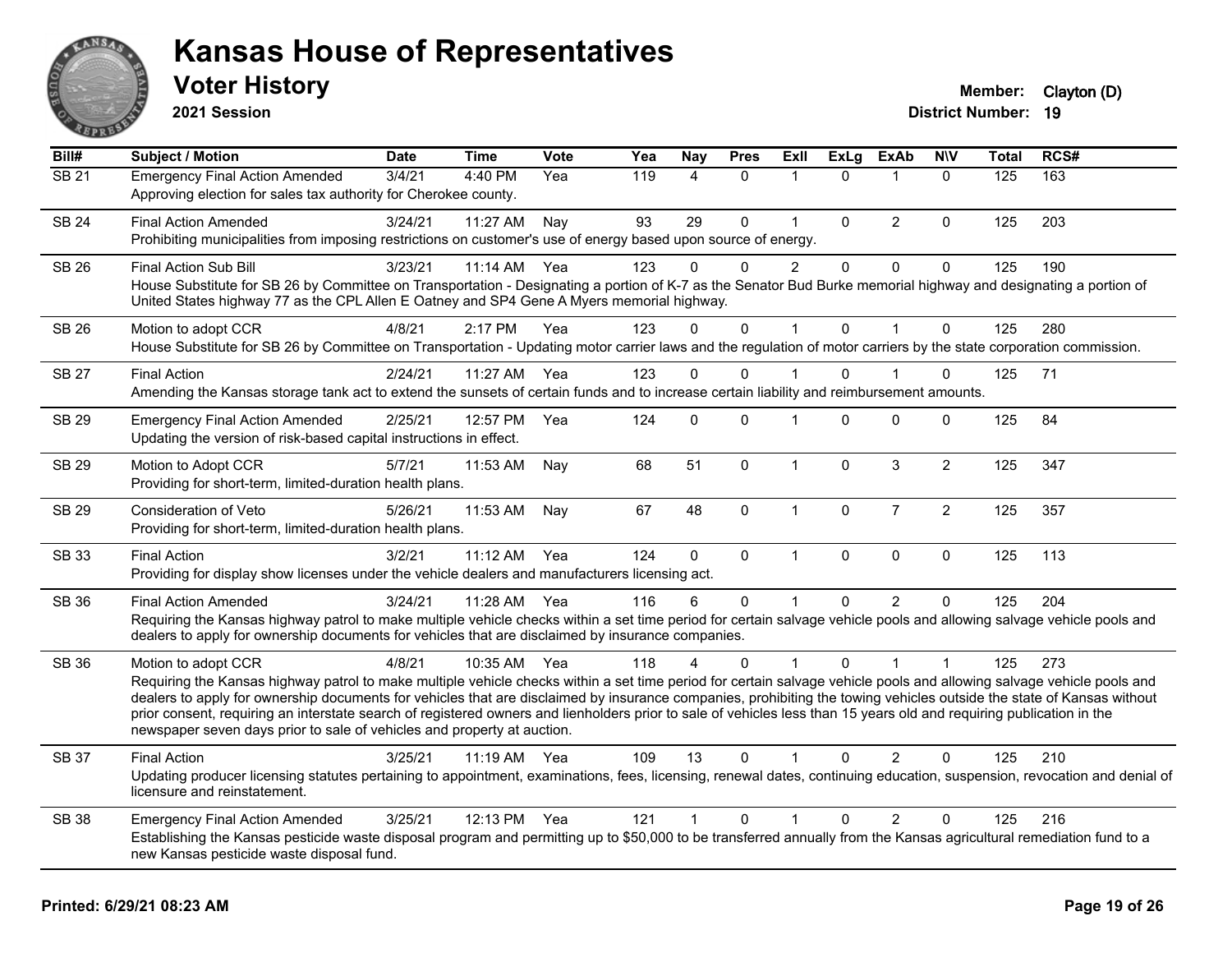# ANS Ě

#### **Kansas House of Representatives**

**2021 Session**

| Bill#        | <b>Subject / Motion</b>                                                                                                                                                                                                                                                                                                                                    | <b>Date</b> | <b>Time</b> | Vote | Yea | Nay | <b>Pres</b>  | ExII | <b>ExLg</b> | <b>ExAb</b>  | <b>NIV</b>   | <b>Total</b> | RCS# |
|--------------|------------------------------------------------------------------------------------------------------------------------------------------------------------------------------------------------------------------------------------------------------------------------------------------------------------------------------------------------------------|-------------|-------------|------|-----|-----|--------------|------|-------------|--------------|--------------|--------------|------|
| <b>SB 38</b> | Motion to adopt CCR                                                                                                                                                                                                                                                                                                                                        | 4/8/21      | 2:19 PM     | Yea  | 120 | 3   | $\mathbf{0}$ |      | $\Omega$    | $\mathbf 1$  | $\mathbf{0}$ | 125          | 281  |
|              | Establishing the Kansas pesticide waste disposal program and implementing the provisions of 2011 executive reorganization order No. 40 relating to the Kansas<br>department of agriculture's division of conservation.                                                                                                                                     |             |             |      |     |     |              |      |             |              |              |              |      |
| SB 39        | <b>Emergency Final Action Amended</b>                                                                                                                                                                                                                                                                                                                      | 2/25/21     | 12:54 PM    | Yea  | 117 | 7   | $\mathbf 0$  |      | $\Omega$    | $\mathbf{0}$ | 0            | 125          | 82   |
|              | Changing Kansas department of agriculture division of animal health license, permit and registration renewal deadlines and allowing the animal health commissioner to<br>recover the actual cost of official calfhood vaccination tags.                                                                                                                    |             |             |      |     |     |              |      |             |              |              |              |      |
| <b>SB 40</b> | <b>Emergency Final Action Amended</b>                                                                                                                                                                                                                                                                                                                      | 2/25/21     | 12:59 PM    | Yea  | 123 |     | $\Omega$     |      | $\Omega$    | $\mathbf{0}$ | 0            | 125          | 85   |
|              | Updating provisions related to the Kansas department of agriculture division of conservation.                                                                                                                                                                                                                                                              |             |             |      |     |     |              |      |             |              |              |              |      |
| <b>SB 40</b> | Motion to adopt CCR                                                                                                                                                                                                                                                                                                                                        | 3/16/21     | 12:40 PM    | Yea  | 118 | 5   | $\Omega$     |      | 0           | 0            |              | 125          | 171  |
|              | Prescribing powers, duties and functions of the board of education of each school district, the governing body of each community college and the governing body of                                                                                                                                                                                         |             |             |      |     |     |              |      |             |              |              |              |      |
|              | each technical college related to the COVID-19 health emergency, adding the vice president of the senate to the legislative coordinating council, modifying the<br>procedure for the declaration and extension of a state of disaster emergency under the Kansas emergency management act, prohibiting certain actions by the governor                     |             |             |      |     |     |              |      |             |              |              |              |      |
|              | related to the COVID-19 health emergency and revoking all executive orders related to such emergency on March 31, 2021, establishing judicial review for certain                                                                                                                                                                                           |             |             |      |     |     |              |      |             |              |              |              |      |
|              | executive orders issued during a state of disaster emergency and certain actions taken by a local unit of government during a state of local disaster emergency,                                                                                                                                                                                           |             |             |      |     |     |              |      |             |              |              |              |      |
|              | authorizing the legislature or the legislative coordinating council to revoke certain orders issued by the secretary of health and environment and limiting powers granted<br>to local health officers related to certain orders.                                                                                                                          |             |             |      |     |     |              |      |             |              |              |              |      |
| <b>SB 47</b> | <b>Emergency Final Action Amended</b>                                                                                                                                                                                                                                                                                                                      | 3/4/21      | 4:29 PM     | Yea  | 115 | 8   | 0            |      | 0           |              | 0            | 125          | 156  |
|              | Enacting the Kansas taxpayer protection act, requiring the signature and tax identification number of paid tax return preparers on income tax returns and authorizing<br>actions to enjoin paid tax return preparers from engaging in certain conduct.                                                                                                     |             |             |      |     |     |              |      |             |              |              |              |      |
| <b>SB 47</b> | Motion to adopt CCR                                                                                                                                                                                                                                                                                                                                        | 5/4/21      | 11:26 AM    | Yea  | 107 | 14  | $\Omega$     |      | $\Omega$    | 3            | 0            | 125          | 328  |
|              | Enacting the Kansas taxpayer protection act requiring the signature and tax identification number of paid tax return preparers on income tax returns and authorizing                                                                                                                                                                                       |             |             |      |     |     |              |      |             |              |              |              |      |
|              | actions to enjoin paid tax return preparers from engaging in certain conduct, exempting compensation attributable as a result of identity fraud, extending the dates when<br>corporate returns are required to be filed, providing conformity with the federal return due date for returns other than corporate returns, providing a temporary withholding |             |             |      |     |     |              |      |             |              |              |              |      |
|              | option for certain teleworking employees, establishing the Eisenhower foundation contribution credit and the friends of cedar crest association contribution credit,                                                                                                                                                                                       |             |             |      |     |     |              |      |             |              |              |              |      |
|              | extending the time period and expanding eligibility for the single city port authority credit, extending the time period for eligibility in the loan repayment program and                                                                                                                                                                                 |             |             |      |     |     |              |      |             |              |              |              |      |
|              | income tax credit related to rural opportunity zones and defining rural opportunity zone on the basis of population.                                                                                                                                                                                                                                       |             |             |      |     |     |              |      |             |              |              |              |      |
| SB 50        | <b>Final Action Amended</b>                                                                                                                                                                                                                                                                                                                                | 3/30/21     | 10:46 AM    | Nay  | 81  | 43  | 0            |      |             | $\Omega$     | 0            | 125          | 240  |
|              | Requiring marketplace facilitators to collect and remit sales, compensating use and transient guest taxes and prepaid wireless 911 fees, removing clickthrough nexus<br>provisions, providing for addition and subtraction modifications for the treatment of global intangible low-taxed income, business interest, capital contributions, FDIC           |             |             |      |     |     |              |      |             |              |              |              |      |
|              | premiums and business meals, expanding the expense deduction for income taxpayers and calculating the deduction amount, providing the ability to elect to itemize for                                                                                                                                                                                      |             |             |      |     |     |              |      |             |              |              |              |      |
|              | individuals, providing an exemption of unemployment compensation income attributable as a result of identity fraud, removing the line for reporting compensating use                                                                                                                                                                                       |             |             |      |     |     |              |      |             |              |              |              |      |
|              | tax from individual tax returns, extending the dates when corporate tax returns are required to be filed, increasing the Kansas standard deduction and providing for an<br>extension of the corporate net operating loss carryforward period.                                                                                                              |             |             |      |     |     |              |      |             |              |              |              |      |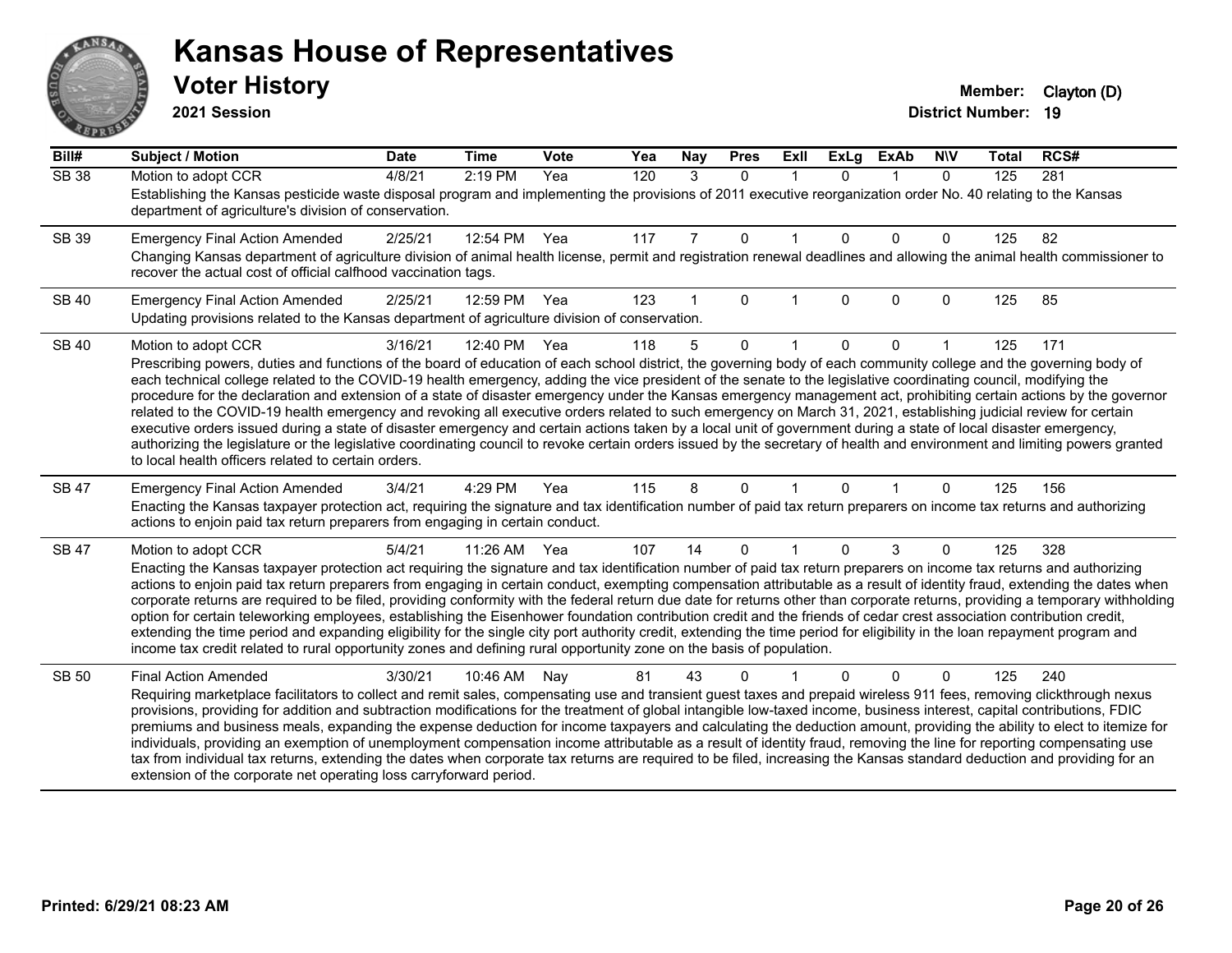

**2021 Session**

| Bill#        | <b>Subject / Motion</b>                                                                                                                                                                                                                                                                                                                                                                                                                                                                                                                                                                                                                                                                                                                                                                                                                                                                                                                            | <b>Date</b> | <b>Time</b>  | <b>Vote</b> | Yea | Nay            | <b>Pres</b>  | ExII           | <b>ExLg</b> | <b>ExAb</b>    | <b>NIV</b>     | <b>Total</b> | RCS# |
|--------------|----------------------------------------------------------------------------------------------------------------------------------------------------------------------------------------------------------------------------------------------------------------------------------------------------------------------------------------------------------------------------------------------------------------------------------------------------------------------------------------------------------------------------------------------------------------------------------------------------------------------------------------------------------------------------------------------------------------------------------------------------------------------------------------------------------------------------------------------------------------------------------------------------------------------------------------------------|-------------|--------------|-------------|-----|----------------|--------------|----------------|-------------|----------------|----------------|--------------|------|
| <b>SB 50</b> | Consideration of Veto                                                                                                                                                                                                                                                                                                                                                                                                                                                                                                                                                                                                                                                                                                                                                                                                                                                                                                                              | 5/3/21      | $12:47$ PM   | Nay         | 84  | 39             | 0            | $\Omega$       | $\Omega$    |                |                | 125          | 321  |
|              | Requiring marketplace facilitators to collect and remit sales, compensating use and transient guest taxes and prepaid wireless 911 fees, removing clickthrough nexus<br>provisions, providing for addition and subtraction modifications for the treatment of global intangible low-taxed income, business interest, capital contributions, FDIC<br>premiums and business meals, expanding the expense deduction for income taxpayers and calculating the deduction amount, providing the ability to elect to itemize for<br>individuals, providing an exemption of unemployment compensation income attributable as a result of identity fraud, removing the line for reporting compensating use<br>tax from individual tax returns, extending the dates when corporate tax returns are required to be filed, increasing the Kansas standard deduction and providing for an<br>extension of the corporate net operating loss carryforward period. |             |              |             |     |                |              |                |             |                |                |              |      |
| <b>SB 52</b> | <b>Emergency Final Action</b><br>Creating the Sedgwick county urban area nuisance abatement act.                                                                                                                                                                                                                                                                                                                                                                                                                                                                                                                                                                                                                                                                                                                                                                                                                                                   | 3/25/21     | 12:18 PM     | Yea         | 80  | 42             | $\Omega$     |                | $\Omega$    | 2              | $\Omega$       | 125          | 220  |
| <b>SB 55</b> | <b>Final Action Amended</b><br>Clarifying the authority of healing arts school clinics to provide healing arts services.                                                                                                                                                                                                                                                                                                                                                                                                                                                                                                                                                                                                                                                                                                                                                                                                                           | 3/24/21     | 11:29 AM     | Yea         | 122 | $\mathbf{0}$   | $\mathbf{0}$ | $\mathbf{1}$   | $\Omega$    | $\overline{2}$ | $\Omega$       | 125          | 205  |
| <b>SB 55</b> | Motion to Adopt CCR                                                                                                                                                                                                                                                                                                                                                                                                                                                                                                                                                                                                                                                                                                                                                                                                                                                                                                                                | 4/8/21      | 11:43 PM     | Nay         | 76  | 43             | $\Omega$     |                | $\Omega$    | 3              | $\overline{2}$ | 125          | 298  |
|              | Creating the fairness in women's sports act to require that female student athletic teams only include members who are biologically female.                                                                                                                                                                                                                                                                                                                                                                                                                                                                                                                                                                                                                                                                                                                                                                                                        |             |              |             |     |                |              |                |             |                |                |              |      |
| <b>SB 58</b> | <b>Final Action Amended</b>                                                                                                                                                                                                                                                                                                                                                                                                                                                                                                                                                                                                                                                                                                                                                                                                                                                                                                                        | 3/25/21     | 11:20 AM Yea |             | 122 | $\Omega$       | $\Omega$     |                | $\Omega$    | 2              | $\Omega$       | 125          | 211  |
|              | Prohibiting the filing of certain liens or claims against real or personal property and providing for criminal penalties.                                                                                                                                                                                                                                                                                                                                                                                                                                                                                                                                                                                                                                                                                                                                                                                                                          |             |              |             |     |                |              |                |             |                |                |              |      |
| SB 60        | <b>Final Action Amended</b>                                                                                                                                                                                                                                                                                                                                                                                                                                                                                                                                                                                                                                                                                                                                                                                                                                                                                                                        | 3/30/21     | 10:48 AM Yea |             | 113 | 11             | $\Omega$     |                | $\Omega$    | $\Omega$       | $\Omega$       | 125          | 241  |
|              | Defining proximate result for purposes of determining when a crime is committed partly within this state and amending the crimes of criminal sodomy and sexual battery<br>to make certain conduct unlawful when the victim's consent was obtained through a knowing misrepresentation.                                                                                                                                                                                                                                                                                                                                                                                                                                                                                                                                                                                                                                                             |             |              |             |     |                |              |                |             |                |                |              |      |
| SB 60        | Motion to adopt CCR                                                                                                                                                                                                                                                                                                                                                                                                                                                                                                                                                                                                                                                                                                                                                                                                                                                                                                                                | 5/4/21      | 11:05 AM Yea |             | 118 | 3              | $\Omega$     |                | $\Omega$    | 3              | $\Omega$       | 125          | 327  |
|              | Creating the crime of sexual extortion and requiring an offender to register under the Kansas offender registration act, prohibiting a court from requiring psychiatric or<br>psychological examinations of an alleged victim of any crime, increasing criminal penalties for fleeing or attempting to elude a police officer when operating a stolen<br>vehicle, committing certain driving violations or causing a collision involving another driver, defining proximate result for purposes of determining when a crime is<br>committed partly within this state, removing the spousal exception from the crime of sexual battery and making fleeing or attempting to elude a police officer evidence of<br>intent to commit theft of a vehicle.                                                                                                                                                                                               |             |              |             |     |                |              |                |             |                |                |              |      |
| SB 63        | <b>Final Action Sub Bill</b>                                                                                                                                                                                                                                                                                                                                                                                                                                                                                                                                                                                                                                                                                                                                                                                                                                                                                                                       | 3/23/21     | 11:19 AM Nay |             | 77  | 46             | $\Omega$     | $\overline{2}$ | $\Omega$    | $\Omega$       | $\Omega$       | 125          | 191  |
|              | House Substitute for SB 63 by Committee on K-12 Education Budget - Enacting the back to school act to require school districts to provide a full-time, in person<br>attendance option for all students beginning March 31, 2021, for school year 2020-2021.                                                                                                                                                                                                                                                                                                                                                                                                                                                                                                                                                                                                                                                                                        |             |              |             |     |                |              |                |             |                |                |              |      |
| <b>SB 64</b> | <b>Final Action</b>                                                                                                                                                                                                                                                                                                                                                                                                                                                                                                                                                                                                                                                                                                                                                                                                                                                                                                                                | 3/24/21     | 11:12 AM     | Yea         | 120 | $\overline{2}$ | $\Omega$     |                | $\Omega$    | 2              | $\Omega$       | 125          | 199  |
|              | Amending the private and out-of-state postsecondary educational institution act to clarify the state board of regents' authority and provide additional student<br>protections and institutional accountability.                                                                                                                                                                                                                                                                                                                                                                                                                                                                                                                                                                                                                                                                                                                                   |             |              |             |     |                |              |                |             |                |                |              |      |
| SB 65        | <b>Emergency Final Action Amended</b>                                                                                                                                                                                                                                                                                                                                                                                                                                                                                                                                                                                                                                                                                                                                                                                                                                                                                                              | 3/25/21     | 12:16 PM     | Yea         | 121 |                | $\Omega$     | 1              | $\Omega$    | $\mathcal{P}$  | $\Omega$       | 125          | 219  |
|              | Enhancing the high performance incentive program by decoupling the KIT and KIR workforce training programs and by providing for the transferability of the tax credit.                                                                                                                                                                                                                                                                                                                                                                                                                                                                                                                                                                                                                                                                                                                                                                             |             |              |             |     |                |              |                |             |                |                |              |      |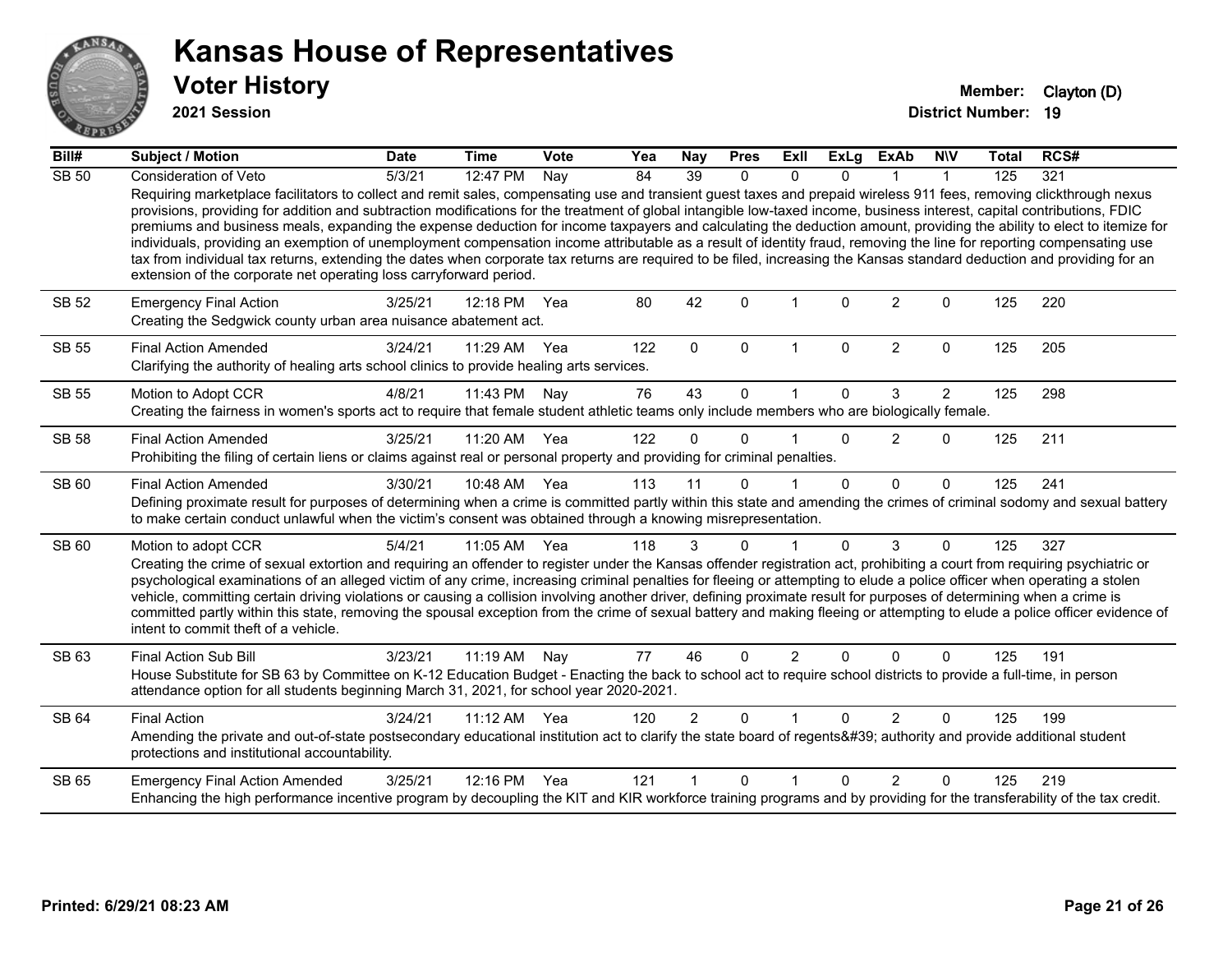# ANS Firm

#### **Kansas House of Representatives**

**2021 Session**

**Voter History Member:** Clayton (D)

| Bill#        | <b>Subject / Motion</b>                                                                                                                                                                                                                                                                                                                                                                                                                                                                                                                                                                                                                                                                                                                        | <b>Date</b> | <b>Time</b> | Vote | Yea | Nay            | <b>Pres</b>  | <b>ExII</b>    | <b>ExLg</b> | <b>ExAb</b>    | <b>NIV</b>   | Total | RCS# |
|--------------|------------------------------------------------------------------------------------------------------------------------------------------------------------------------------------------------------------------------------------------------------------------------------------------------------------------------------------------------------------------------------------------------------------------------------------------------------------------------------------------------------------------------------------------------------------------------------------------------------------------------------------------------------------------------------------------------------------------------------------------------|-------------|-------------|------|-----|----------------|--------------|----------------|-------------|----------------|--------------|-------|------|
| <b>SB 66</b> | <b>Emergency Final Action Amended</b><br>Amending the angel investor tax credit with respect to the definition of qualified securities, tax credit limitations and amounts, investor requirements and extending the<br>date that credits may be allowed, and also amending the tax credit for expenses incurred to make a residence accessible to persons with a disability by increasing the<br>credit.                                                                                                                                                                                                                                                                                                                                       | 3/25/21     | 12:14 PM    | Yea  | 109 | 12             | $\mathbf{1}$ | $\mathbf{1}$   | $\Omega$    | 2              | $\Omega$     | 125   | 217  |
| SB 67        | <b>Final Action Amended</b><br>Expanding the definitions of all-terrain vehicles and recreational off-highway vehicles.                                                                                                                                                                                                                                                                                                                                                                                                                                                                                                                                                                                                                        | 3/23/21     | 11:21 AM    | Yea  | 99  | 24             | $\Omega$     | $\overline{2}$ | $\Omega$    | $\Omega$       | $\Omega$     | 125   | 192  |
| SB 67        | Motion to adopt CCR<br>Permitting funeral escorts to direct traffic for funeral processions and requiring drivers to yield the right-of-way and move over for authorized utility or telecommunication<br>vehicles.                                                                                                                                                                                                                                                                                                                                                                                                                                                                                                                             | 4/8/21      | 10:37 AM    | Yea  | 119 | $\mathbf{3}$   | 0            | $\mathbf{1}$   | $\mathbf 0$ | $\mathbf{1}$   | $\mathbf{1}$ | 125   | 274  |
| <b>SB77</b>  | <b>Final Action Amended</b><br>Enacting the audiology and speech-language pathology interstate compact.                                                                                                                                                                                                                                                                                                                                                                                                                                                                                                                                                                                                                                        | 3/18/21     | 11:30 AM    | Yea  | 119 | 3              | $\Omega$     | 1              | $\Omega$    | 2              | $\Omega$     | 125   | 183  |
| <b>SB78</b>  | Final Action Sub Bill<br>House Substitute for SB 78 by Committee on Insurance and Pensions - Updating the national insurance commissioners credit for insurance reinsurance model law,<br>codifying the national insurance commissioners credit for reinsurance model regulation and updating certain terms and definitions relating to the insurance holding<br>company act, service contracts and surplus lines insurance. Eliminating certain requirements relating to the annual submittal of certain documents by out-of-state risk<br>retention groups, extending the time frame to submit certain documents by professional employer organizations, abolishing the utilization review advisory committee and<br>replacing it with URAC. | 3/30/21     | 10:49 AM    | Yea  | 124 | $\mathbf 0$    | $\mathbf 0$  | 1              | $\Omega$    | $\mathbf 0$    | $\mathbf 0$  | 125   | 242  |
| <b>SB78</b>  | Motion to adopt CCR<br>House Substitute for SB 78 by Committee on Insurance and Pensions - Updating the national insurance commissioners credit for insurance reinsurance model law,<br>codifying the national insurance commissioners credit for reinsurance model regulation and updating certain terms and definitions relating to the insurance holding<br>company act, service contracts and surplus lines insurance. Eliminating certain requirements relating to the annual submittal of certain documents by out-of-state risk<br>retention groups, extending the time frame to submit certain documents by professional employer organizations, abolishing the utilization review advisory committee and<br>replacing it with URAC.   | 5/7/21      | $11:24$ AM  | Yea  | 113 | $\overline{7}$ | 0            | $\mathbf{1}$   | $\Omega$    | $\overline{A}$ | $\Omega$     | 125   | 346  |
| SB 86        | <b>Final Action Amended</b><br>Conforming certain KPERS provisions with the federal CARES act.                                                                                                                                                                                                                                                                                                                                                                                                                                                                                                                                                                                                                                                 | 3/24/21     | 11:30 AM    | Yea  | 122 | $\mathbf 0$    | $\mathbf 0$  | $\mathbf 1$    | 0           | $\overline{2}$ | $\mathbf 0$  | 125   | 206  |
| <b>SB 86</b> | Motion to adopt CCR<br>Establishing the Kansas extraordinary utility costs loan deposit program and the Kansas economic recovery loan deposit program and amending the city utility low-<br>interest loan program by providing for electronic repayment of loans, cash basis exception, payment frequency, loan security and an ending date for making loans.                                                                                                                                                                                                                                                                                                                                                                                  | 4/9/21      | 11:43 AM    | Yea  | 117 | 6              | 0            | $\overline{2}$ | $\Omega$    | $\mathbf{0}$   | $\Omega$     | 125   | 302  |
| <b>SB 88</b> | <b>EFA Amend and Debate</b><br>House Substitute for SB 88 by Committee on Financial Institutions and Rural Development - Establishing the city utility low-interest loan program, allowing cities to apply<br>to the state treasurer for loans from state unencumbered funds for extraordinary electric or natural gas costs incurred during the extreme winter weather event of<br>February 2021.                                                                                                                                                                                                                                                                                                                                             | 3/3/21      | 11:34 AM    | Yea  | 124 | 0              | $\Omega$     |                | $\Omega$    | $\Omega$       | $\mathbf{0}$ | 125   | 116  |
| SB 89        | <b>Emergency Final Action Amended</b><br>Exempting the transport of agricultural forage commodities from secured load requirements.                                                                                                                                                                                                                                                                                                                                                                                                                                                                                                                                                                                                            | 3/25/21     | 12:15 PM    | Yea  | 122 | 0              | $\Omega$     | 1              | $\Omega$    | 2              | $\Omega$     | 125   | 218  |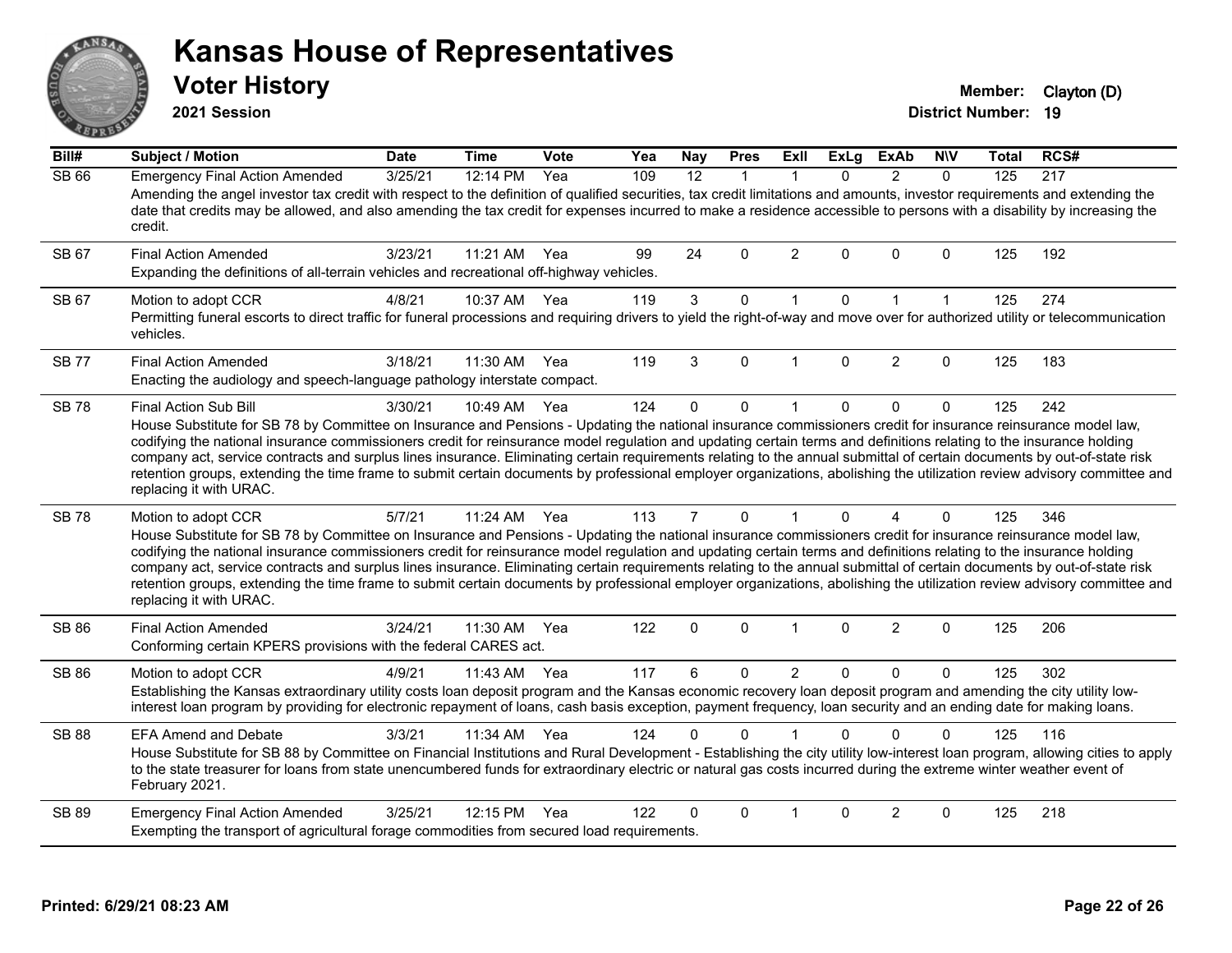

**2021 Session**

| Bill#         | <b>Subject / Motion</b>                                                                                                                                                                                                                                                                                                                                                 | <b>Date</b> | <b>Time</b> | Vote | Yea | Nay            | <b>Pres</b>  | <b>ExII</b>    | <b>ExLg</b>  | <b>ExAb</b>    | <b>NIV</b>   | Total | RCS# |
|---------------|-------------------------------------------------------------------------------------------------------------------------------------------------------------------------------------------------------------------------------------------------------------------------------------------------------------------------------------------------------------------------|-------------|-------------|------|-----|----------------|--------------|----------------|--------------|----------------|--------------|-------|------|
| <b>SB 90</b>  | <b>Emergency Final Action Amended</b><br>Amending the Kansas rural housing incentive district act to permit bond funding for vertical residential renovation of older buildings in central business districts and by<br>changing the definitions of an eligible city or county.                                                                                         | 3/25/21     | 12:20 PM    | Yea  | 105 | 17             | $\mathbf{0}$ | 1              | $\Omega$     | 2              | $\mathbf{0}$ | 125   | 222  |
| SB 91         | EFA Sub Bill<br>House Substitute for SB 91 by Committee on Commerce, Labor and Economic Development - Providing liability protection for businesses, municipalities and<br>educational institutions that participate in high school work-based learning programs and providing that schools are responsible for injuries to students participating in<br>such programs. | 4/8/21      | 11:31 AM    | Yea  | 123 | 0              | $\Omega$     | 1              | $\Omega$     |                | $\Omega$     | 125   | 278  |
| <b>SB 95</b>  | <b>Final Action Amended</b><br>Exempting motor vehicle odometer reading recording requirements when such recording requirements are exempted by federal law.                                                                                                                                                                                                            | 3/23/21     | 11:22 AM    | Yea  | 123 | $\Omega$       | $\Omega$     | $\overline{c}$ | $\Omega$     | $\Omega$       | $\Omega$     | 125   | 193  |
| SB 95         | Motion to adopt CCR<br>Exempting motor vehicle odometer reading recording requirements when such recording requirements are exempted by federal law and expanding the definitions of all-<br>terrain vehicles and recreational off-highway vehicles.                                                                                                                    | 4/8/21      | 10:40 AM    | Yea  | 116 | 6              | $\mathbf 0$  |                | 0            |                | 1            | 125   | 275  |
| SB 99         | <b>Final Action Sub Bill</b><br>House Substitute for SB 99 by Committee on Transportation - Increasing the bond amount required for a vehicle dealer license and providing for display show licenses<br>under the vehicle dealers and manufacturers licensing act.                                                                                                      | 3/23/21     | 11:23 AM    | Yea  | 121 | $\overline{2}$ | $\Omega$     | $\overline{2}$ | $\Omega$     | $\mathbf{0}$   | 0            | 125   | 194  |
| SB 103        | <b>Final Action Amended</b><br>Amending the Kansas power of attorney act regarding the form of a power of attorney and the duties of third parties relying and acting on a power of attorney.                                                                                                                                                                           | 3/25/21     | 11:21 AM    | Yea  | 122 | $\Omega$       | $\mathbf 0$  | $\mathbf{1}$   | $\Omega$     | 2              | $\Omega$     | 125   | 212  |
| SB 103        | Motion to adopt CCR<br>Amending the Kansas power of attorney act regarding the form of a power of attorney and the duties of third parties relying and acting on a power of attorney.                                                                                                                                                                                   | 4/7/21      | 3:44 PM     | Yea  | 123 | $\Omega$       | $\Omega$     |                | $\Omega$     |                | $\Omega$     | 125   | 268  |
| <b>SB 106</b> | <b>Final Action Amended</b><br>Enacting the revised uniform law on notarial acts and repealing the uniform law on notarial acts.                                                                                                                                                                                                                                        | 3/30/21     | 10:51 AM    | Yea  | 122 | $\overline{2}$ | $\mathbf 0$  | 1              | $\Omega$     | $\mathbf 0$    | 0            | 125   | 243  |
| <b>SB 106</b> | Motion to adopt CCR<br>Enacting the revised uniform law on notarial acts and repealing the uniform law on notarial acts.                                                                                                                                                                                                                                                | 4/7/21      | 3:46 PM     | Yea  | 123 | $\mathbf 0$    | $\Omega$     | $\mathbf{1}$   | $\mathbf{0}$ | $\overline{1}$ | $\mathbf 0$  | 125   | 269  |
| SB 107        | <b>Final Action Amended</b><br>Enacting the uniform fiduciary income and principal act (UFIPA).                                                                                                                                                                                                                                                                         | 3/25/21     | 11:23 AM    | Yea  | 122 | $\mathbf 0$    | 0            | $\mathbf{1}$   | $\Omega$     | $\overline{2}$ | $\mathbf 0$  | 125   | 213  |
| <b>SB 107</b> | Motion to adopt CCR<br>Enacting the uniform fiduciary income and principal act (UFIPA).                                                                                                                                                                                                                                                                                 | 4/7/21      | 3:48 PM     | Yea  | 123 | $\mathbf 0$    | $\mathbf 0$  | $\mathbf{1}$   | 0            | $\overline{1}$ | $\mathbf 0$  | 125   | 270  |
| <b>SB 118</b> | <b>Final Action</b><br>Providing for the dissolution of special districts and the assumption of responsibilities by a city or county.                                                                                                                                                                                                                                   | 3/23/21     | 11:26 AM    | Yea  | 121 | $\overline{2}$ | 0            | $\overline{2}$ | $\Omega$     | $\mathbf 0$    | $\mathbf 0$  | 125   | 195  |
| <b>SB 122</b> | <b>Final Action Amended</b><br>Modifying certain rules of evidence in the code of civil procedure related to authentication of records and documents.                                                                                                                                                                                                                   | 3/30/21     | 10:52 AM    | Yea  | 117 |                | $\Omega$     | 1              | $\Omega$     | $\Omega$       | $\mathbf 0$  | 125   | 244  |
| <b>SB 122</b> | Motion to adopt CCR<br>Modifying certain rules of evidence in the code of civil procedure related to authentication of records and documents.                                                                                                                                                                                                                           | 4/7/21      | 3:49 PM     | Yea  | 115 | 8              | $\Omega$     |                | $\Omega$     | $\mathbf{1}$   | $\mathbf 0$  | 125   | 271  |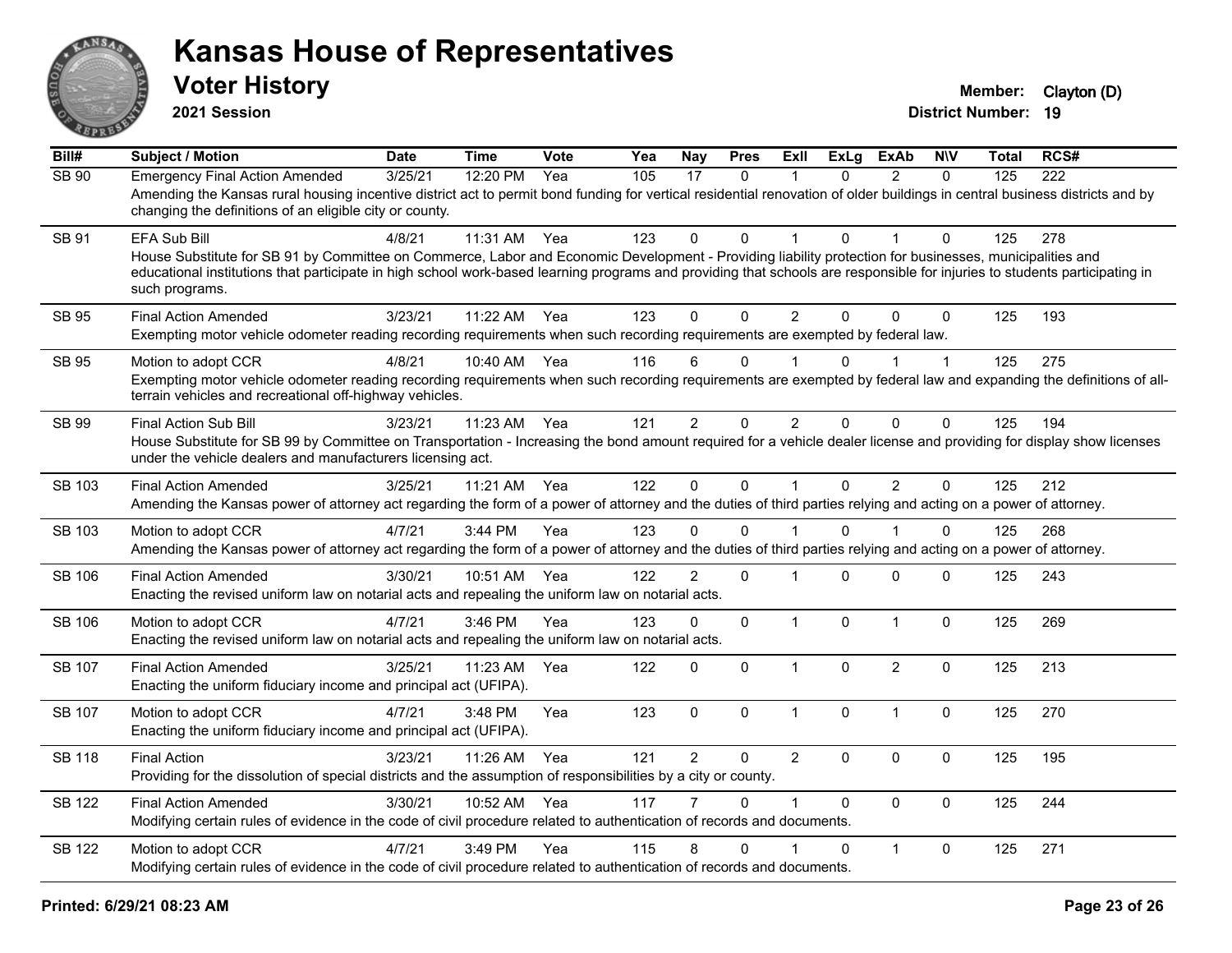

**2021 Session**

| Bill#         | <b>Subject / Motion</b>                                                                                                                                                                                                                                                                                                                                                                                                                                                                                                                                                                                                                                                                                                                                                                                                                                              | <b>Date</b> | <b>Time</b> | Vote | Yea | <b>Nay</b>      | <b>Pres</b> | ExII         | <b>ExLg</b>  | <b>ExAb</b>    | <b>NIV</b>     | <b>Total</b> | RCS# |
|---------------|----------------------------------------------------------------------------------------------------------------------------------------------------------------------------------------------------------------------------------------------------------------------------------------------------------------------------------------------------------------------------------------------------------------------------------------------------------------------------------------------------------------------------------------------------------------------------------------------------------------------------------------------------------------------------------------------------------------------------------------------------------------------------------------------------------------------------------------------------------------------|-------------|-------------|------|-----|-----------------|-------------|--------------|--------------|----------------|----------------|--------------|------|
| <b>SB 124</b> | Final Action Sub Bill Amended<br>House Substitute for SB 124 by Committee on Commerce, Labor and Economic Development - Expanding STAR bonds by adding rural redevelopment projects and<br>major business facilities, prohibiting public officials from employment with a developer, providing for public notice of hearings on city or county websites, posting of<br>certain documents and links on websites, disclosure of names of developer, disclosure of state, federal and local tax incentives within a STAR bond district, changing<br>certain project financing, investment and sales provisions, adding visitor tracking plan requirements and additional feasibility study requirements with oversight by the<br>secretary, requiring approval by the secretary for real estate transfers, requiring district contiguity and extending the sunset date. | 3/30/21     | 10:53 AM    | Yea  | 101 | $\overline{23}$ | 0           |              | 0            | 0              | $\Omega$       | 125          | 245  |
| SB 127        | <b>Final Action Amended</b><br>Modifying the eligibility requirements for restricted driving privileges, increasing the age for eligibility to renew drivers' licenses online to 65 and allowing drivers' license<br>renewal notices to be sent electronically.                                                                                                                                                                                                                                                                                                                                                                                                                                                                                                                                                                                                      | 3/30/21     | 10:55 AM    | Yea  | 123 |                 | 0           |              |              |                | 0              | 125          | 246  |
| SB 127        | Motion to adopt CCR<br>Modifying the eligibility requirements for restricted driving privileges, increasing the age for eligibility to renew drivers' licenses online to 65, allowing drivers' license<br>renewal notices to be sent electronically, authorizing a waiver of traffic fines for manifest hardship situations and excluding the additional 90-day wait period for driver's<br>license suspension for certain offenses.                                                                                                                                                                                                                                                                                                                                                                                                                                 | 4/8/21      | 10:42 AM    | Yea  | 122 | $\Omega$        | $\Omega$    |              |              |                |                | 125          | 276  |
| SB 142        | <b>Emergency Final Action Amended</b><br>Requiring coast guard-approved personal flotation devices as prescribed by the secretary of wildlife, parks and tourism in rules and regulations.                                                                                                                                                                                                                                                                                                                                                                                                                                                                                                                                                                                                                                                                           | 3/25/21     | 12:24 PM    | Yea  | 102 | 20              | $\mathbf 0$ | $\mathbf{1}$ | $\Omega$     | $\overline{2}$ | $\Omega$       | 125          | 225  |
| SB 142        | Motion to adopt CCR<br>Amending certain department of wildlife, parks and tourism statutes by requiring coast guard-approved personal flotation devices as prescribed by the secretary of<br>wildlife, parks and tourism in rules and regulations and updating the reference to the guidelines of the American fisheries society in the commercialization of wildlife<br>statute.                                                                                                                                                                                                                                                                                                                                                                                                                                                                                    | 4/8/21      | 2:23 PM     | Yea  | 109 | 14              | $\Omega$    |              | <sup>n</sup> |                | $\Omega$       | 125          | 282  |
| SB 143        | <b>Emergency Final Action Amended</b><br>Updating definitions and increasing maximum functional unit license and storage fees relating to grain and public warehouse laws.                                                                                                                                                                                                                                                                                                                                                                                                                                                                                                                                                                                                                                                                                           | 3/25/21     | 12:21 PM    | Yea  | 117 | 5               | $\Omega$    | 1            | $\mathbf{0}$ | $\overline{2}$ | 0              | 125          | 223  |
| SB 143        | Motion to adopt CCR<br>Updating definitions and increasing maximum functional unit license and storage fees relating to grain and public warehouse laws.                                                                                                                                                                                                                                                                                                                                                                                                                                                                                                                                                                                                                                                                                                             | 4/8/21      | $2:25$ PM   | Yea  | 115 | 8               | $\Omega$    |              | 0            |                | $\Omega$       | 125          | 283  |
| SB 158        | <b>EFA Sub Bill Amended</b><br>House Substitute for SB 158 by Committee on Federal and State Affairs - Creating the Kansas medical marijuana regulation act.                                                                                                                                                                                                                                                                                                                                                                                                                                                                                                                                                                                                                                                                                                         | 5/6/21      | 3:36 PM     | Yea  | 79  | 42              | $\Omega$    | $\Omega$     |              | 2              | $\overline{1}$ | 125          | 342  |
| SB 159        | <b>Emergency Final Action Amended</b><br>Paying certain claims against the state submitted by the joint committee on special claims against the state.                                                                                                                                                                                                                                                                                                                                                                                                                                                                                                                                                                                                                                                                                                               | 3/30/21     | 8:01 PM     | Yea  | 106 | 17              | 0           | 1            | 0            |                | $\mathbf 0$    | 125          | 258  |
| SB 159        | Motion to adopt CCR<br>Appropriations for FY 2021, FY 2022, and FY 2023, for various state agencies; authorizing the payment of certain claims against the state; authorizing certain transfers<br>and capital improvement projects.                                                                                                                                                                                                                                                                                                                                                                                                                                                                                                                                                                                                                                 | 5/7/21      | 3:50 PM     | Yea  | 98  | 21              | $\Omega$    | 1            | $\Omega$     | 4              | 1              | 125          | 349  |
| SB 160        | <b>Emergency Final Action Amended</b><br>Updating the reference to the guidelines of the American fisheries society in the commercialization of wildlife statute.                                                                                                                                                                                                                                                                                                                                                                                                                                                                                                                                                                                                                                                                                                    | 3/25/21     | 12:19 PM    | Yea  | 120 | $\overline{2}$  | $\Omega$    |              |              | $\overline{2}$ | 0              | 125          | 221  |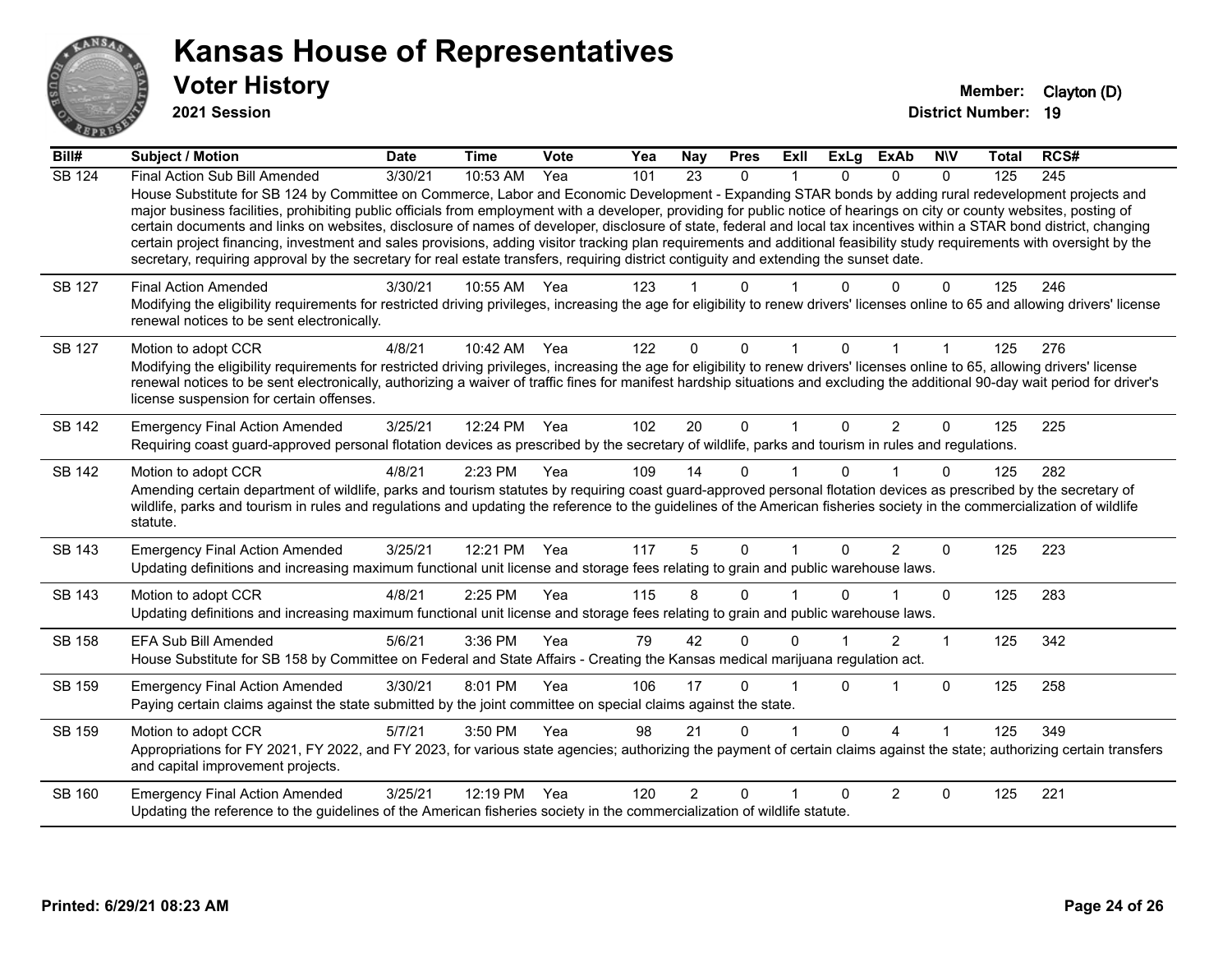

**2021 Session**

| Bill#         | <b>Subject / Motion</b>                                                                                                                                                                                                                                                                                                                                                                                                                                                                                                                                                                                                                                                       | <b>Date</b> | <b>Time</b> | Vote | Yea             | <b>Nay</b>     | <b>Pres</b>  | ExIl                 | <b>ExLg</b>  | <b>ExAb</b>    | <b>NIV</b>   | Total | RCS# |
|---------------|-------------------------------------------------------------------------------------------------------------------------------------------------------------------------------------------------------------------------------------------------------------------------------------------------------------------------------------------------------------------------------------------------------------------------------------------------------------------------------------------------------------------------------------------------------------------------------------------------------------------------------------------------------------------------------|-------------|-------------|------|-----------------|----------------|--------------|----------------------|--------------|----------------|--------------|-------|------|
| <b>SB 170</b> | <b>Emergency Final Action Amended</b><br>Clarifying the authority of the Kansas commission for the deaf and hard of hearing with regard to registration of interpreters, establishing guidelines for communication<br>access services and authorizing the adoption of rules and regulations.                                                                                                                                                                                                                                                                                                                                                                                  | 3/18/21     | 11:54 AM    | Nay  | $\overline{98}$ | 23             | $\Omega$     | 1                    | $\Omega$     | $\overline{2}$ | $\mathbf{1}$ | 125   | 185  |
| SB 170        | Motion to adopt CCR<br>Enacting the psychology interjurisdictional compact to provide for interjurisdictional authorization to practice telepsychology and temporary in-person, face-to-face<br>psychology and enacting the physical therapy licensure compact and authorizing criminal history record checks in the physical therapy practice act.                                                                                                                                                                                                                                                                                                                           | 4/9/21      | 2:25 PM     | Yea  | 119             | 4              | $\Omega$     | $\overline{2}$       | $\Omega$     | $\Omega$       | $\Omega$     | 125   | 304  |
| <b>SB 172</b> | <b>Final Action Amended</b><br>Creating the crimes of trespassing on a critical infrastructure facility and criminal damage to a critical infrastructure facility and eliminating the crime of tampering with a<br>pipeline.                                                                                                                                                                                                                                                                                                                                                                                                                                                  | 3/30/21     | 10:56 AM    | Nay  | 82              | 42             | $\Omega$     |                      | $\Omega$     | $\Omega$       | $\Omega$     | 125   | 247  |
| <b>SB 175</b> | <b>Final Action Amended</b><br>Enacting the rural emergency hospital act to provide for the licensure of rural emergency hospitals and establishing the rural hospital innovation grant program to assist<br>rural hospitals in serving rural communities.                                                                                                                                                                                                                                                                                                                                                                                                                    | 3/25/21     | 11:24 AM    | Yea  | 119             | 3              | 0            | $\blacktriangleleft$ | $\Omega$     | $\overline{c}$ | 0            | 125   | 214  |
| <b>SB 175</b> | Motion to adopt CCR<br>Enacting the rural emergency hospital act to provide for the licensure of rural emergency hospitals and establishing the rural hospital innovation grant program to assist<br>rural hospitals in serving rural communities.                                                                                                                                                                                                                                                                                                                                                                                                                            | 4/8/21      | 3:30 PM     | Nay  | 64              | 59             | $\mathbf 0$  | $\mathbf{1}$         | $\Omega$     | $\mathbf{1}$   | $\Omega$     | 125   | 284  |
| <b>SB 178</b> | <b>Final Action Amended</b><br>Providing for trust company charter conversions.                                                                                                                                                                                                                                                                                                                                                                                                                                                                                                                                                                                               | 3/18/21     | 11:31 AM    | Yea  | 121             | 1              | $\Omega$     | $\blacktriangleleft$ | $\Omega$     | $\overline{2}$ | $\mathbf{0}$ | 125   | 184  |
| SB 235        | <b>Final Action</b><br>Enacting the back to school act to require school districts to provide a full-time, in person attendance option for all students beginning on March 26, 2021.                                                                                                                                                                                                                                                                                                                                                                                                                                                                                          | 3/16/21     | 11:19 AM    | Nay  | 55              | 69             | $\mathbf 0$  | $\mathbf{1}$         | $\mathbf{0}$ | $\mathbf{0}$   | $\Omega$     | 125   | 170  |
| SB 238        | <b>Final Action Sub Amended</b><br>Establishing certification and funding for certified community behavioral health clinics, authorizing telemedicine waivers for out-of-state healthcare providers, reducing<br>certain requirements for licensure by the behavioral sciences regulatory board and expanding out-of-state temporary permits to practice behavioral sciences<br>professions.                                                                                                                                                                                                                                                                                  | 3/25/21     | 11:27 AM    | Yea  | 121             |                | $\Omega$     |                      | $\Omega$     | $\overline{2}$ | $\mathbf 0$  | 125   | 215  |
| <b>SB 238</b> | Motion to adopt CCR<br>Requiring emergency medical services operators be overseen by medical directors or physicians; clarifying duties and functions of the state board of pharmacy;<br>providing for confidentiality of investigations, inspections and audits; establishing fees on out-of-state facilities; defining telepharmacy and requiring the adoption of rules<br>and regulations related thereto.                                                                                                                                                                                                                                                                 | 4/9/21      | 2:28 PM     | Yea  | 116             | $\overline{7}$ | $\mathbf 0$  | $\overline{2}$       | $\Omega$     | $\Omega$       | $\Omega$     | 125   | 305  |
| SB 273        | Final Action Sub Bill<br>House Substitute for Substitute for SB 273 by Committee on Judiciary - Directing that tobacco product manufacturer remittances be credited to the Kansas endowment<br>for youth fund rather than deposited into escrow upon certification by the attorney general.                                                                                                                                                                                                                                                                                                                                                                                   | 3/30/21     | 10:57 AM    | Yea  | 123             | $\mathbf{1}$   | $\mathbf 0$  | $\mathbf{1}$         | $\Omega$     | $\Omega$       | $\mathbf 0$  | 125   | 248  |
| SB 273        | Motion to Adopt CCR<br>Enacting the COVID-19 small business relief act to provide funds for impacted small businesses, create the COVID-19 small business relief fund of the legislative<br>coordinating council and the COVID-19 small business relief claims board, require certain counties to establish and administer a county COVID-19 small business relief<br>fund and certain cities to establish and administer a city COVID-19 small business relief fund, require a study by the legislative division of post audit and prohibit<br>compensation for intangible losses related to the COVID-19 public health emergency under the Kansas emergency management act. | 5/7/21      | 11:59 PM    | Nay  | 68              | 42             | $\mathbf{1}$ | $\mathbf{1}$         | $\Omega$     | 13             | $\Omega$     | 125   | 354  |